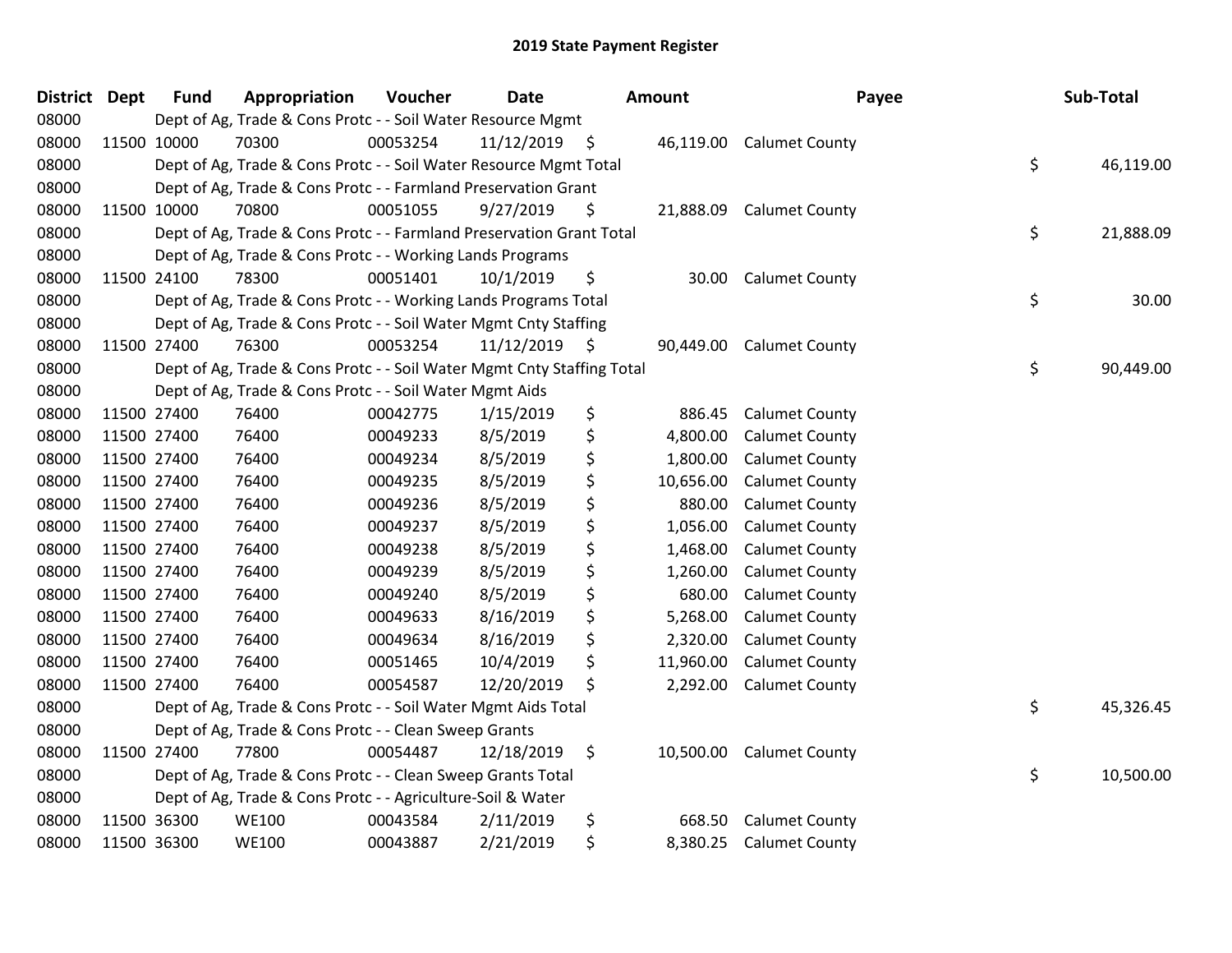| <b>District</b> | <b>Dept</b> | <b>Fund</b> | Appropriation                                                       | Voucher  | Date       | Amount          |                           | Payee | Sub-Total  |
|-----------------|-------------|-------------|---------------------------------------------------------------------|----------|------------|-----------------|---------------------------|-------|------------|
| 08000           |             | 11500 36300 | <b>WE100</b>                                                        | 00049632 | 8/16/2019  | \$<br>838.25    | <b>Calumet County</b>     |       |            |
| 08000           |             | 11500 36300 | <b>WE100</b>                                                        | 00050447 | 9/9/2019   | \$<br>1,471.75  | <b>Calumet County</b>     |       |            |
| 08000           |             | 11500 36300 | <b>WE100</b>                                                        | 00052037 | 10/17/2019 | \$<br>8,661.10  | <b>Calumet County</b>     |       |            |
| 08000           |             | 11500 36300 | <b>WE100</b>                                                        | 00052902 | 11/7/2019  | \$<br>5,899.92  | <b>Calumet County</b>     |       |            |
| 08000           |             | 11500 36300 | <b>WE100</b>                                                        | 00054586 | 12/20/2019 | \$<br>25,069.50 | <b>Calumet County</b>     |       |            |
| 08000           |             |             | Dept of Ag, Trade & Cons Protc - - Agriculture-Soil & Water Total   |          |            |                 |                           | \$    | 50,989.27  |
| 08000           |             |             | Dept of Safety & Prof Services - - Powts Replacement Rehab          |          |            |                 |                           |       |            |
| 08000           |             | 16500 10000 | 23600                                                               | 00027871 | 2/11/2019  | \$<br>62,581.00 | <b>Calumet County</b>     |       |            |
| 08000           |             | 16500 10000 | 23600                                                               | 00033391 | 11/26/2019 | \$<br>18,211.00 | <b>Calumet County</b>     |       |            |
| 08000           |             |             | Dept of Safety & Prof Services - - Powts Replacement Rehab Total    |          |            |                 |                           | \$    | 80,792.00  |
| 08000           |             |             | Dept of Public Instruction - - Aid To County Children With Di       |          |            |                 |                           |       |            |
| 08000           |             | 25500 10000 | 23100                                                               | 00179832 | 6/17/2019  | \$              | 570,825.00 Calumet County |       |            |
| 08000           |             |             | Dept of Public Instruction - - Aid To County Children With Di Total |          |            |                 |                           | \$    | 570,825.00 |
| 08000           |             |             | Dept of Natural Resources - - Gen Program Ops-State Funds           |          |            |                 |                           |       |            |
| 08000           |             | 37000 21200 | 16100                                                               | 00296536 | 2/20/2019  | \$<br>150.95    | <b>Calumet County</b>     |       |            |
| 08000           |             | 37000 21200 | 16100                                                               | 00304212 | 3/21/2019  | \$<br>818.18    | <b>Calumet County</b>     |       |            |
| 08000           |             | 37000 21200 | 16100                                                               | 00307719 | 4/12/2019  | \$<br>2,217.27  | <b>Calumet County</b>     |       |            |
| 08000           |             | 37000 21200 | 16100                                                               | 00321710 | 6/6/2019   | \$<br>572.68    | <b>Calumet County</b>     |       |            |
| 08000           |             | 37000 21200 | 16100                                                               | 00337737 | 7/12/2019  | \$<br>317.06    | <b>Calumet County</b>     |       |            |
| 08000           |             |             | Dept of Natural Resources - - Gen Program Ops-State Funds Total     |          |            |                 |                           | \$    | 4,076.14   |
| 08000           |             |             | Dept of Natural Resources - - General Program Operations --         |          |            |                 |                           |       |            |
| 08000           |             | 37000 21200 | 25400                                                               | 00317222 | 4/29/2019  | \$<br>30.00     | <b>Calumet County</b>     |       |            |
| 08000           |             | 37000 21200 | 25400                                                               | 00352621 | 8/22/2019  | \$<br>210.00    | <b>Calumet County</b>     |       |            |
| 08000           |             |             | Dept of Natural Resources - - General Program Operations -- Total   |          |            |                 |                           | \$    | 240.00     |
| 08000           |             |             | Dept of Natural Resources - - Venison Processing                    |          |            |                 |                           |       |            |
| 08000           |             | 37000 21200 | 54900                                                               | 00304115 | 3/14/2019  | \$<br>845.00    | <b>Calumet County</b>     |       |            |
| 08000           |             |             | Dept of Natural Resources - - Venison Processing Total              |          |            |                 |                           | \$    | 845.00     |
| 08000           |             |             | Dept of Natural Resources - - Enf A - Snow Enforcement              |          |            |                 |                           |       |            |
| 08000           |             | 37000 21200 | 55200                                                               | 00359286 | 9/18/2019  | \$<br>5,361.73  | <b>Calumet County</b>     |       |            |
| 08000           |             |             | Dept of Natural Resources - - Enf A - Snow Enforcement Total        |          |            |                 |                           | \$    | 5,361.73   |
| 08000           |             |             | Dept of Natural Resources - - Wildlife Damage Claims & Abat         |          |            |                 |                           |       |            |
| 08000           |             | 37000 21200 | 55300                                                               | 00304115 | 3/14/2019  | \$<br>2,155.12  | <b>Calumet County</b>     |       |            |
| 08000           |             | 37000 21200 | 55300                                                               | 00315668 | 5/1/2019   | \$              | 2,564.36 Calumet County   |       |            |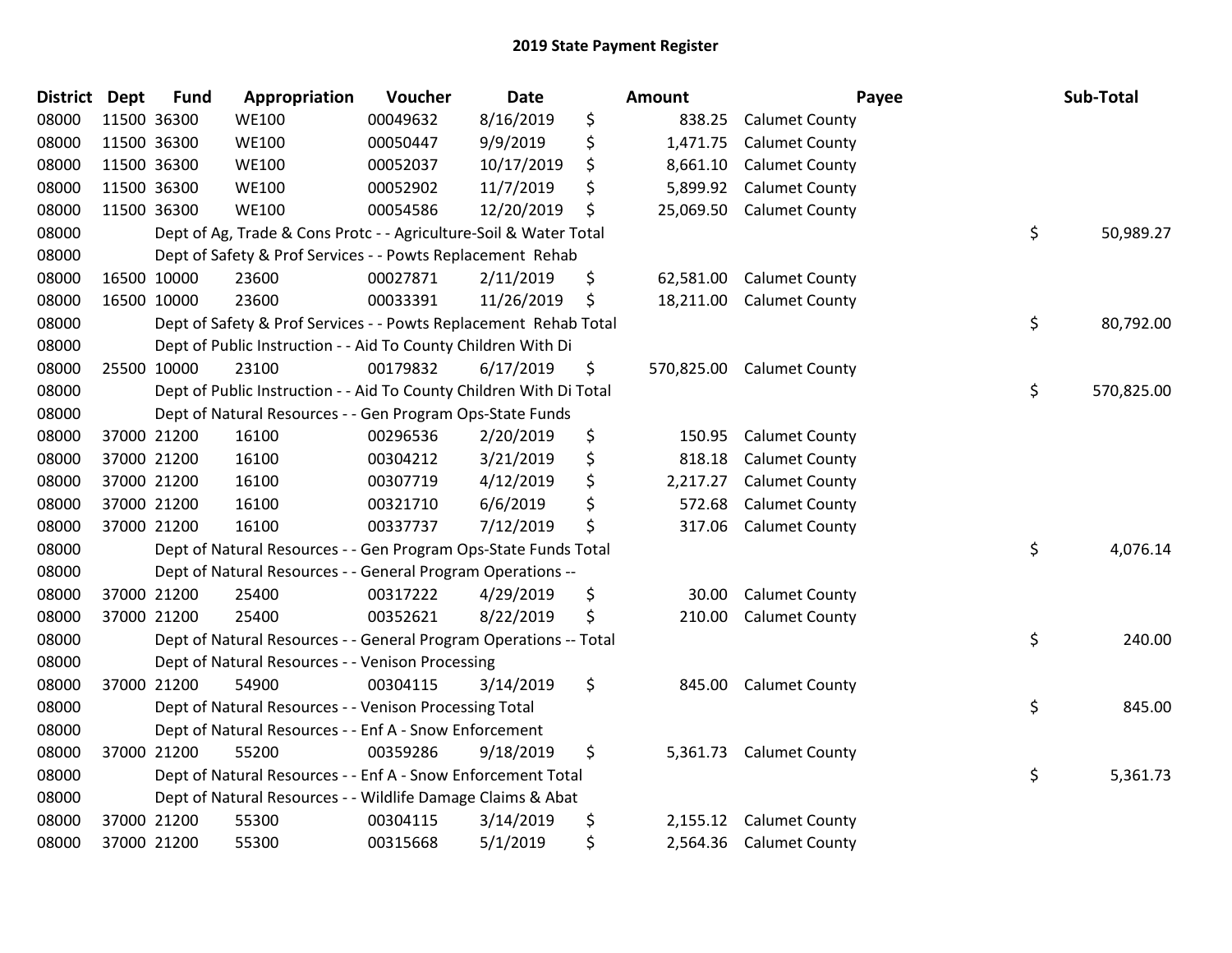| <b>District</b> | <b>Dept</b> | <b>Fund</b> | Appropriation                                                      | Voucher  | <b>Date</b> | Amount           | Payee                   | Sub-Total        |
|-----------------|-------------|-------------|--------------------------------------------------------------------|----------|-------------|------------------|-------------------------|------------------|
| 08000           | 37000 21200 |             | 55300                                                              | 00347822 | 8/28/2019   | \$               | 4,229.25 Calumet County |                  |
| 08000           |             |             | Dept of Natural Resources - - Wildlife Damage Claims & Abat Total  |          |             |                  |                         | \$<br>8,948.73   |
| 08000           |             |             | Dept of Natural Resources - - Resaids - County Cons Aids           |          |             |                  |                         |                  |
| 08000           | 37000 21200 |             | 56300                                                              | 00358013 | 9/16/2019   | \$<br>840.00     | <b>Calumet County</b>   |                  |
| 08000           | 37000 21200 |             | 56300                                                              | 00358014 | 9/16/2019   | \$<br>2,145.00   | <b>Calumet County</b>   |                  |
| 08000           | 37000 21200 |             | 56300                                                              | 00358016 | 9/16/2019   | \$<br>997.00     | <b>Calumet County</b>   |                  |
| 08000           |             |             | Dept of Natural Resources - - Resaids - County Cons Aids Total     |          |             |                  |                         | \$<br>3,982.00   |
| 08000           |             |             | Dept of Natural Resources - - Ra- Snowmobile Trail Areas           |          |             |                  |                         |                  |
| 08000           | 37000 21200 |             | 57500                                                              | 00346735 | 8/5/2019    | \$<br>39,900.00  | <b>Calumet County</b>   |                  |
| 08000           | 37000 21200 |             | 57500                                                              | 00360097 | 10/7/2019   | \$<br>15,806.72  | <b>Calumet County</b>   |                  |
| 08000           | 37000 21200 |             | 57500                                                              | 00361164 | 9/30/2019   | \$<br>22,875.00  | <b>Calumet County</b>   |                  |
| 08000           |             |             | Dept of Natural Resources - - Ra- Snowmobile Trail Areas Total     |          |             |                  |                         | \$<br>78,581.72  |
| 08000           |             |             | Dept of Natural Resources - - Ea - Invasive Aqu & Lake Mon         |          |             |                  |                         |                  |
| 08000           |             | 37000 21200 | 67800                                                              | 00294999 | 2/1/2019    | \$<br>1,000.00   | <b>Calumet County</b>   |                  |
| 08000           | 37000 21200 |             | 67800                                                              | 00369257 | 10/31/2019  | \$<br>2,568.13   | <b>Calumet County</b>   |                  |
| 08000           | 37000 21200 |             | 67800                                                              | 00373311 | 11/22/2019  | \$<br>428.15     | <b>Calumet County</b>   |                  |
| 08000           |             |             | Dept of Natural Resources - - Ea - Invasive Aqu & Lake Mon Total   |          |             |                  |                         | \$<br>3,996.28   |
| 08000           |             |             | Dept of Natural Resources - - Ea - Urban Nonpoint Source           |          |             |                  |                         |                  |
| 08000           | 37000 27400 |             | 65800                                                              | 00301344 | 2/27/2019   | \$<br>8,238.56   | <b>Calumet County</b>   |                  |
| 08000           |             |             | Dept of Natural Resources - - Ea - Urban Nonpoint Source Total     |          |             |                  |                         | \$<br>8,238.56   |
| 08000           |             |             | Dept of Natural Resources - - Watershed -- Nonpoint Source C       |          |             |                  |                         |                  |
| 08000           | 37000 27400 |             | 95800                                                              | 00334398 | 7/19/2019   | \$<br>32,409.59  | <b>Calumet County</b>   |                  |
| 08000           |             |             | Dept of Natural Resources - - Watershed -- Nonpoint Source C Total |          |             |                  |                         | \$<br>32,409.59  |
| 08000           |             |             | Dept of Natural Resources - - Land Acquisition                     |          |             |                  |                         |                  |
| 08000           | 37000 36300 |             | <b>TA100</b>                                                       | 00296066 | 2/6/2019    | \$<br>30.00      | <b>Calumet County</b>   |                  |
| 08000           | 37000 36300 |             | TA100                                                              | 00340688 | 7/11/2019   | \$<br>153,015.00 | <b>Calumet County</b>   |                  |
| 08000           |             |             | Dept of Natural Resources - - Land Acquisition Total               |          |             |                  |                         | \$<br>153,045.00 |
| 08000           |             |             | WI Dept of Transportation - - Eldly&Disa Co/Aid Sf                 |          |             |                  |                         |                  |
| 08000           | 39500 21100 |             | 16800                                                              | 00340206 | 1/8/2019    | \$<br>98,872.00  | <b>Calumet County</b>   |                  |
| 08000           |             |             | WI Dept of Transportation - - Eldly&Disa Co/Aid Sf Total           |          |             |                  |                         | \$<br>98,872.00  |
| 08000           |             |             | WI Dept of Transportation - - Disastr Damag Aid Sf                 |          |             |                  |                         |                  |
| 08000           | 39500 21100 |             | 17400                                                              | 00376250 | 4/29/2019   | \$<br>6,739.02   | <b>Calumet County</b>   |                  |
| 08000           |             |             | WI Dept of Transportation - - Disastr Damag Aid Sf Total           |          |             |                  |                         | \$<br>6,739.02   |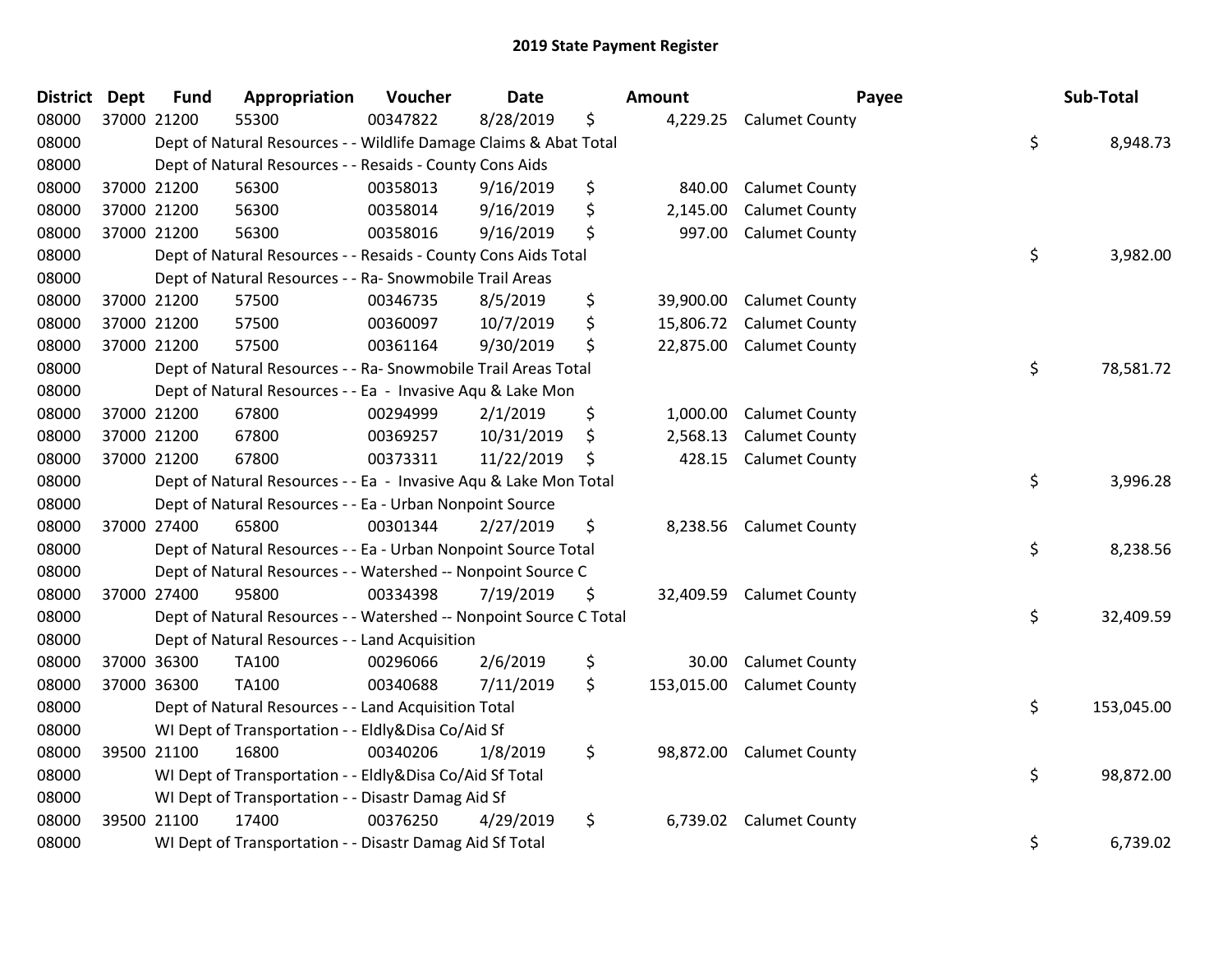| <b>District Dept</b> | <b>Fund</b> | Appropriation                                            | Voucher  | <b>Date</b> | Amount           | Payee                 | Sub-Total        |
|----------------------|-------------|----------------------------------------------------------|----------|-------------|------------------|-----------------------|------------------|
| 08000                |             | WI Dept of Transportation - - Trans Aids To Co.-Sf       |          |             |                  |                       |                  |
| 08000                | 39500 21100 | 19000                                                    | 00335780 | 1/7/2019    | \$<br>245,451.13 | <b>Calumet County</b> |                  |
| 08000                | 39500 21100 | 19000                                                    | 00401105 | 7/1/2019    | \$<br>490,902.26 | <b>Calumet County</b> |                  |
| 08000                | 39500 21100 | 19000                                                    | 00443923 | 10/7/2019   | \$<br>245,451.15 | <b>Calumet County</b> |                  |
| 08000                |             | WI Dept of Transportation - - Trans Aids To Co.-Sf Total |          |             |                  |                       | \$<br>981,804.54 |
| 08000                |             | WI Dept of Transportation - - Loc Rd Imp Prg St Fd       |          |             |                  |                       |                  |
| 08000                | 39500 21100 | 27800                                                    | 00465041 | 11/29/2019  | \$<br>3,601.24   | <b>Calumet County</b> |                  |
| 08000                |             | WI Dept of Transportation - - Loc Rd Imp Prg St Fd Total |          |             |                  |                       | \$<br>3,601.24   |
| 08000                |             | WI Dept of Transportation - - St Hwy Rehab, Sf           |          |             |                  |                       |                  |
| 08000                | 39500 21100 | 36300                                                    | 00365197 | 3/25/2019   | \$<br>27.00      | <b>Calumet County</b> |                  |
| 08000                | 39500 21100 | 36300                                                    | 00431681 | 9/9/2019    | \$<br>5,000.00   | <b>Calumet County</b> |                  |
| 08000                | 39500 21100 | 36300                                                    | 00447569 | 10/15/2019  | \$<br>4,319.93   | <b>Calumet County</b> |                  |
| 08000                |             | WI Dept of Transportation - - St Hwy Rehab, Sf Total     |          |             |                  |                       | \$<br>9,346.93   |
| 08000                |             | WI Dept of Transportation - - Routine Maint Sf           |          |             |                  |                       |                  |
| 08000                | 39500 21100 | 36800                                                    | 00341798 | 1/15/2019   | \$<br>41,885.84  | <b>Calumet County</b> |                  |
| 08000                | 39500 21100 | 36800                                                    | 00350318 | 2/20/2019   | \$<br>48,660.22  | <b>Calumet County</b> |                  |
| 08000                | 39500 21100 | 36800                                                    | 00361937 | 3/19/2019   | \$<br>50,118.56  | <b>Calumet County</b> |                  |
| 08000                | 39500 21100 | 36800                                                    | 00368258 | 4/4/2019    | \$<br>123,897.42 | <b>Calumet County</b> |                  |
| 08000                | 39500 21100 | 36800                                                    | 00369367 | 4/8/2019    | \$<br>156,262.60 | <b>Calumet County</b> |                  |
| 08000                | 39500 21100 | 36800                                                    | 00380915 | 5/29/2019   | \$<br>73,196.87  | <b>Calumet County</b> |                  |
| 08000                | 39500 21100 | 36800                                                    | 00390296 | 6/6/2019    | \$<br>63,230.25  | <b>Calumet County</b> |                  |
| 08000                | 39500 21100 | 36800                                                    | 00400820 | 6/27/2019   | \$<br>54,665.19  | <b>Calumet County</b> |                  |
| 08000                | 39500 21100 | 36800                                                    | 00422905 | 8/12/2019   | \$<br>66,344.10  | <b>Calumet County</b> |                  |
| 08000                | 39500 21100 | 36800                                                    | 00431681 | 9/9/2019    | \$<br>40,023.60  | <b>Calumet County</b> |                  |
| 08000                | 39500 21100 | 36800                                                    | 00447569 | 10/15/2019  | \$<br>63,863.75  | <b>Calumet County</b> |                  |
| 08000                | 39500 21100 | 36800                                                    | 00465416 | 11/26/2019  | \$<br>29,933.90  | <b>Calumet County</b> |                  |
| 08000                | 39500 21100 | 36800                                                    | 00472836 | 12/19/2019  | \$<br>44,232.66  | <b>Calumet County</b> |                  |
| 08000                |             | WI Dept of Transportation - - Routine Maint Sf Total     |          |             |                  |                       | \$<br>856,314.96 |
| 08000                |             | WI Dept of Transportation - - Adm & Planning Sfd         |          |             |                  |                       |                  |
| 08000                | 39500 21100 | 36900                                                    | 00390296 | 6/6/2019    | \$<br>160.05     | <b>Calumet County</b> |                  |
| 08000                |             | WI Dept of Transportation - - Adm & Planning Sfd Total   |          |             |                  |                       | \$<br>160.05     |
| 08000                |             | WI Dept of Transportation - - Routine Maint Ff           |          |             |                  |                       |                  |
| 08000                | 39500 21100 | 38000                                                    | 00400820 | 6/27/2019   | \$<br>13,108.11  | <b>Calumet County</b> |                  |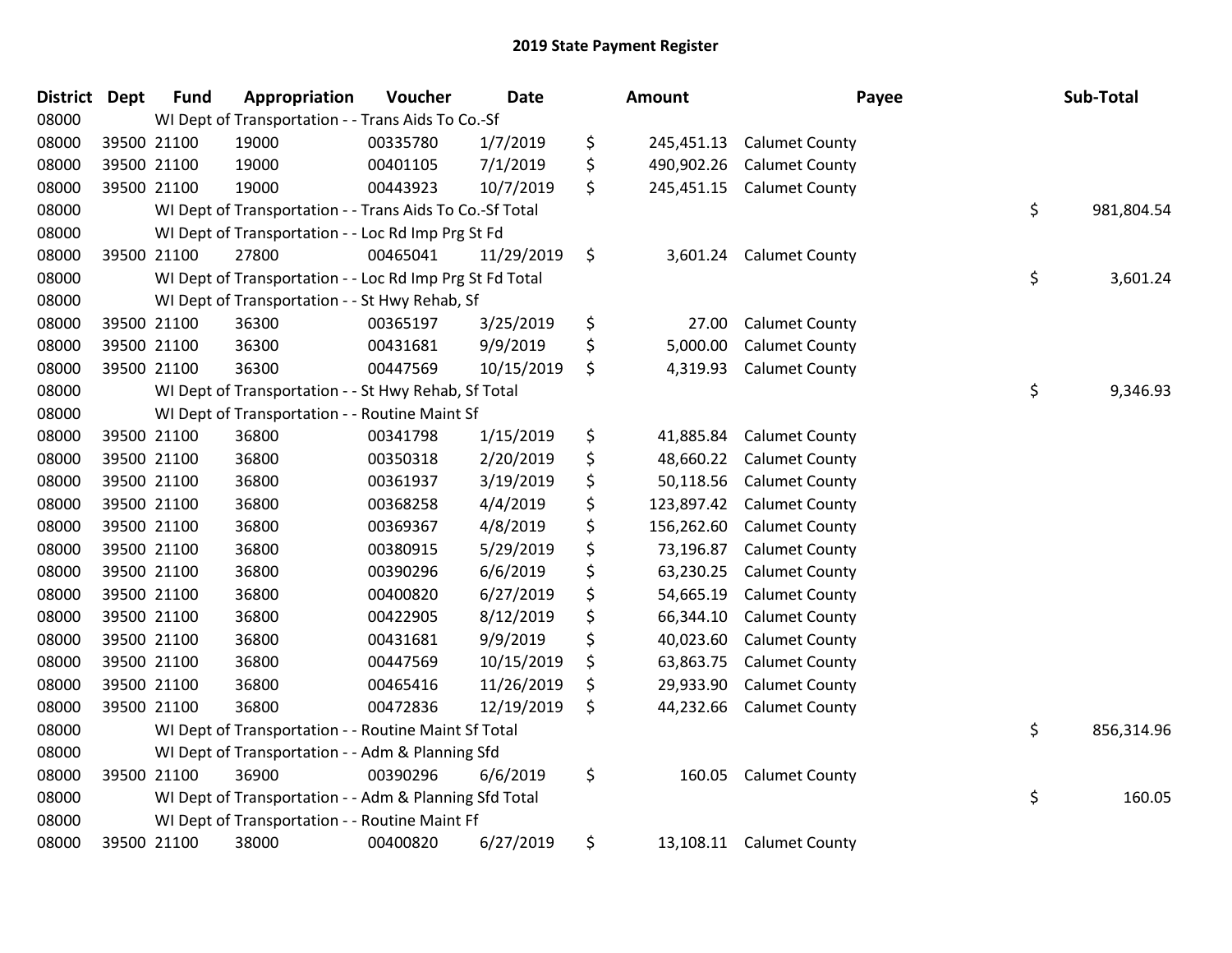| <b>District</b> | <b>Dept</b> | <b>Fund</b> | Appropriation                                                      | Voucher  | <b>Date</b> |     | <b>Amount</b> | Payee                                                                                                         | Sub-Total          |
|-----------------|-------------|-------------|--------------------------------------------------------------------|----------|-------------|-----|---------------|---------------------------------------------------------------------------------------------------------------|--------------------|
| 08000           | 39500 21100 |             | 38000                                                              | 00447569 | 10/15/2019  | \$  | 14,038.82     | <b>Calumet County</b>                                                                                         |                    |
| 08000           |             |             | WI Dept of Transportation - - Routine Maint Ff Total               |          |             |     |               |                                                                                                               | \$<br>27,146.93    |
| 08000           |             |             | WI Dept of Transportation - - Major Hwy Dev Fed Fd                 |          |             |     |               |                                                                                                               |                    |
| 08000           | 39500 21100 |             | 38200                                                              | 00465416 | 11/26/2019  | \$  | 245.70        | <b>Calumet County</b>                                                                                         |                    |
| 08000           |             |             | WI Dept of Transportation - - Major Hwy Dev Fed Fd Total           |          |             |     |               |                                                                                                               | \$<br>245.70       |
| 08000           |             |             | WI Dept of Transportation - - St Hwy Rehab Fed Fd                  |          |             |     |               |                                                                                                               |                    |
| 08000           | 39500 21100 |             | 38300                                                              | 00431681 | 9/9/2019    | \$  | 5,836.42      | <b>Calumet County</b>                                                                                         |                    |
| 08000           |             |             | WI Dept of Transportation - - St Hwy Rehab Fed Fd Total            |          |             |     |               |                                                                                                               | \$<br>5,836.42     |
| 08000           |             |             | WI Dept of Transportation - - Adm & Planning Fd Fd                 |          |             |     |               |                                                                                                               |                    |
| 08000           | 39500 21100 |             | 38900                                                              | 00390296 | 6/6/2019    | \$  | 640.21        | <b>Calumet County</b>                                                                                         |                    |
| 08000           |             |             | WI Dept of Transportation - - Adm & Planning Fd Fd Total           |          |             |     |               |                                                                                                               | \$<br>640.21       |
| 08000           |             |             |                                                                    |          |             |     |               | Department of Corrections - - Reimbursing Counties For Probation, Extended Supervision And Parole Holds       |                    |
| 08000           | 41000 10000 |             | 11600                                                              | 00320730 | 11/4/2019   | \$  |               | 6,650.48 Calumet County                                                                                       |                    |
| 08000           |             |             |                                                                    |          |             |     |               | Department of Corrections - - Reimbursing Counties For Probation, Extended Supervision And Parole Holds Total | \$<br>6,650.48     |
| 08000           |             |             | Department of Corrections - - Probation, Parole And Extended       |          |             |     |               |                                                                                                               |                    |
| 08000           | 41000 10000 |             | 18700                                                              | 00320730 | 11/4/2019   | \$. |               | 2,789.52 Calumet County                                                                                       |                    |
| 08000           |             |             | Department of Corrections - - Probation, Parole And Extended Total |          |             |     |               |                                                                                                               | \$<br>2,789.52     |
| 08000           |             |             | Department of Health Services - - State/Federal Aids               |          |             |     |               |                                                                                                               |                    |
| 08000           | 43500 10000 |             | 00000                                                              | 90906    | 1/2/2019    | \$  | 222,610.00    | <b>Calumet County</b>                                                                                         |                    |
| 08000           | 43500 10000 |             | 00000                                                              | 90907    | 2/1/2019    | \$  | 121,722.00    | <b>Calumet County</b>                                                                                         |                    |
| 08000           | 43500 10000 |             | 00000                                                              | 90909    | 3/1/2019    | \$  | 131,367.00    | <b>Calumet County</b>                                                                                         |                    |
| 08000           | 43500 10000 |             | 00000                                                              | 90910    | 4/1/2019    | \$  | 523,935.00    | <b>Calumet County</b>                                                                                         |                    |
| 08000           | 43500 10000 |             | 00000                                                              | 90911    | 5/1/2019    | \$  | 546,196.00    | <b>Calumet County</b>                                                                                         |                    |
| 08000           | 43500 10000 |             | 00000                                                              | 90913    | 6/3/2019    | \$  | 255,464.00    | <b>Calumet County</b>                                                                                         |                    |
| 08000           | 43500 10000 |             | 00000                                                              | 90914    | 6/17/2019   | \$  | 148,549.00    | <b>Calumet County</b>                                                                                         |                    |
| 08000           | 43500 10000 |             | 00000                                                              | 92000    | 7/1/2019    | \$  | 922,112.00    | <b>Calumet County</b>                                                                                         |                    |
| 08000           | 43500 10000 |             | 00000                                                              | 92001    | 8/1/2019    | \$  | 754,716.00    | <b>Calumet County</b>                                                                                         |                    |
| 08000           | 43500 10000 |             | 00000                                                              | 92002    | 9/3/2019    | \$  | 259,722.00    | <b>Calumet County</b>                                                                                         |                    |
| 08000           | 43500 10000 |             | 00000                                                              | 92003    | 10/1/2019   | \$  | 193,127.00    | <b>Calumet County</b>                                                                                         |                    |
| 08000           | 43500 10000 |             | 00000                                                              | 92004    | 11/1/2019   | \$  | 249,337.00    | <b>Calumet County</b>                                                                                         |                    |
| 08000           | 43500 10000 |             | 00000                                                              | 92005    | 12/2/2019   | \$  | 113,659.00    | <b>Calumet County</b>                                                                                         |                    |
| 08000           |             |             | Department of Health Services - - State/Federal Aids Total         |          |             |     |               |                                                                                                               | \$<br>4,442,516.00 |

Department of Health Services - - Federal Wic Operations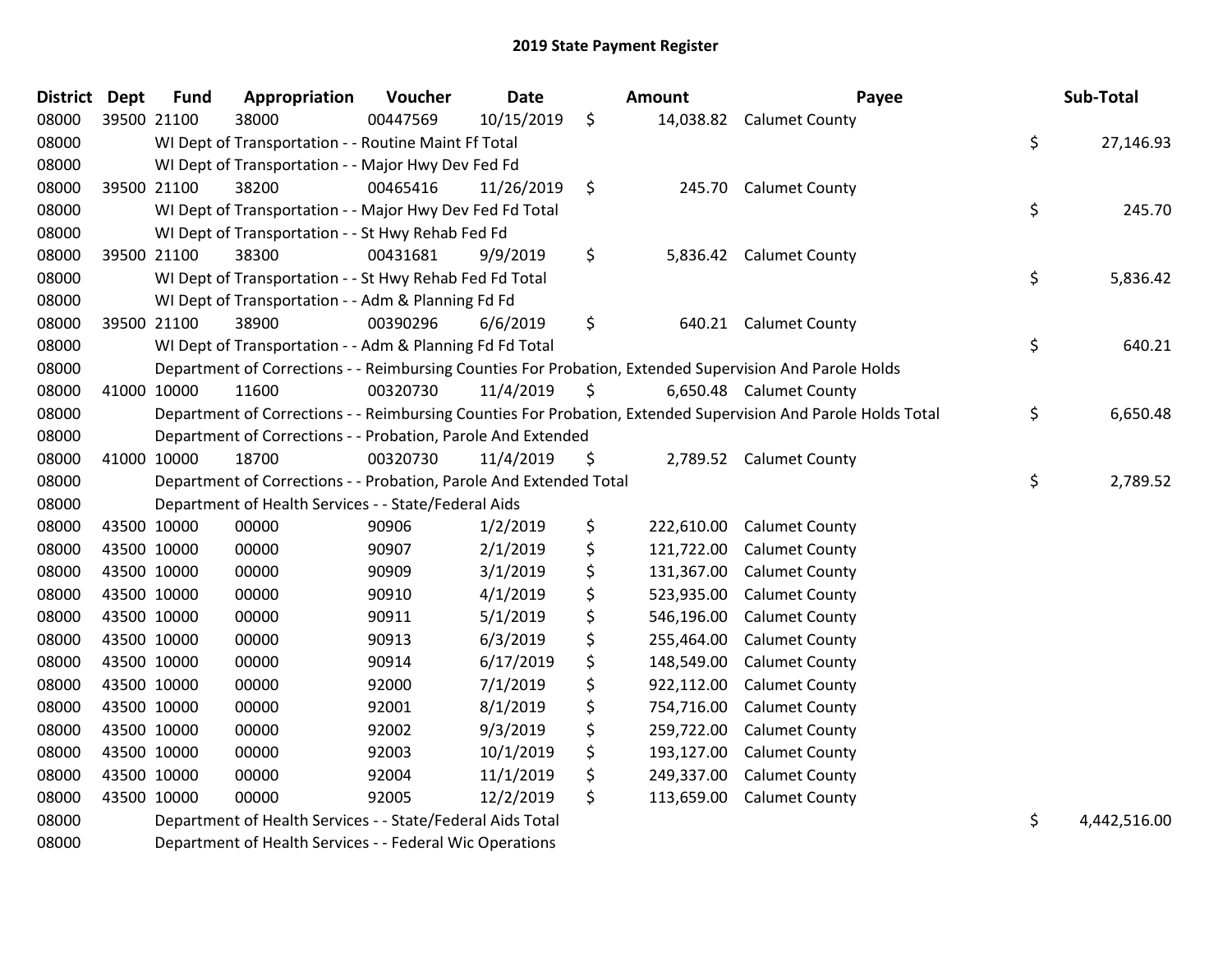| <b>District</b> | Dept | <b>Fund</b> | Appropriation                                                          | Voucher  | <b>Date</b> | Amount           | Payee                    | Sub-Total      |
|-----------------|------|-------------|------------------------------------------------------------------------|----------|-------------|------------------|--------------------------|----------------|
| 08000           |      | 43500 10000 | 14800                                                                  | 00302487 | 8/9/2019    | \$<br>1,509.57   | <b>Calumet County</b>    |                |
| 08000           |      | 43500 10000 | 14800                                                                  | 00320711 | 10/31/2019  | \$<br>918.23     | <b>Calumet County</b>    |                |
| 08000           |      |             | Department of Health Services - - Federal Wic Operations Total         |          |             |                  |                          | \$<br>2,427.80 |
| 08000           |      |             | Department of Health Services - - General Program Operations           |          |             |                  |                          |                |
| 08000           |      | 43500 10000 | 40100                                                                  | 00305052 | 8/21/2019   | \$<br>1.50       | <b>Calumet County</b>    |                |
| 08000           |      |             | Department of Health Services - - General Program Operations Total     |          |             |                  |                          | \$<br>1.50     |
| 08000           |      |             | Department of Health Services - - Medical Assistance State Admin       |          |             |                  |                          |                |
| 08000           |      | 43500 10000 | 44000                                                                  | 00305052 | 8/21/2019   | \$<br>1.50       | <b>Calumet County</b>    |                |
| 08000           |      |             | Department of Health Services - - Medical Assistance State Admin Total |          |             |                  |                          | \$<br>1.50     |
| 08000           |      |             | Dept of Children and Families - - Fees For Administrative Servic       |          |             |                  |                          |                |
| 08000           |      | 43700 10000 | 23100                                                                  | 00049836 | 2/5/2019    | \$<br>35.00      | <b>Calumet County</b>    |                |
| 08000           |      | 43700 10000 | 23100                                                                  | 00054455 | 4/30/2019   | \$<br>75.00      | <b>Calumet County</b>    |                |
| 08000           |      | 43700 10000 | 23100                                                                  | 00058378 | 7/26/2019   | \$<br>125.00     | <b>Calumet County</b>    |                |
| 08000           |      | 43700 10000 | 23100                                                                  | 00062268 | 10/31/2019  | \$<br>115.00     | <b>Calumet County</b>    |                |
| 08000           |      |             | Dept of Children and Families - - Fees For Administrative Servic Total |          |             |                  |                          | \$<br>350.00   |
| 08000           |      |             | Dept of Children and Families - - General Aids                         |          |             |                  |                          |                |
| 08000           |      | 43700 10000 | 99000                                                                  | 00048505 | 1/7/2019    | \$<br>11,692.96  | <b>Calumet County</b>    |                |
| 08000           |      | 43700 10000 | 99000                                                                  | 00049392 | 1/31/2019   | \$<br>92,482.71  | <b>Calumet County</b>    |                |
| 08000           |      | 43700 10000 | 99000                                                                  | 00049472 | 2/5/2019    | \$<br>1,586.00   | <b>Calumet County</b>    |                |
| 08000           |      | 43700 10000 | 99000                                                                  | 00049631 | 2/5/2019    | \$<br>440.49     | <b>Calumet County</b>    |                |
| 08000           |      | 43700 10000 | 99000                                                                  | 00049703 | 2/5/2019    | \$<br>214.00     | <b>Calumet County</b>    |                |
| 08000           |      | 43700 10000 | 99000                                                                  | 00050906 | 3/5/2019    | \$<br>475.08     | <b>Calumet County</b>    |                |
| 08000           |      | 43700 10000 | 99000                                                                  | 00051121 | 3/7/2019    | \$<br>19,925.92  | <b>Calumet County</b>    |                |
| 08000           |      | 43700 10000 | 99000                                                                  | 00051800 | 3/22/2019   | \$<br>5,503.00   | <b>Calumet County</b>    |                |
| 08000           |      | 43700 10000 | 99000                                                                  | 00051909 | 3/22/2019   | \$<br>26,640.28  | <b>Calumet County</b>    |                |
| 08000           |      | 43700 10000 | 99000                                                                  | 00052843 | 4/5/2019    | \$<br>139,018.60 | <b>Calumet County</b>    |                |
| 08000           |      | 43700 10000 | 99000                                                                  | 00052844 | 4/5/2019    | \$<br>45,632.64  | <b>Calumet County</b>    |                |
| 08000           |      | 43700 10000 | 99000                                                                  | 00052958 | 4/8/2019    | \$<br>2,039.26   | <b>Calumet County</b>    |                |
| 08000           |      | 43700 10000 | 99000                                                                  | 00053614 | 4/23/2019   | \$<br>971.00     | <b>Calumet County</b>    |                |
| 08000           |      | 43700 10000 | 99000                                                                  | 00053976 | 4/30/2019   | \$<br>117,277.03 | <b>Calumet County</b>    |                |
| 08000           |      | 43700 10000 | 99000                                                                  | 00054646 | 5/6/2019    | \$<br>50,777.76  | <b>Calumet County</b>    |                |
| 08000           |      | 43700 10000 | 99000                                                                  | 00056076 | 6/5/2019    | \$<br>43,583.84  | <b>Calumet County</b>    |                |
| 08000           |      | 43700 10000 | 99000                                                                  | 00056237 | 6/6/2019    | \$               | 20,647.31 Calumet County |                |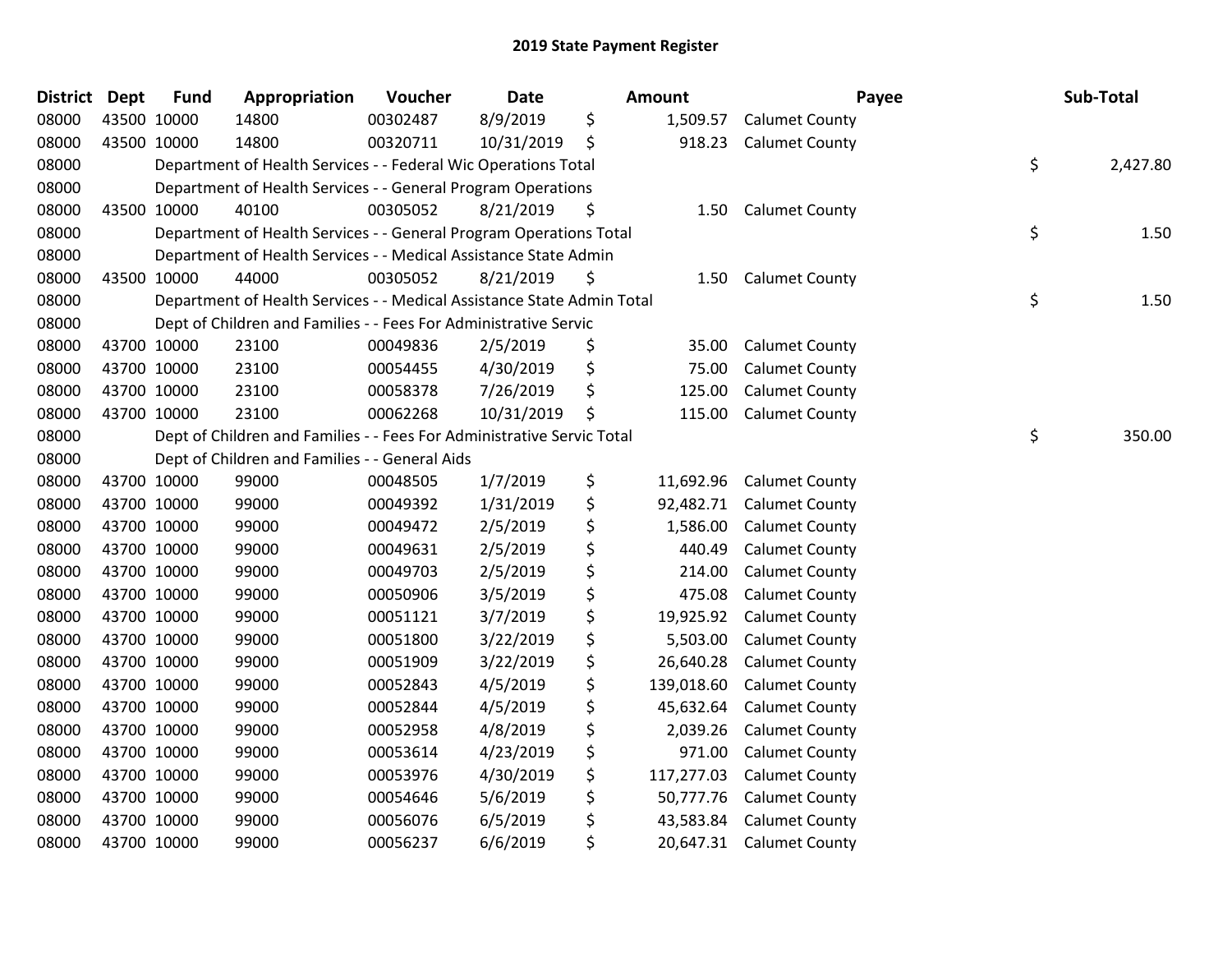| <b>District Dept</b> |             | <b>Fund</b> | Appropriation                                        | Voucher  | <b>Date</b> | <b>Amount</b>    | Payee                 | Sub-Total          |
|----------------------|-------------|-------------|------------------------------------------------------|----------|-------------|------------------|-----------------------|--------------------|
| 08000                |             | 43700 10000 | 99000                                                | 00057345 | 7/5/2019    | \$<br>55,909.47  | <b>Calumet County</b> |                    |
| 08000                |             | 43700 10000 | 99000                                                | 00057801 | 7/16/2019   | \$<br>16,813.00  | <b>Calumet County</b> |                    |
| 08000                |             | 43700 10000 | 99000                                                | 00057802 | 7/16/2019   | \$<br>2,766.00   | <b>Calumet County</b> |                    |
| 08000                | 43700 10000 |             | 99000                                                | 00058452 | 7/30/2019   | \$<br>105,046.57 | <b>Calumet County</b> |                    |
| 08000                |             | 43700 10000 | 99000                                                | 00058666 | 8/6/2019    | \$<br>20,691.00  | <b>Calumet County</b> |                    |
| 08000                |             | 43700 10000 | 99000                                                | 00058749 | 8/5/2019    | \$<br>17,113.03  | <b>Calumet County</b> |                    |
| 08000                |             | 43700 10000 | 99000                                                | 00058750 | 8/6/2019    | \$<br>23,159.65  | <b>Calumet County</b> |                    |
| 08000                |             | 43700 10000 | 99000                                                | 00059871 | 9/5/2019    | \$<br>15,558.89  | <b>Calumet County</b> |                    |
| 08000                |             | 43700 10000 | 99000                                                | 00060339 | 9/18/2019   | \$<br>365,775.58 | <b>Calumet County</b> |                    |
| 08000                |             | 43700 10000 | 99000                                                | 00060716 | 9/26/2019   | \$<br>1,351.00   | <b>Calumet County</b> |                    |
| 08000                |             | 43700 10000 | 99000                                                | 00060717 | 9/27/2019   | \$<br>532.44     | <b>Calumet County</b> |                    |
| 08000                |             | 43700 10000 | 99000                                                | 00061142 | 10/7/2019   | \$<br>46,586.29  | <b>Calumet County</b> |                    |
| 08000                |             | 43700 10000 | 99000                                                | 00061951 | 10/30/2019  | \$<br>98,736.90  | <b>Calumet County</b> |                    |
| 08000                |             | 43700 10000 | 99000                                                | 00062362 | 11/5/2019   | \$<br>42,780.55  | <b>Calumet County</b> |                    |
| 08000                |             | 43700 10000 | 99000                                                | 00062525 | 11/12/2019  | \$<br>21,562.80  | <b>Calumet County</b> |                    |
| 08000                |             | 43700 10000 | 99000                                                | 00062930 | 11/18/2019  | \$<br>22,832.78  | <b>Calumet County</b> |                    |
| 08000                |             | 43700 10000 | 99000                                                | 00063535 | 12/5/2019   | \$<br>42,936.67  | <b>Calumet County</b> |                    |
| 08000                |             | 43700 10000 | 99000                                                | 00063612 | 12/5/2019   | \$<br>462.36     | <b>Calumet County</b> |                    |
| 08000                |             |             | Dept of Children and Families - - General Aids Total |          |             |                  |                       | \$<br>1,479,522.86 |
| 08000                |             |             | Dept of Workforce Development - - Ui Admin Fed       |          |             |                  |                       |                    |
| 08000                |             | 44500 10000 | 15100                                                | 00204016 | 1/3/2019    | \$<br>20.00      | <b>Calumet County</b> |                    |
| 08000                |             | 44500 10000 | 15100                                                | 00207627 | 1/24/2019   | \$<br>75.00      | <b>Calumet County</b> |                    |
| 08000                |             | 44500 10000 | 15100                                                | 00208755 | 2/4/2019    | \$<br>45.00      | <b>Calumet County</b> |                    |
| 08000                |             | 44500 10000 | 15100                                                | 00213455 | 3/4/2019    | \$<br>45.00      | <b>Calumet County</b> |                    |
| 08000                |             | 44500 10000 | 15100                                                | 00218387 | 4/2/2019    | \$<br>90.00      | <b>Calumet County</b> |                    |
| 08000                |             | 44500 10000 | 15100                                                | 00219264 | 5/2/2019    | \$<br>75.00      | <b>Calumet County</b> |                    |
| 08000                |             | 44500 10000 | 15100                                                | 00223346 | 5/2/2019    | \$<br>95.00      | <b>Calumet County</b> |                    |
| 08000                |             | 44500 10000 | 15100                                                | 00228632 | 6/4/2019    | \$<br>90.00      | <b>Calumet County</b> |                    |
| 08000                |             | 44500 10000 | 15100                                                | 00233317 | 7/2/2019    | \$<br>45.00      | <b>Calumet County</b> |                    |
| 08000                |             | 44500 10000 | 15100                                                | 00238687 | 8/2/2019    | \$<br>50.00      | <b>Calumet County</b> |                    |
| 08000                |             | 44500 10000 | 15100                                                | 00244392 | 9/4/2019    | \$<br>20.00      | <b>Calumet County</b> |                    |
| 08000                |             | 44500 10000 | 15100                                                | 00249229 | 10/2/2019   | \$<br>30.00      | <b>Calumet County</b> |                    |
| 08000                |             | 44500 10000 | 15100                                                | 00255616 | 11/4/2019   | \$<br>65.00      | <b>Calumet County</b> |                    |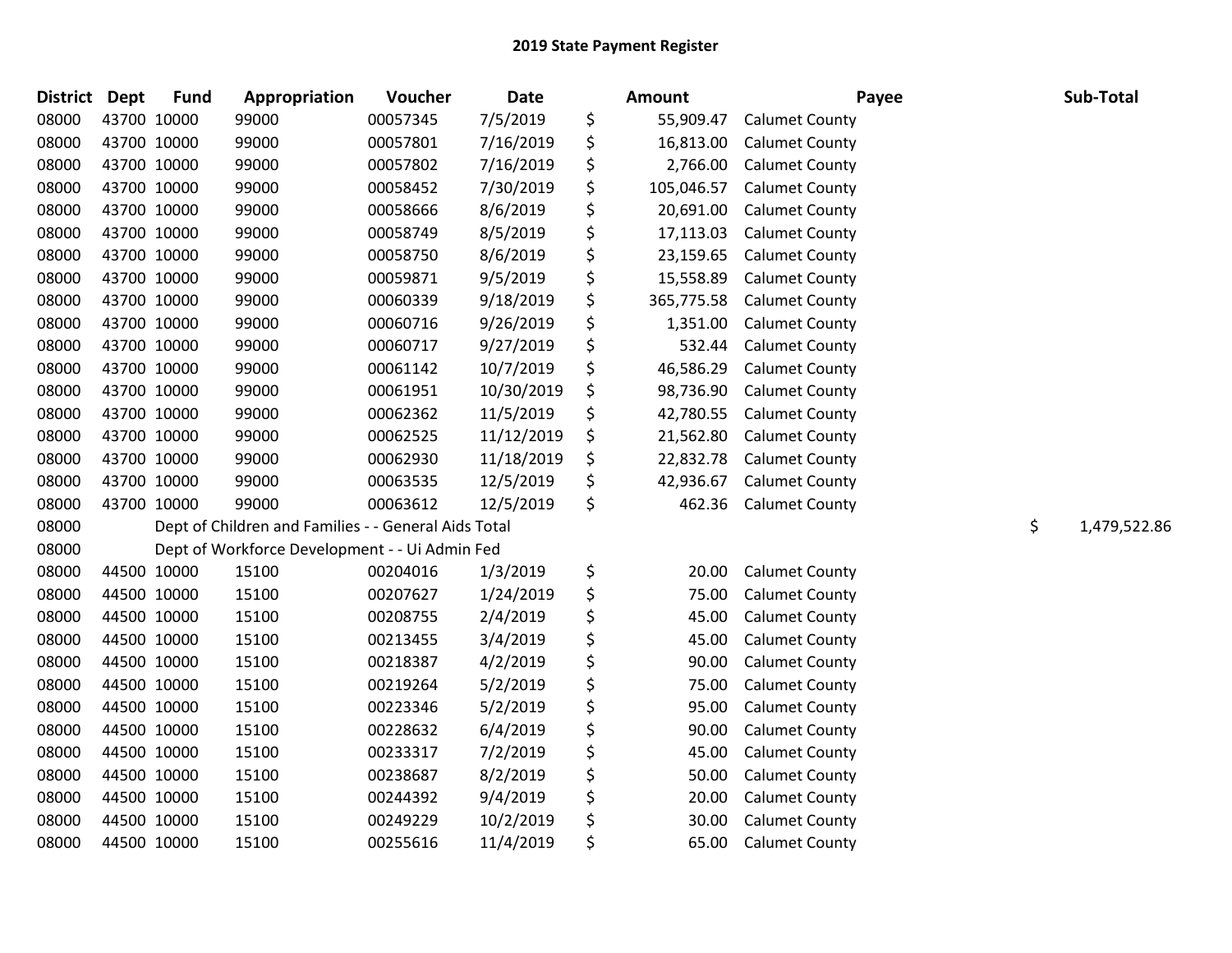| <b>District</b> | <b>Dept</b> | <b>Fund</b> | Appropriation                                                          | Voucher  | Date            |    | Amount    | Payee                    | Sub-Total       |
|-----------------|-------------|-------------|------------------------------------------------------------------------|----------|-----------------|----|-----------|--------------------------|-----------------|
| 08000           | 44500 10000 |             | 15100                                                                  | 00261178 | 12/3/2019       | \$ | 45.00     | <b>Calumet County</b>    |                 |
| 08000           |             |             | Dept of Workforce Development - - Ui Admin Fed Total                   |          |                 |    |           |                          | \$<br>790.00    |
| 08000           |             |             | Dept of Workforce Development - - Wc Ops Uninsured Emplyr Admin        |          |                 |    |           |                          |                 |
| 08000           |             | 44500 22700 | 17700                                                                  | 00227508 | 5/29/2019       | \$ | 75.00     | <b>Calumet County</b>    |                 |
| 08000           |             | 44500 22700 | 17700                                                                  | 00227513 | 5/29/2019       | \$ | 75.00     | <b>Calumet County</b>    |                 |
| 08000           |             |             | Dept of Workforce Development - - Wc Ops Uninsured Emplyr Admin Total  |          |                 |    |           |                          | \$<br>150.00    |
| 08000           |             |             | Department of Justice - - Drug Trafficking Resp Grants                 |          |                 |    |           |                          |                 |
| 08000           |             | 45500 10000 | 20800                                                                  | 00067640 | 7/11/2019       | \$ | 13,892.73 | <b>Calumet County</b>    |                 |
| 08000           |             | 45500 10000 | 20800                                                                  | 00072545 | 10/8/2019       | \$ | 9,543.40  | <b>Calumet County</b>    |                 |
| 08000           |             |             | Department of Justice - - Drug Trafficking Resp Grants Total           |          |                 |    |           |                          | \$<br>23,436.13 |
| 08000           |             |             | Department of Justice - - Crime Laboratories, Dna                      |          |                 |    |           |                          |                 |
| 08000           |             | 45500 10000 | 22100                                                                  | 00068523 | 7/22/2019       | \$ | 2,500.00  | <b>Calumet County</b>    |                 |
| 08000           |             |             | Department of Justice - - Crime Laboratories, Dna Total                |          |                 |    |           |                          | \$<br>2,500.00  |
| 08000           |             |             | Department of Justice - - Law Enforcement Train, Local                 |          |                 |    |           |                          |                 |
| 08000           |             | 45500 10000 | 23100                                                                  | 00076799 | 12/20/2019      | \$ | 6,080.00  | <b>Calumet County</b>    |                 |
| 08000           |             |             | Department of Justice - - Law Enforcement Train, Local Total           |          |                 |    |           |                          | \$<br>6,080.00  |
| 08000           |             |             | Department of Justice - - Federal Aid, State Operations                |          |                 |    |           |                          |                 |
| 08000           |             | 45500 10000 | 24100                                                                  | 00068784 | 7/23/2019       | \$ |           | 580.32 Calumet County    |                 |
| 08000           |             |             | Department of Justice - - Federal Aid, State Operations Total          |          |                 |    |           |                          | \$<br>580.32    |
| 08000           |             |             | Department of Justice - - Crime Victim Witness Assist                  |          |                 |    |           |                          |                 |
| 08000           |             | 45500 10000 | 53200                                                                  | 00068307 | 7/18/2019       | \$ |           | 26,452.66 Calumet County |                 |
| 08000           |             |             | Department of Justice - - Crime Victim Witness Assist Total            |          |                 |    |           |                          | \$<br>26,452.66 |
| 08000           |             |             | Department of Justice - - County Reimb Victim-Witness                  |          |                 |    |           |                          |                 |
| 08000           |             | 45500 10000 | 53900                                                                  | 00060548 | 2/28/2019       | \$ | 30,796.12 | <b>Calumet County</b>    |                 |
| 08000           |             |             | Department of Justice - - County Reimb Victim-Witness Total            |          |                 |    |           |                          | \$<br>30,796.12 |
| 08000           |             |             | Department of Military Affairs - - Emergency Response Equipment        |          |                 |    |           |                          |                 |
| 08000           |             | 46500 10000 | 30800                                                                  | 00069794 | $11/22/2019$ \$ |    |           | 7,463.84 Calumet County  |                 |
| 08000           |             |             | Department of Military Affairs - - Emergency Response Equipment Total  |          |                 |    |           |                          | \$<br>7,463.84  |
| 08000           |             |             | Department of Military Affairs - - Federal Aid, Local Assistance       |          |                 |    |           |                          |                 |
| 08000           |             | 46500 10000 | 34200                                                                  | 00055520 | 1/31/2019       | \$ |           | 19,358.32 Calumet County |                 |
| 08000           |             | 46500 10000 | 34200                                                                  | 00070604 | 12/10/2019      | S  |           | 38,689.23 Calumet County |                 |
| 08000           |             |             | Department of Military Affairs - - Federal Aid, Local Assistance Total |          |                 |    |           |                          | \$<br>58,047.55 |
| 08000           |             |             | Department of Military Affairs - - St Emerg Response Bd Grant Pif      |          |                 |    |           |                          |                 |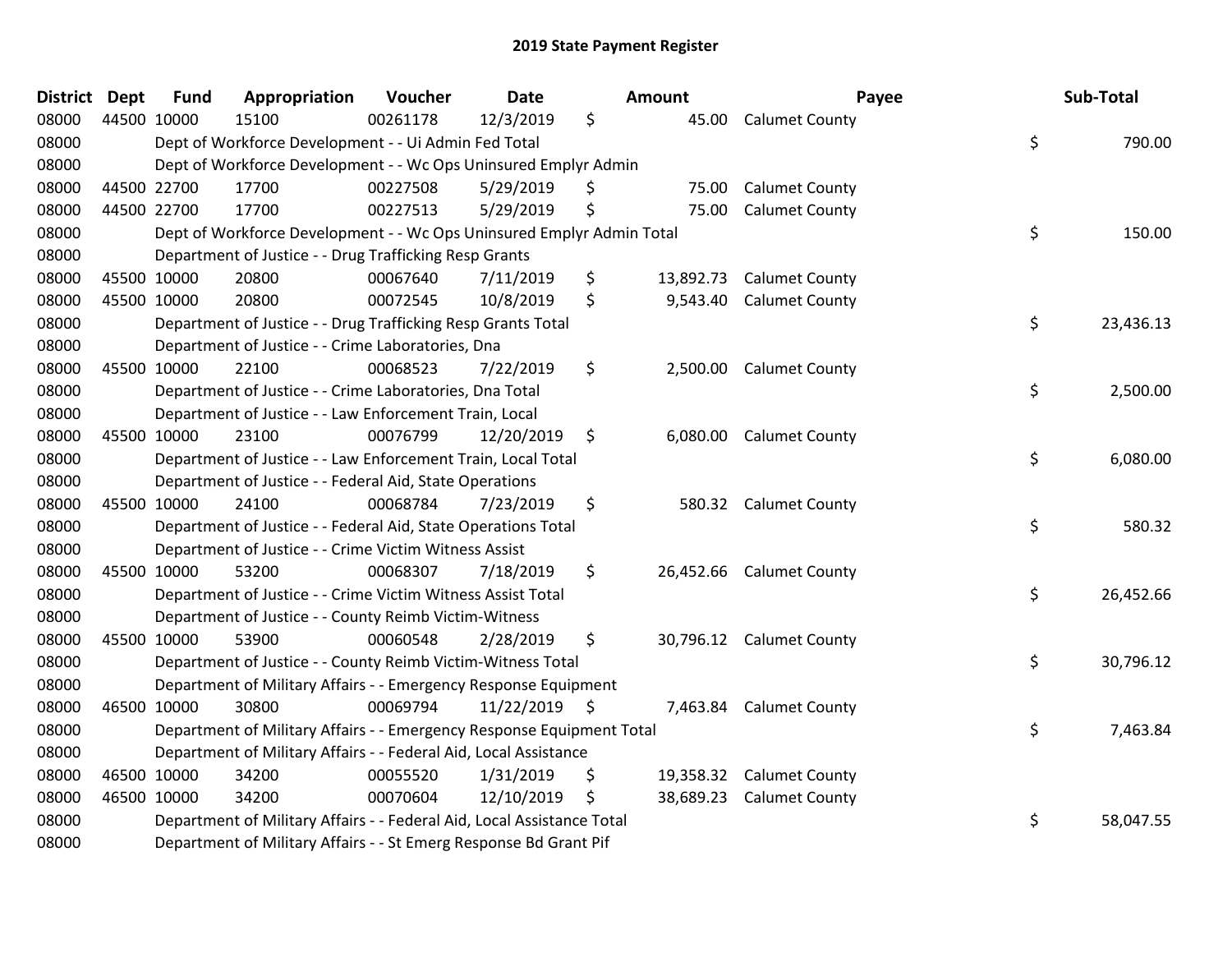| <b>District Dept</b> | <b>Fund</b> | Appropriation                                                           | Voucher  | <b>Date</b> |     | <b>Amount</b> | Payee                   | Sub-Total       |
|----------------------|-------------|-------------------------------------------------------------------------|----------|-------------|-----|---------------|-------------------------|-----------------|
| 08000                | 46500 27200 | 36400                                                                   | 00055462 | 1/31/2019   | \$  | 17,593.85     | <b>Calumet County</b>   |                 |
| 08000                | 46500 27200 | 36400                                                                   | 00070356 | 12/9/2019   | \$  | 17,806.99     | <b>Calumet County</b>   |                 |
| 08000                |             | Department of Military Affairs - - St Emerg Response Bd Grant Pif Total |          |             |     |               |                         | \$<br>35,400.84 |
| 08000                |             | Department of Veterans Affairs - - Grants To Counties                   |          |             |     |               |                         |                 |
| 08000                | 48500 15200 | 12700                                                                   | 00060670 | 2/22/2019   | \$  | 1,150.00      | <b>Calumet County</b>   |                 |
| 08000                |             | Department of Veterans Affairs - - Grants To Counties Total             |          |             |     |               |                         | \$<br>1,150.00  |
| 08000                |             | Department of Veterans Affairs - - County Grants                        |          |             |     |               |                         |                 |
| 08000                | 48500 58200 | 26700                                                                   | 00060670 | 2/22/2019   | \$  | 5,175.00      | <b>Calumet County</b>   |                 |
| 08000                |             | Department of Veterans Affairs - - County Grants Total                  |          |             |     |               |                         | \$<br>5,175.00  |
| 08000                |             | Department of Veterans Affairs - - Veterans Transportation Grant        |          |             |     |               |                         |                 |
| 08000                | 48500 58200 | 28000                                                                   | 00074086 | 12/10/2019  | -\$ | 1,046.08      | <b>Calumet County</b>   |                 |
| 08000                |             | Department of Veterans Affairs - - Veterans Transportation Grant Total  |          |             |     |               |                         | \$<br>1,046.08  |
| 08000                |             | Department of Veterans Affairs - - County Grants                        |          |             |     |               |                         |                 |
| 08000                | 48500 58300 | 37000                                                                   | 00060670 | 2/22/2019   | \$  |               | 5,175.00 Calumet County |                 |
| 08000                |             | Department of Veterans Affairs - - County Grants Total                  |          |             |     |               |                         | \$<br>5,175.00  |
| 08000                |             | Department of Administration - - Federal Aid                            |          |             |     |               |                         |                 |
| 08000                | 50500 10000 | 14200                                                                   | 00113790 | 12/9/2019   | \$  | 15,120.00     | <b>Calumet County</b>   |                 |
| 08000                |             | Department of Administration - - Federal Aid Total                      |          |             |     |               |                         | \$<br>15,120.00 |
| 08000                |             | Department of Administration - - Federal Aid, Local Assistance          |          |             |     |               |                         |                 |
| 08000                | 50500 10000 | 15500                                                                   | 00096026 | 1/28/2019   | \$  | 5,661.00      | <b>Calumet County</b>   |                 |
| 08000                | 50500 10000 | 15500                                                                   | 00097064 | 2/14/2019   | \$  | 5,570.00      | <b>Calumet County</b>   |                 |
| 08000                | 50500 10000 | 15500                                                                   | 00100647 | 4/15/2019   | \$  | 1,571.00      | <b>Calumet County</b>   |                 |
| 08000                | 50500 10000 | 15500                                                                   | 00101620 | 4/29/2019   | \$  | 1,810.00      | <b>Calumet County</b>   |                 |
| 08000                | 50500 10000 | 15500                                                                   | 00103224 | 5/28/2019   | \$  | 1,588.00      | <b>Calumet County</b>   |                 |
| 08000                | 50500 10000 | 15500                                                                   | 00105024 | 7/1/2019    | \$  | 1,591.00      | <b>Calumet County</b>   |                 |
| 08000                | 50500 10000 | 15500                                                                   | 00106468 | 7/30/2019   | \$  | 2,824.00      | <b>Calumet County</b>   |                 |
| 08000                |             | Department of Administration - - Federal Aid, Local Assistance Total    |          |             |     |               |                         | \$<br>20,615.00 |
| 08000                |             | Department of Administration - - Low-Income Assistance Grants           |          |             |     |               |                         |                 |
| 08000                | 50500 23500 | 37100                                                                   | 00096026 | 1/28/2019   | \$  | 2,248.00      | <b>Calumet County</b>   |                 |
| 08000                | 50500 23500 | 37100                                                                   | 00097064 | 2/14/2019   | \$  | 4,299.00      | <b>Calumet County</b>   |                 |
| 08000                | 50500 23500 | 37100                                                                   | 00100647 | 4/15/2019   | \$  | 2,528.00      | <b>Calumet County</b>   |                 |
| 08000                | 50500 23500 | 37100                                                                   | 00101620 | 4/29/2019   | \$  | 2,393.00      | <b>Calumet County</b>   |                 |
| 08000                | 50500 23500 | 37100                                                                   | 00103224 | 5/28/2019   | \$  | 2,634.00      | <b>Calumet County</b>   |                 |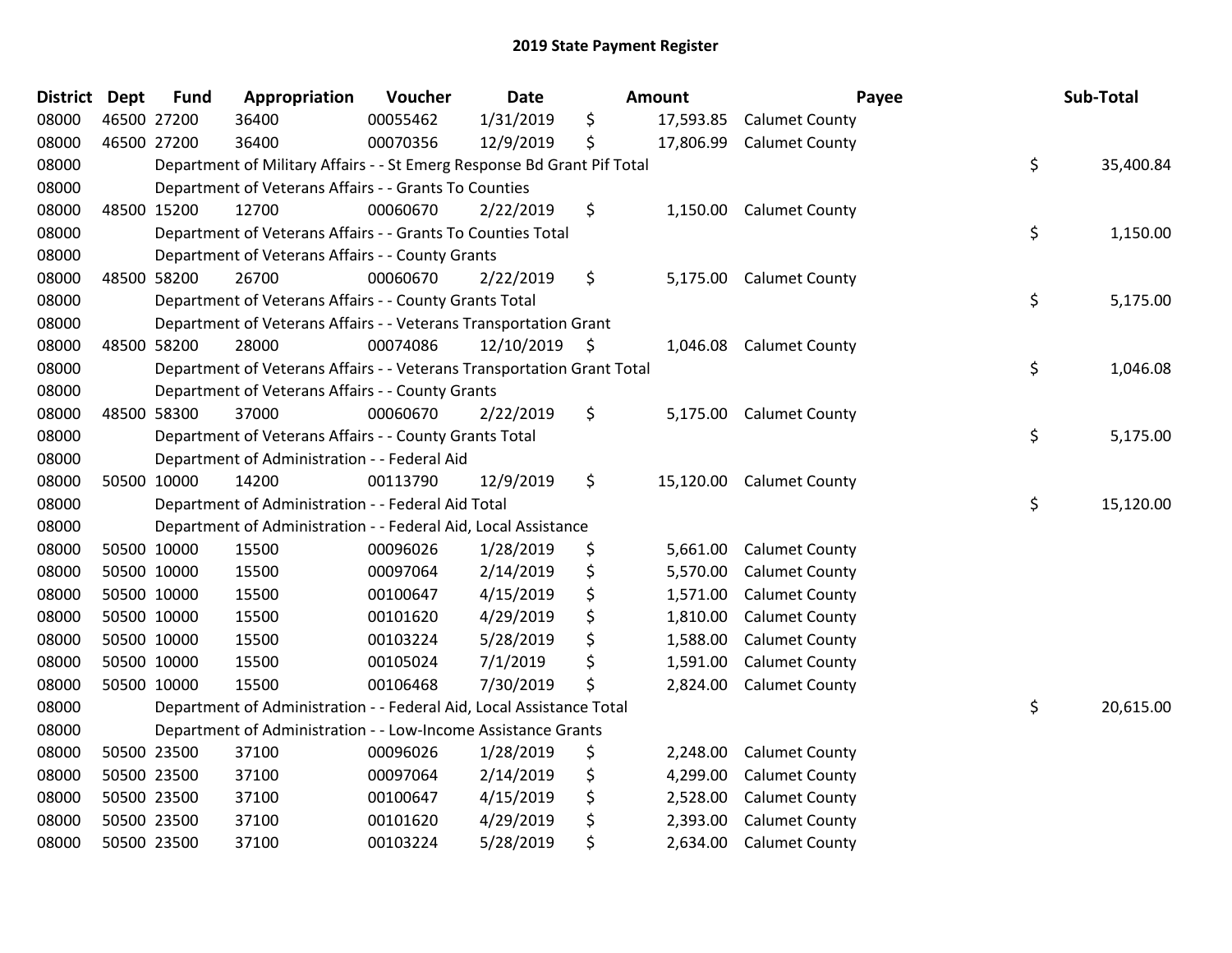| <b>District Dept</b> | <b>Fund</b> | Appropriation                                                         | Voucher  | Date       | Amount          |                       | Payee | Sub-Total |
|----------------------|-------------|-----------------------------------------------------------------------|----------|------------|-----------------|-----------------------|-------|-----------|
| 08000                | 50500 23500 | 37100                                                                 | 00105024 | 7/1/2019   | \$<br>2,020.00  | <b>Calumet County</b> |       |           |
| 08000                | 50500 23500 | 37100                                                                 | 00106468 | 7/30/2019  | \$<br>99.00     | <b>Calumet County</b> |       |           |
| 08000                | 50500 23500 | 37100                                                                 | 00107937 | 8/30/2019  | \$<br>183.00    | <b>Calumet County</b> |       |           |
| 08000                | 50500 23500 | 37100                                                                 | 00109997 | 10/1/2019  | \$<br>1,393.00  | <b>Calumet County</b> |       |           |
| 08000                | 50500 23500 | 37100                                                                 | 00111605 | 10/29/2019 | \$<br>1,751.00  | <b>Calumet County</b> |       |           |
| 08000                | 50500 23500 | 37100                                                                 | 00113485 | 12/2/2019  | \$<br>335.40    | <b>Calumet County</b> |       |           |
| 08000                | 50500 23500 | 37100                                                                 | 00115168 | 12/31/2019 | \$<br>5,807.22  | <b>Calumet County</b> |       |           |
| 08000                |             | Department of Administration - - Low-Income Assistance Grants Total   |          |            |                 |                       | \$    | 25,690.62 |
| 08000                |             | Department of Administration - - Land Information Program; Loca       |          |            |                 |                       |       |           |
| 08000                | 50500 26900 | 17300                                                                 | 00095045 | 1/17/2019  | \$<br>1,000.00  | <b>Calumet County</b> |       |           |
| 08000                | 50500 26900 | 17300                                                                 | 00097019 | 2/26/2019  | \$<br>30,560.00 | <b>Calumet County</b> |       |           |
| 08000                | 50500 26900 | 17300                                                                 | 00102352 | 5/15/2019  | \$<br>25,000.00 | <b>Calumet County</b> |       |           |
| 08000                |             | Department of Administration - - Land Information Program; Loca Total |          |            |                 |                       | \$    | 56,560.00 |
| 08000                |             | Public Defender Board - - Transcript, Discovery And Int               |          |            |                 |                       |       |           |
| 08000                | 55000 10000 | 10600                                                                 | 00182630 | 2/19/2019  | \$<br>1,214.76  | <b>Calumet County</b> |       |           |
| 08000                | 55000 10000 | 10600                                                                 | 00191487 | 4/18/2019  | \$<br>951.75    | <b>Calumet County</b> |       |           |
| 08000                | 55000 10000 | 10600                                                                 | 00196194 | 5/21/2019  | \$<br>60.75     | <b>Calumet County</b> |       |           |
| 08000                | 55000 10000 | 10600                                                                 | 00197384 | 5/30/2019  | \$<br>1,189.07  | <b>Calumet County</b> |       |           |
| 08000                | 55000 10000 | 10600                                                                 | 00210056 | 8/20/2019  | \$<br>1,321.02  | <b>Calumet County</b> |       |           |
| 08000                | 55000 10000 | 10600                                                                 | 00219387 | 10/28/2019 | \$<br>1,635.65  | <b>Calumet County</b> |       |           |
| 08000                |             | Public Defender Board - - Transcript, Discovery And Int Total         |          |            |                 |                       | \$    | 6,373.00  |
| 08000                |             | Department of Revenue - - Warrants and Satisfactions                  |          |            |                 |                       |       |           |
| 08000                | 56600 10000 | 10100                                                                 | 00121648 | 2/20/2019  | \$<br>375.00    | <b>Calumet County</b> |       |           |
| 08000                | 56600 10000 | 10100                                                                 | 00123839 | 3/14/2019  | \$<br>210.50    | <b>Calumet County</b> |       |           |
| 08000                | 56600 10000 | 10100                                                                 | 00139675 | 7/10/2019  | \$<br>210.50    | <b>Calumet County</b> |       |           |
| 08000                | 56600 10000 | 10100                                                                 | 00142902 | 8/9/2019   | \$<br>385.00    | <b>Calumet County</b> |       |           |
| 08000                | 56600 10000 | 10100                                                                 | 00150637 | 11/21/2019 | \$<br>210.50    | <b>Calumet County</b> |       |           |
| 08000                |             | Department of Revenue - - Warrants and Satisfactions Total            |          |            |                 |                       | \$    | 1,391.50  |
| 08000                |             | Circuit Courts - - Circuit Court Costs                                |          |            |                 |                       |       |           |
| 08000                | 62500 10000 | 10500                                                                 | 00001211 | 1/17/2019  | \$<br>31,747.91 | <b>Calumet County</b> |       |           |
| 08000                | 62500 10000 | 10500                                                                 | 00001521 | 8/1/2019   | \$<br>46,094.00 | <b>Calumet County</b> |       |           |
| 08000                |             | Circuit Courts - - Circuit Court Costs Total                          |          |            |                 |                       | \$    | 77,841.91 |
| 08000                |             | Shared Revenue and Tax Relief - - County And Municipal Aid            |          |            |                 |                       |       |           |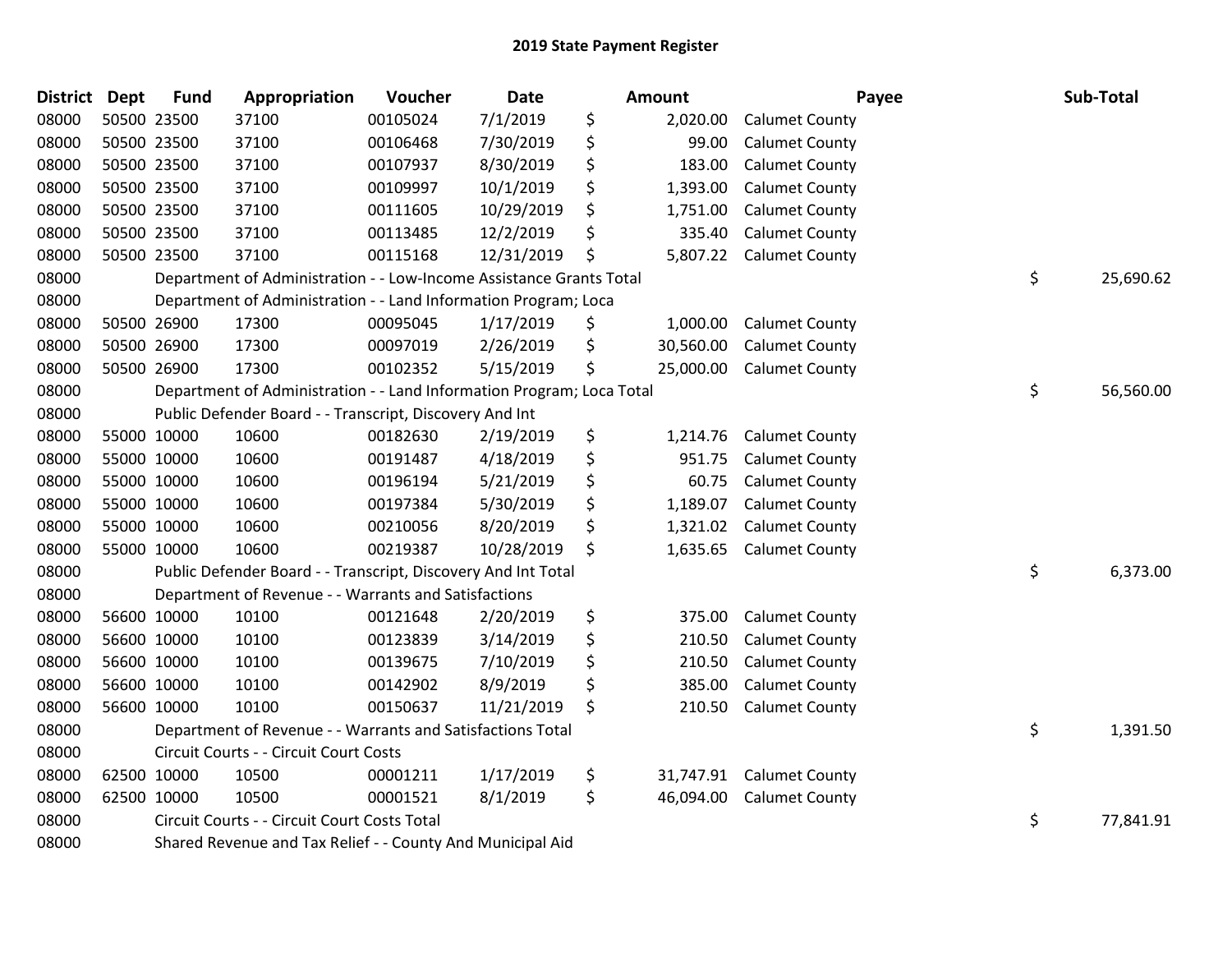| <b>District</b> | Dept | <b>Fund</b> | Appropriation                                                         | Voucher  | Date       |     | <b>Amount</b> | Payee                 | Sub-Total           |
|-----------------|------|-------------|-----------------------------------------------------------------------|----------|------------|-----|---------------|-----------------------|---------------------|
| 08000           |      | 83500 10000 | 10500                                                                 | 00048441 | 7/22/2019  | \$  | 104,679.59    | <b>Calumet County</b> |                     |
| 08000           |      | 83500 10000 | 10500                                                                 | 00052732 | 11/18/2019 | \$  | 593,184.35    | <b>Calumet County</b> |                     |
| 08000           |      |             | Shared Revenue and Tax Relief - - County And Municipal Aid Total      |          |            |     |               |                       | \$<br>697,863.94    |
| 08000           |      |             | Shared Revenue and Tax Relief - - Exempt Computer Aid                 |          |            |     |               |                       |                     |
| 08000           |      | 83500 10000 | 10900                                                                 | 00045377 | 7/22/2019  | \$  | 121,200.08    | <b>Calumet County</b> |                     |
| 08000           |      |             | Shared Revenue and Tax Relief - - Exempt Computer Aid Total           |          |            |     |               |                       | \$<br>121,200.08    |
| 08000           |      |             | Shared Revenue and Tax Relief - - Utility Aid                         |          |            |     |               |                       |                     |
| 08000           |      | 83500 10000 | 11000                                                                 | 00048441 | 7/22/2019  | \$  | 31,065.38     | <b>Calumet County</b> |                     |
| 08000           |      | 83500 10000 | 11000                                                                 | 00052732 | 11/18/2019 | \$  | 180,377.93    | <b>Calumet County</b> |                     |
| 08000           |      |             | Shared Revenue and Tax Relief - - Utility Aid Total                   |          |            |     |               |                       | \$<br>211,443.31    |
| 08000           |      |             | Shared Revenue and Tax Relief - - Personal Property Aid               |          |            |     |               |                       |                     |
| 08000           |      | 83500 10000 | 11100                                                                 | 00039900 | 5/6/2019   | \$  | 97,102.75     | <b>Calumet County</b> |                     |
| 08000           |      |             | Shared Revenue and Tax Relief - - Personal Property Aid Total         |          |            |     |               |                       | \$<br>97,102.75     |
| 08000           |      |             | Shared Revenue and Tax Relief - - School Lvy Tx/First Dollar Cr       |          |            |     |               |                       |                     |
| 08000           |      | 83500 10000 | 30200                                                                 | 00045228 | 7/22/2019  | \$  | 5,496,206.58  | <b>Calumet County</b> |                     |
| 08000           |      | 83500 10000 | 30200                                                                 | 00048112 | 7/22/2019  | \$  | 966,822.25    | <b>Calumet County</b> |                     |
| 08000           |      |             | Shared Revenue and Tax Relief - - School Lvy Tx/First Dollar Cr Total |          |            |     |               |                       | \$<br>6,463,028.83  |
| 08000           |      |             | Shared Revenue and Tax Relief - - Lottery & Gaming Credit             |          |            |     |               |                       |                     |
| 08000           |      | 83500 52100 | 36300                                                                 | 00038598 | 3/25/2019  | \$. | 1,656,457.97  | <b>Calumet County</b> |                     |
| 08000           |      |             | Shared Revenue and Tax Relief - - Lottery & Gaming Credit Total       |          |            |     |               |                       | \$<br>1,656,457.97  |
| 08000 Total     |      |             |                                                                       |          |            |     |               |                       | \$<br>18,796,543.67 |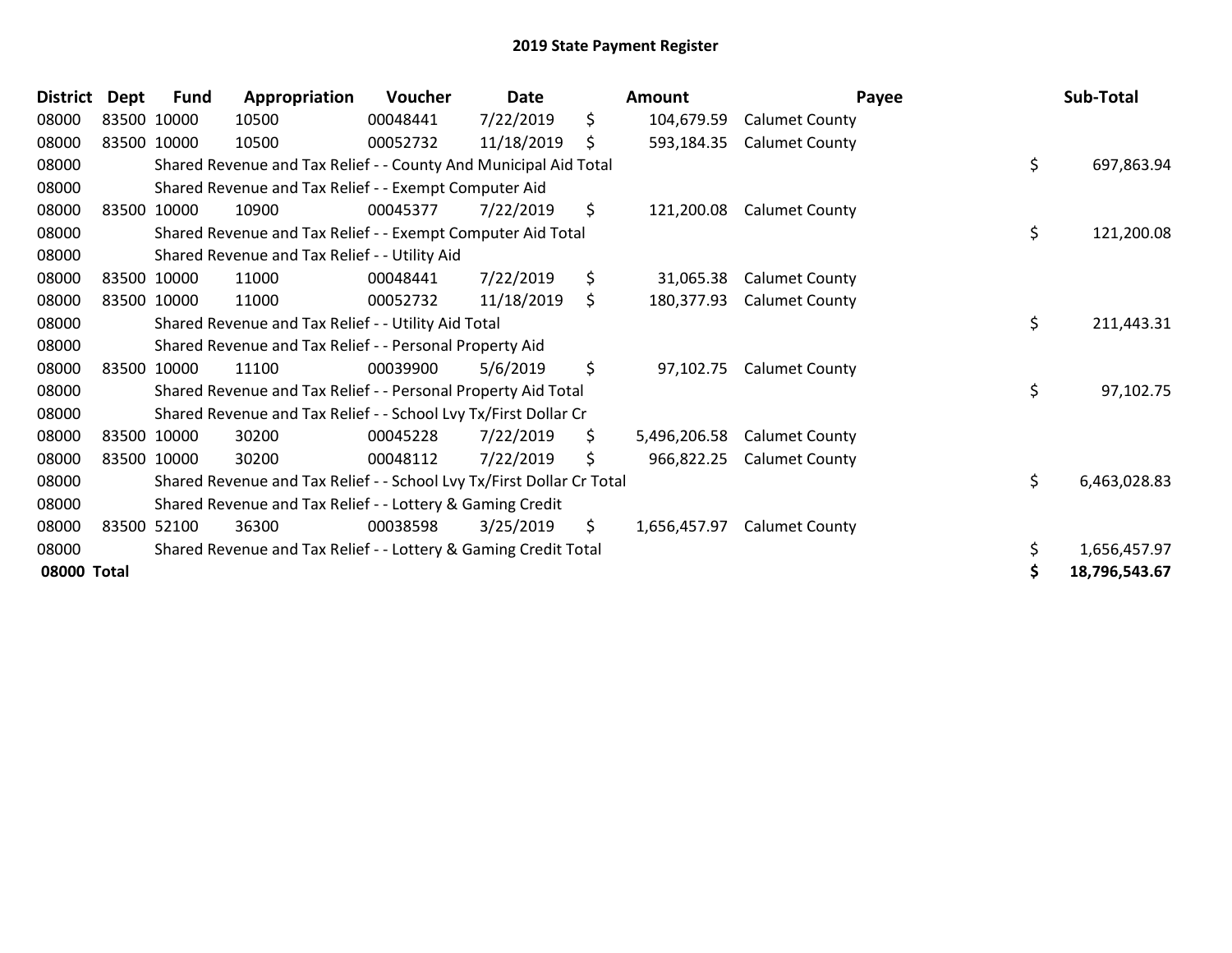| <b>District Dept</b> | <b>Fund</b> | Appropriation                                                        | Voucher  | <b>Date</b> | <b>Amount</b> | Payee                      | Sub-Total        |
|----------------------|-------------|----------------------------------------------------------------------|----------|-------------|---------------|----------------------------|------------------|
| 08002                |             | Dept of Safety & Prof Services - - Fire Dues Distribution            |          |             |               |                            |                  |
| 08002                | 16500 10000 | 22500                                                                | 00030494 | 7/16/2019   | \$            | 5,222.68 Town Of Brillion  |                  |
| 08002                |             | Dept of Safety & Prof Services - - Fire Dues Distribution Total      |          |             |               |                            | \$<br>5,222.68   |
| 08002                |             | Dept of Natural Resources - - Aids In Lieu Of Taxes - Gener          |          |             |               |                            |                  |
| 08002                | 37000 10000 | 50300                                                                | 00295127 | 2/4/2019    | \$            | 2,951.37 Town Of Brillion  |                  |
| 08002                | 37000 10000 | 50300                                                                | 00295128 | 2/4/2019    | \$            | 4,124.89 Town Of Brillion  |                  |
| 08002                | 37000 10000 | 50300                                                                | 00314225 | 4/19/2019   | \$            | 1,848.34 Town Of Brillion  |                  |
| 08002                |             | Dept of Natural Resources - - Aids In Lieu Of Taxes - Gener Total    |          |             |               |                            | \$<br>8,924.60   |
| 08002                |             | Dept of Natural Resources - - Resaids - Cnty Forst, CI & Mfl         |          |             |               |                            |                  |
| 08002                | 37000 21200 | 57100                                                                | 00332277 | 6/21/2019   | \$            | 27.30 Town Of Brillion     |                  |
| 08002                |             | Dept of Natural Resources - - Resaids - Cnty Forst, Cl & Mfl Total   |          |             |               |                            | \$<br>27.30      |
| 08002                |             | Dept of Natural Resources - - Aids In Lieu Of Taxes - Sum S          |          |             |               |                            |                  |
| 08002                | 37000 21200 | 57900                                                                | 00314226 | 4/19/2019   | \$            | 370.18 Town Of Brillion    |                  |
| 08002                |             | Dept of Natural Resources - - Aids In Lieu Of Taxes - Sum S Total    |          |             |               |                            | \$<br>370.18     |
| 08002                |             | Dept of Natural Resources - - Fin Asst For Responsible Units         |          |             |               |                            |                  |
| 08002                | 37000 27400 | 67000                                                                | 00323367 | 5/22/2019   | \$            | 4,621.70 Town Of Brillion  |                  |
| 08002                |             | Dept of Natural Resources - - Fin Asst For Responsible Units Total   |          |             |               |                            | \$<br>4,621.70   |
| 08002                |             | Dept of Natural Resources - - Recycling Consolidation Grants         |          |             |               |                            |                  |
| 08002                | 37000 27400 | 67300                                                                | 00323367 | 5/22/2019   | \$            | 390.03 Town Of Brillion    |                  |
| 08002                |             | Dept of Natural Resources - - Recycling Consolidation Grants Total   |          |             |               |                            | \$<br>390.03     |
| 08002                |             | WI Dept of Transportation - - Trns Aids To Mnc.-Sf                   |          |             |               |                            |                  |
| 08002                | 39500 21100 | 19100                                                                | 00336014 | 1/7/2019    | \$            | 32,478.45 Town Of Brillion |                  |
| 08002                | 39500 21100 | 19100                                                                | 00363330 | 4/1/2019    | \$            | 32,478.45 Town Of Brillion |                  |
| 08002                | 39500 21100 | 19100                                                                | 00401339 | 7/1/2019    | \$            | 32,478.45 Town Of Brillion |                  |
| 08002                | 39500 21100 | 19100                                                                | 00444157 | 10/7/2019   | \$            | 32,478.47 Town Of Brillion |                  |
| 08002                |             | WI Dept of Transportation - - Trns Aids To Mnc.-Sf Total             |          |             |               |                            | \$<br>129,913.82 |
| 08002                |             | Department of Administration - - Hv Trans Ln Annual Impact Fee       |          |             |               |                            |                  |
| 08002                | 50500 10000 | 17400                                                                | 00101154 | 5/1/2019    | \$            | 3,209.00 Town Of Brillion  |                  |
| 08002                |             | Department of Administration - - Hv Trans Ln Annual Impact Fee Total |          |             |               |                            | \$<br>3,209.00   |
| 08002                |             | Elections Commission - - 2018 Hava Election Security                 |          |             |               |                            |                  |
| 08002                | 51000 22000 | 18200                                                                | 00002462 | 11/15/2019  | \$            | 600.00 Town Of Brillion    |                  |
| 08002                |             | Elections Commission - - 2018 Hava Election Security Total           |          |             |               |                            | \$<br>600.00     |
| 08002                |             | Shared Revenue and Tax Relief - - County And Municipal Aid           |          |             |               |                            |                  |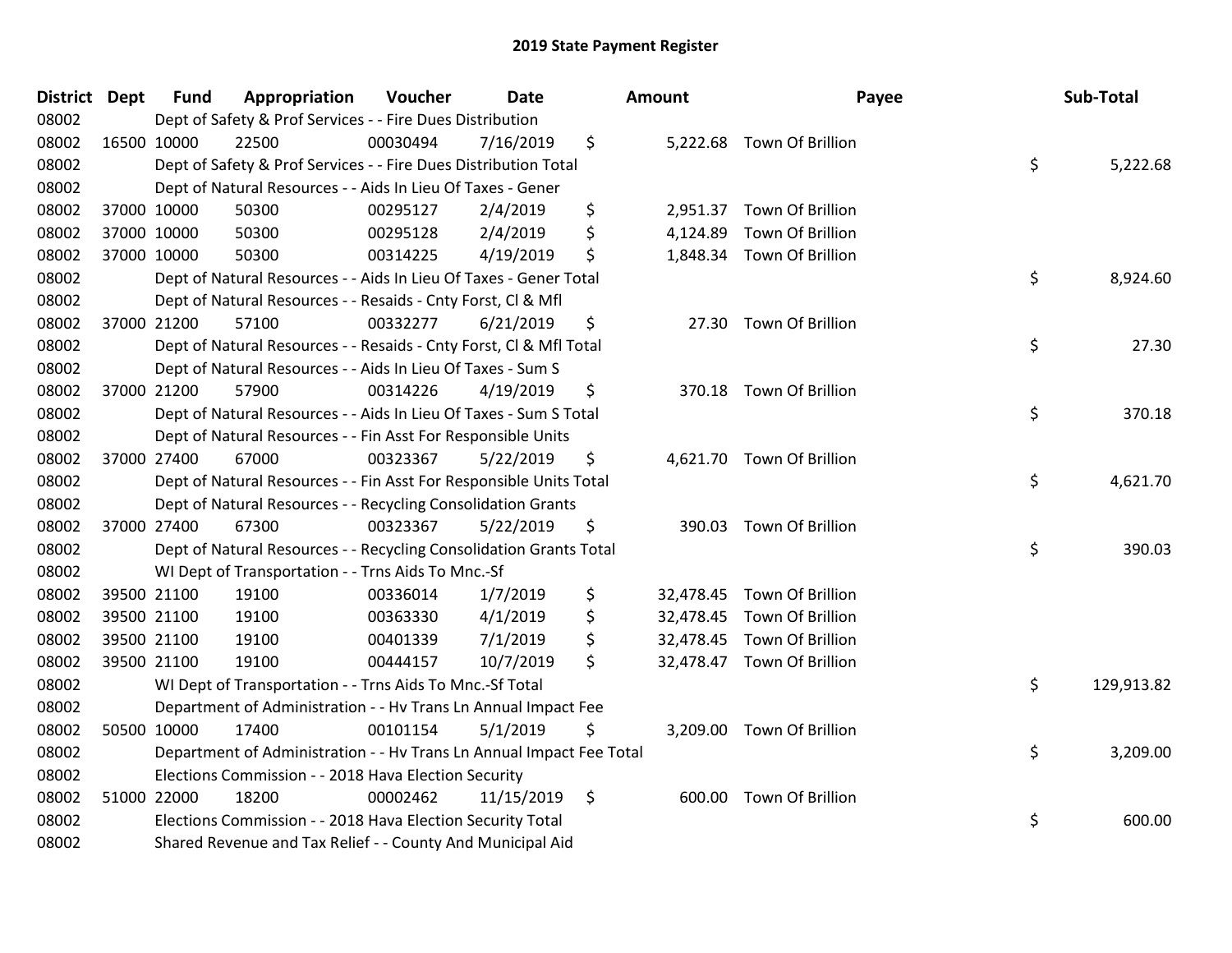| <b>District</b> | Dept | <b>Fund</b> | Appropriation                                                    | Voucher  | Date       |     | <b>Amount</b> | Payee                   | Sub-Total       |
|-----------------|------|-------------|------------------------------------------------------------------|----------|------------|-----|---------------|-------------------------|-----------------|
| 08002           |      | 83500 10000 | 10500                                                            | 00048425 | 7/22/2019  | \$  | 7,720.55      | Town Of Brillion        |                 |
| 08002           |      | 83500 10000 | 10500                                                            | 00052716 | 11/18/2019 | \$  | 43,749.76     | Town Of Brillion        |                 |
| 08002           |      |             | Shared Revenue and Tax Relief - - County And Municipal Aid Total |          |            |     |               |                         | \$<br>51,470.31 |
| 08002           |      |             | Shared Revenue and Tax Relief - - Exempt Computer Aid            |          |            |     |               |                         |                 |
| 08002           |      | 83500 10000 | 10900                                                            | 00045600 | 7/22/2019  | \$  | 72.75         | Town Of Brillion        |                 |
| 08002           |      |             | Shared Revenue and Tax Relief - - Exempt Computer Aid Total      |          |            |     |               |                         | \$<br>72.75     |
| 08002           |      |             | Shared Revenue and Tax Relief - - Utility Aid                    |          |            |     |               |                         |                 |
| 08002           |      | 83500 10000 | 11000                                                            | 00048425 | 7/22/2019  | \$  | 6,572.70      | Town Of Brillion        |                 |
| 08002           |      | 83500 10000 | 11000                                                            | 00052716 | 11/18/2019 | \$. | 37,111.79     | <b>Town Of Brillion</b> |                 |
| 08002           |      |             | Shared Revenue and Tax Relief - - Utility Aid Total              |          |            |     |               |                         | \$<br>43,684.49 |
| 08002           |      |             | Shared Revenue and Tax Relief - - Personal Property Aid          |          |            |     |               |                         |                 |
| 08002           |      | 83500 10000 | 11100                                                            | 00040122 | 5/6/2019   | \$  | 6,743.07      | Town Of Brillion        |                 |
| 08002           |      |             | Shared Revenue and Tax Relief - - Personal Property Aid Total    |          |            |     |               |                         | \$<br>6,743.07  |
| 08002           |      |             | Shared Revenue and Tax Relief - - Lottery & Gaming Credit        |          |            |     |               |                         |                 |
| 08002           |      | 83500 52100 | 36300                                                            | 00038158 | 3/25/2019  | \$  | 3,316.56      | Town Of Brillion        |                 |
| 08002           |      |             | Shared Revenue and Tax Relief - - Lottery & Gaming Credit Total  |          |            |     |               |                         | 3,316.56        |
| 08002 Total     |      |             |                                                                  |          |            |     |               |                         | 258,566.49      |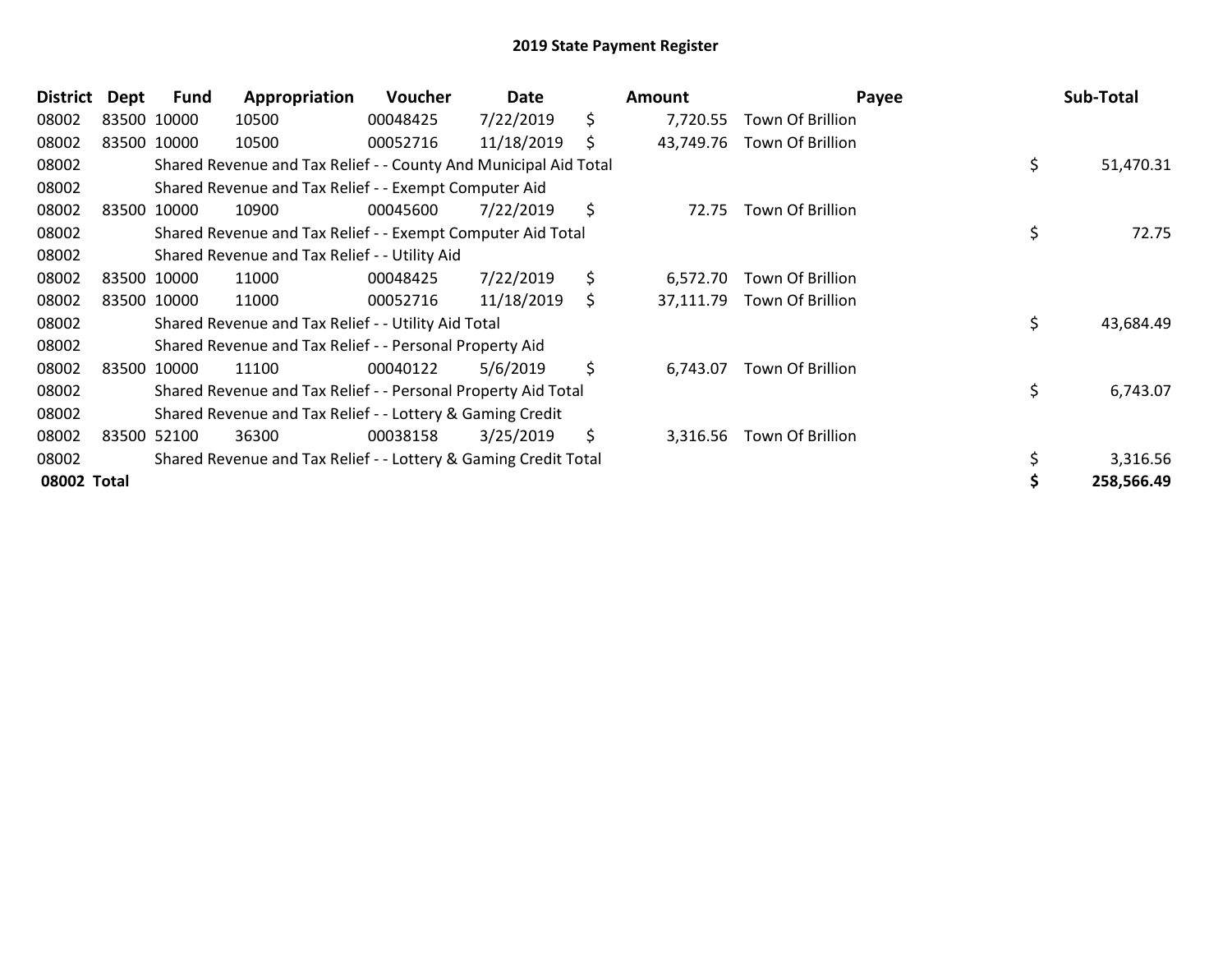| District Dept | <b>Fund</b> | Appropriation                                                      | Voucher  | <b>Date</b> | <b>Amount</b>   | Payee                         | Sub-Total        |
|---------------|-------------|--------------------------------------------------------------------|----------|-------------|-----------------|-------------------------------|------------------|
| 08004         |             | Dept of Safety & Prof Services - - Fire Dues Distribution          |          |             |                 |                               |                  |
| 08004         | 16500 10000 | 22500                                                              | 00030383 | 7/16/2019   | \$              | 6,428.40 Town Of Brothertown  |                  |
| 08004         |             | Dept of Safety & Prof Services - - Fire Dues Distribution Total    |          |             |                 |                               | \$<br>6,428.40   |
| 08004         |             | Dept of Natural Resources - - Aids In Lieu Of Taxes - Gener        |          |             |                 |                               |                  |
| 08004         | 37000 10000 | 50300                                                              | 00295129 | 2/4/2019    | \$              | 4,978.42 Town Of Brothertown  |                  |
| 08004         |             | Dept of Natural Resources - - Aids In Lieu Of Taxes - Gener Total  |          |             |                 |                               | \$<br>4,978.42   |
| 08004         |             | Dept of Natural Resources - - Taxes & Assessmts-Conserv Fund       |          |             |                 |                               |                  |
| 08004         | 37000 21200 | 16900                                                              | 00294091 | 1/30/2019   | \$              | 291.00 Town Of Brothertown    |                  |
| 08004         |             | Dept of Natural Resources - - Taxes & Assessmts-Conserv Fund Total |          |             |                 |                               | \$<br>291.00     |
| 08004         |             | Dept of Natural Resources - - Resaids - Cnty Forst, Cl & Mfl       |          |             |                 |                               |                  |
| 08004         | 37000 21200 | 57100                                                              | 00332278 | 6/21/2019   | \$              | 110.31 Town Of Brothertown    |                  |
| 08004         |             | Dept of Natural Resources - - Resaids - Cnty Forst, CI & Mfl Total |          |             |                 |                               | \$<br>110.31     |
| 08004         |             | Dept of Natural Resources - - Fin Asst For Responsible Units       |          |             |                 |                               |                  |
| 08004         | 37000 27400 | 67000                                                              | 00323100 | 5/22/2019   | \$              | 9,422.37 Town Of Brothertown  |                  |
| 08004         |             | Dept of Natural Resources - - Fin Asst For Responsible Units Total |          |             |                 |                               | \$<br>9,422.37   |
| 08004         |             | Dept of Natural Resources - - Recycling Consolidation Grants       |          |             |                 |                               |                  |
| 08004         | 37000 27400 | 67300                                                              | 00323100 | 5/22/2019   | \$<br>338.63    | Town Of Brothertown           |                  |
| 08004         |             | Dept of Natural Resources - - Recycling Consolidation Grants Total |          |             |                 |                               | \$<br>338.63     |
| 08004         |             | WI Dept of Transportation - - Disastr Damag Aid Sf                 |          |             |                 |                               |                  |
| 08004         | 39500 21100 | 17400                                                              | 00408793 | 7/2/2019    | \$              | 3,630.98 Town Of Brothertown  |                  |
| 08004         |             | WI Dept of Transportation - - Disastr Damag Aid Sf Total           |          |             |                 |                               | \$<br>3,630.98   |
| 08004         |             | WI Dept of Transportation - - Trns Aids To Mnc.-Sf                 |          |             |                 |                               |                  |
| 08004         | 39500 21100 | 19100                                                              | 00336015 | 1/7/2019    | \$              | 32,012.60 Town Of Brothertown |                  |
| 08004         | 39500 21100 | 19100                                                              | 00363331 | 4/1/2019    | \$              | 32,012.60 Town Of Brothertown |                  |
| 08004         | 39500 21100 | 19100                                                              | 00401340 | 7/1/2019    | \$<br>32,012.60 | Town Of Brothertown           |                  |
| 08004         | 39500 21100 | 19100                                                              | 00444158 | 10/7/2019   | \$              | 32,012.60 Town Of Brothertown |                  |
| 08004         |             | WI Dept of Transportation - - Trns Aids To Mnc.-Sf Total           |          |             |                 |                               | \$<br>128,050.40 |
| 08004         |             | Shared Revenue and Tax Relief - - County And Municipal Aid         |          |             |                 |                               |                  |
| 08004         | 83500 10000 | 10500                                                              | 00048426 | 7/22/2019   | \$              | 5,812.34 Town Of Brothertown  |                  |
| 08004         | 83500 10000 | 10500                                                              | 00052717 | 11/18/2019  | \$              | 34,686.61 Town Of Brothertown |                  |
| 08004         |             | Shared Revenue and Tax Relief - - County And Municipal Aid Total   |          |             |                 |                               | \$<br>40,498.95  |
| 08004         |             | Shared Revenue and Tax Relief - - Exempt Computer Aid              |          |             |                 |                               |                  |
| 08004         | 83500 10000 | 10900                                                              | 00045601 | 7/22/2019   | \$              | 255.66 Town Of Brothertown    |                  |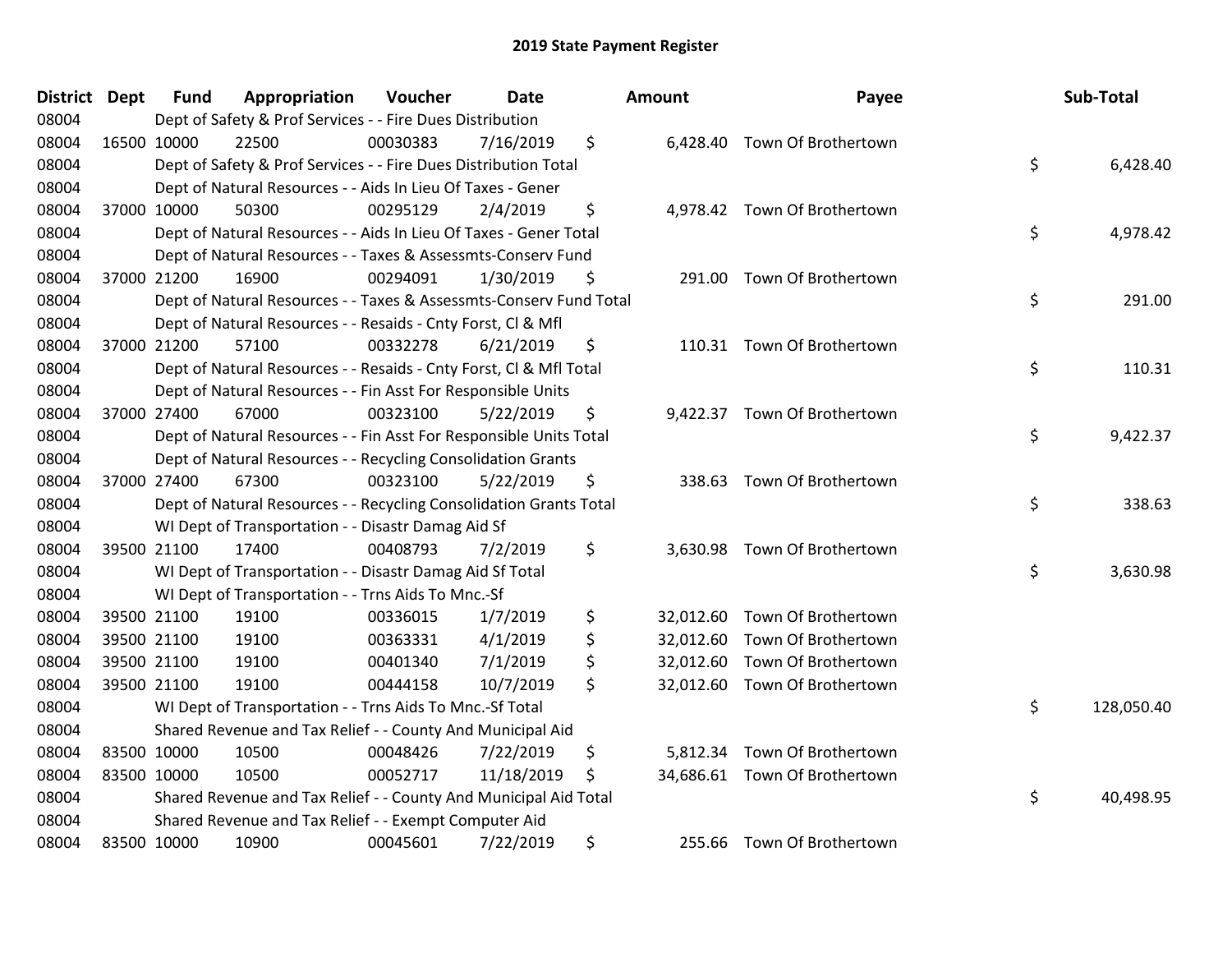| <b>District</b> | Dept | <b>Fund</b> | Appropriation                                                   | <b>Voucher</b> | Date      | <b>Amount</b> | Payee               | Sub-Total  |
|-----------------|------|-------------|-----------------------------------------------------------------|----------------|-----------|---------------|---------------------|------------|
| 08004           |      |             | Shared Revenue and Tax Relief - - Exempt Computer Aid Total     |                |           |               |                     | 255.66     |
| 08004           |      |             | Shared Revenue and Tax Relief - - Personal Property Aid         |                |           |               |                     |            |
| 08004           |      | 83500 10000 | 11100                                                           | 00040123       | 5/6/2019  | 313.03        | Town Of Brothertown |            |
| 08004           |      |             | Shared Revenue and Tax Relief - - Personal Property Aid Total   |                |           |               |                     | 313.03     |
| 08004           |      |             | Shared Revenue and Tax Relief - - Lottery & Gaming Credit       |                |           |               |                     |            |
| 08004           |      | 83500 52100 | 36300                                                           | 00038159       | 3/25/2019 | 1.009.29      | Town Of Brothertown |            |
| 08004           |      |             | Shared Revenue and Tax Relief - - Lottery & Gaming Credit Total |                |           |               |                     | 1,009.29   |
| 08004 Total     |      |             |                                                                 |                |           |               |                     | 195,327.44 |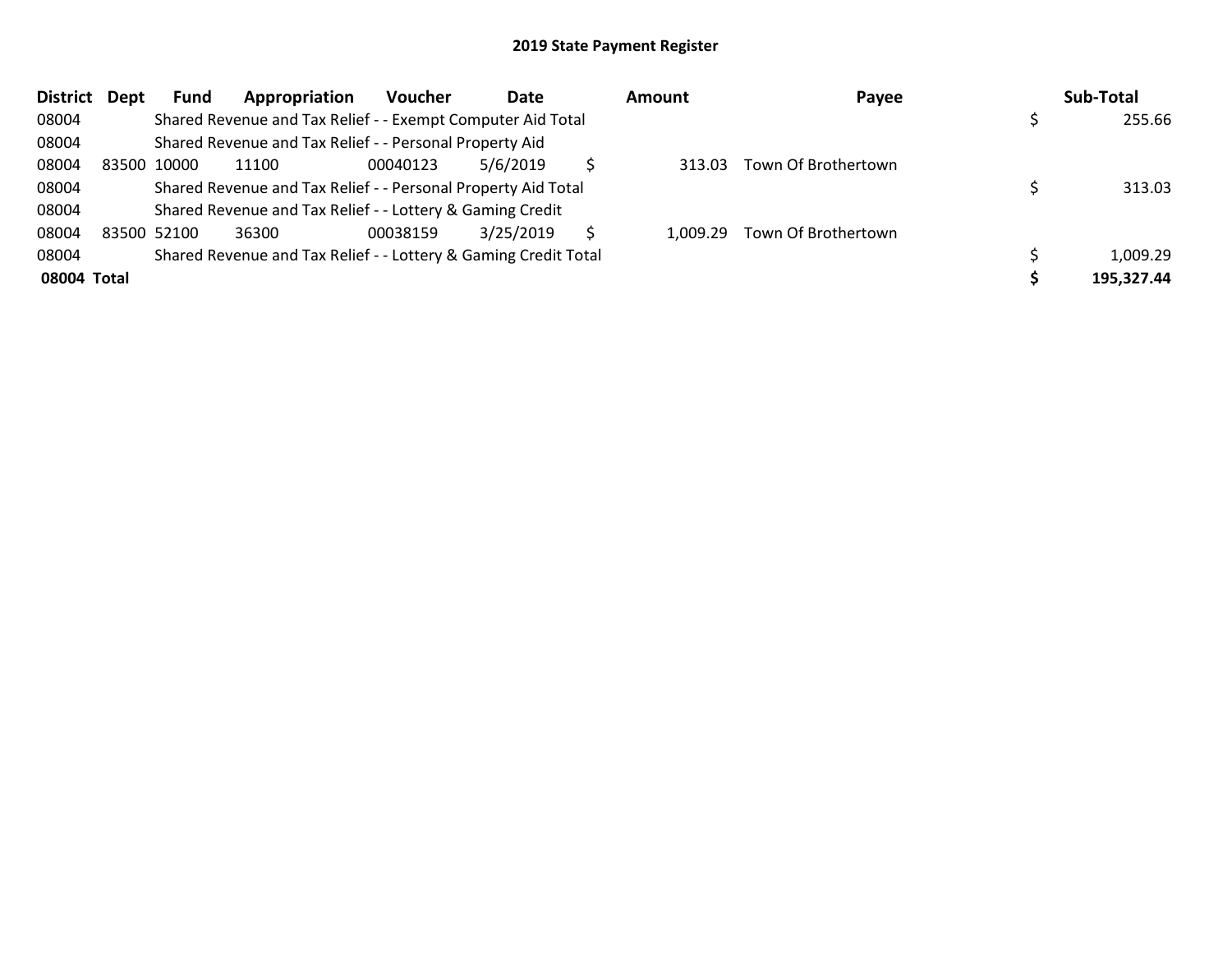| District Dept | Fund        | Appropriation                                                      | Voucher  | <b>Date</b> | Amount          | Payee                        | Sub-Total       |
|---------------|-------------|--------------------------------------------------------------------|----------|-------------|-----------------|------------------------------|-----------------|
| 08006         |             | Dept of Safety & Prof Services - - Fire Dues Distribution          |          |             |                 |                              |                 |
| 08006         | 16500 10000 | 22500                                                              | 00030890 | 7/17/2019   | \$              | 2,766.01 Town Of Charlestown |                 |
| 08006         |             | Dept of Safety & Prof Services - - Fire Dues Distribution Total    |          |             |                 |                              | \$<br>2,766.01  |
| 08006         |             | Dept of Natural Resources - - Aids In Lieu Of Taxes - Gener        |          |             |                 |                              |                 |
| 08006         | 37000 10000 | 50300                                                              | 00295130 | 2/4/2019    | \$<br>5,278.40  | Town Of Charlestown          |                 |
| 08006         | 37000 10000 | 50300                                                              | 00295131 | 2/4/2019    | \$<br>39,652.02 | Town Of Charlestown          |                 |
| 08006         | 37000 10000 | 50300                                                              | 00314239 | 4/19/2019   | \$              | 2,721.30 Town Of Charlestown |                 |
| 08006         |             | Dept of Natural Resources - - Aids In Lieu Of Taxes - Gener Total  |          |             |                 |                              | \$<br>47,651.72 |
| 08006         |             | Dept of Natural Resources - - Resaids - Cnty Forst, CI & Mfl       |          |             |                 |                              |                 |
| 08006         | 37000 21200 | 57100                                                              | 00332279 | 6/21/2019   | \$<br>281.73    | Town Of Charlestown          |                 |
| 08006         |             | Dept of Natural Resources - - Resaids - Cnty Forst, Cl & Mfl Total |          |             |                 |                              | \$<br>281.73    |
| 08006         |             | Dept of Natural Resources - - Aids In Lieu Of Taxes - Sum S        |          |             |                 |                              |                 |
| 08006         | 37000 21200 | 57900                                                              | 00314238 | 4/19/2019   | \$              | 313.72 Town Of Charlestown   |                 |
| 08006         |             | Dept of Natural Resources - - Aids In Lieu Of Taxes - Sum S Total  |          |             |                 |                              | \$<br>313.72    |
| 08006         |             | Dept of Natural Resources - - Fin Asst For Responsible Units       |          |             |                 |                              |                 |
| 08006         | 37000 27400 | 67000                                                              | 00323390 | 5/22/2019   | \$<br>4,588.74  | Town Of Charlestown          |                 |
| 08006         |             | Dept of Natural Resources - - Fin Asst For Responsible Units Total |          |             |                 |                              | \$<br>4,588.74  |
| 08006         |             | Dept of Natural Resources - - Recycling Consolidation Grants       |          |             |                 |                              |                 |
| 08006         | 37000 27400 | 67300                                                              | 00323390 | 5/22/2019   | \$              | 197.94 Town Of Charlestown   |                 |
| 08006         |             | Dept of Natural Resources - - Recycling Consolidation Grants Total |          |             |                 |                              | \$<br>197.94    |
| 08006         |             | WI Dept of Transportation - - Trns Aids To Mnc.-Sf                 |          |             |                 |                              |                 |
| 08006         | 39500 21100 | 19100                                                              | 00336016 | 1/7/2019    | \$<br>21,459.19 | Town Of Charlestown          |                 |
| 08006         | 39500 21100 | 19100                                                              | 00363332 | 4/1/2019    | \$<br>21,459.19 | Town Of Charlestown          |                 |
| 08006         | 39500 21100 | 19100                                                              | 00401341 | 7/1/2019    | \$<br>21,459.19 | Town Of Charlestown          |                 |
| 08006         | 39500 21100 | 19100                                                              | 00444159 | 10/7/2019   | \$<br>21,459.20 | Town Of Charlestown          |                 |
| 08006         |             | WI Dept of Transportation - - Trns Aids To Mnc.-Sf Total           |          |             |                 |                              | \$<br>85,836.77 |
| 08006         |             | Elections Commission - - 2018 Hava Election Security               |          |             |                 |                              |                 |
| 08006         | 51000 22000 | 18200                                                              | 00002510 | 11/14/2019  | \$              | 1,200.00 Town Of Charlestown |                 |
| 08006         |             | Elections Commission - - 2018 Hava Election Security Total         |          |             |                 |                              | \$<br>1,200.00  |
| 08006         |             | Shared Revenue and Tax Relief - - County And Municipal Aid         |          |             |                 |                              |                 |
| 08006         | 83500 10000 | 10500                                                              | 00048427 | 7/22/2019   | \$<br>4,531.50  | Town Of Charlestown          |                 |
| 08006         | 83500 10000 | 10500                                                              | 00052718 | 11/18/2019  | \$<br>25,678.50 | Town Of Charlestown          |                 |
| 08006         |             | Shared Revenue and Tax Relief - - County And Municipal Aid Total   |          |             |                 |                              | \$<br>30,210.00 |

| າount     | Payee                         | Sub-Total       |
|-----------|-------------------------------|-----------------|
| 2,766.01  | Town Of Charlestown           | \$<br>2,766.01  |
| 5,278.40  | Town Of Charlestown           |                 |
|           | 39,652.02 Town Of Charlestown |                 |
| 2,721.30  | Town Of Charlestown           | \$<br>47,651.72 |
| 281.73    | Town Of Charlestown           | \$<br>281.73    |
| 313.72    | Town Of Charlestown           | \$<br>313.72    |
| 4,588.74  | Town Of Charlestown           | \$<br>4,588.74  |
| 197.94    | Town Of Charlestown           | \$<br>197.94    |
| 21,459.19 | Town Of Charlestown           |                 |
|           | 21,459.19 Town Of Charlestown |                 |
|           | 21,459.19 Town Of Charlestown |                 |
| 21,459.20 | Town Of Charlestown           | \$<br>85,836.77 |
| 1,200.00  | Town Of Charlestown           | \$<br>1,200.00  |
|           | 4,531.50 Town Of Charlestown  |                 |
| 25,678.50 | Town Of Charlestown           | \$<br>30,210.00 |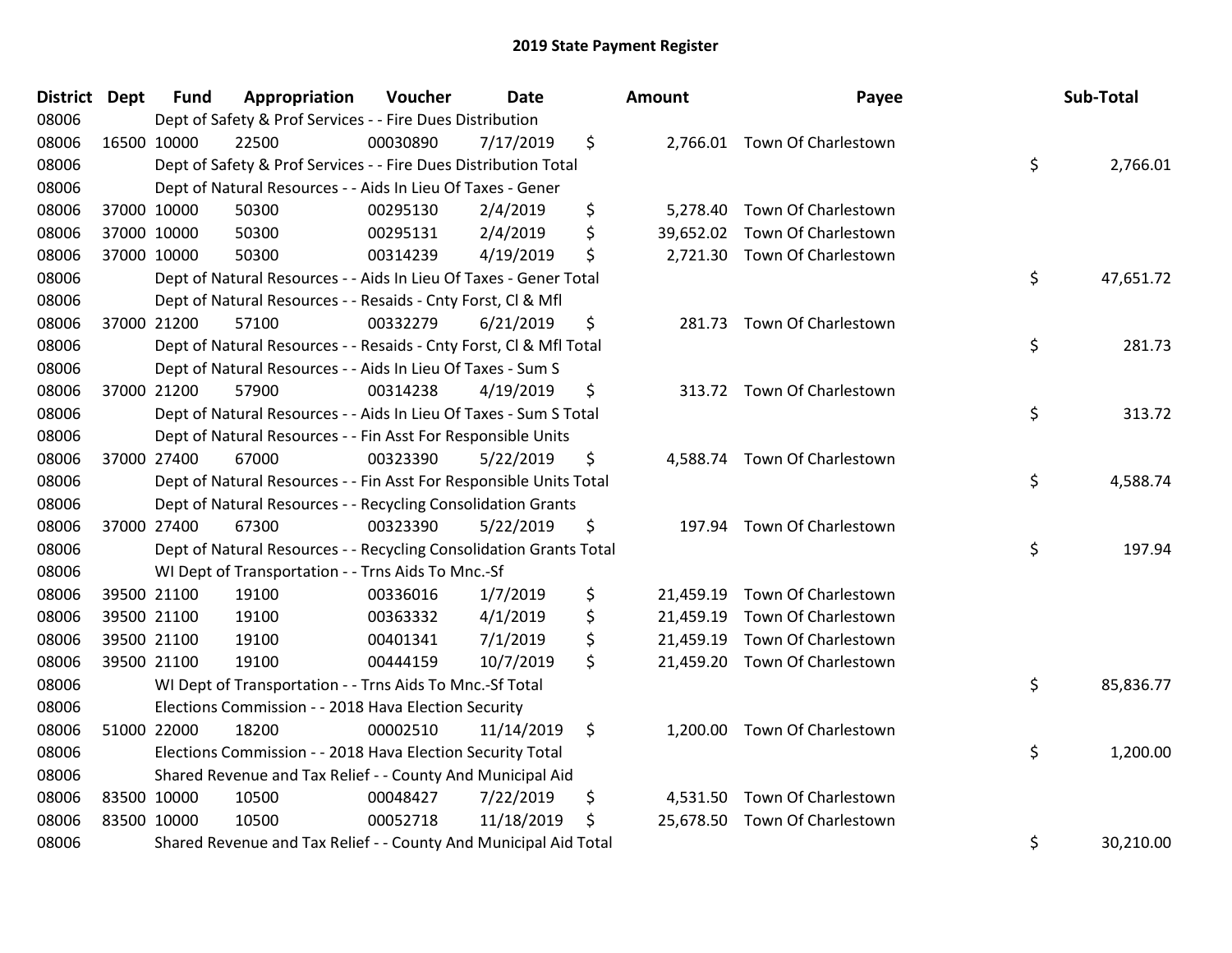| District    | Dept | <b>Fund</b> | Appropriation                                                       | <b>Voucher</b> | Date       |    | Amount   | Payee               |  | Sub-Total  |  |
|-------------|------|-------------|---------------------------------------------------------------------|----------------|------------|----|----------|---------------------|--|------------|--|
| 08006       |      |             | Shared Revenue and Tax Relief - - Utility Aid                       |                |            |    |          |                     |  |            |  |
| 08006       |      | 83500 10000 | 11000                                                               | 00048427       | 7/22/2019  | \$ | 437.23   | Town Of Charlestown |  |            |  |
| 08006       |      | 83500 10000 | 11000                                                               | 00052718       | 11/18/2019 | S  | 2,512.96 | Town Of Charlestown |  |            |  |
| 08006       |      |             | Shared Revenue and Tax Relief - - Utility Aid Total                 |                |            |    |          |                     |  | 2,950.19   |  |
| 08006       |      |             | Shared Revenue and Tax Relief - - Personal Property Aid             |                |            |    |          |                     |  |            |  |
| 08006       |      | 83500 10000 | 11100                                                               | 00040124       | 5/6/2019   | Ś  | 456.78   | Town Of Charlestown |  |            |  |
| 08006       |      |             | Shared Revenue and Tax Relief - - Personal Property Aid Total       |                |            |    |          |                     |  | 456.78     |  |
| 08006       |      |             | Shared Revenue and Tax Relief - - Payments For Municipal Svcs       |                |            |    |          |                     |  |            |  |
| 08006       |      | 83500 10000 | 50100                                                               | 00037887       | 1/31/2019  | Ś  | 44.55    | Town Of Charlestown |  |            |  |
| 08006       |      |             | Shared Revenue and Tax Relief - - Payments For Municipal Svcs Total |                |            |    |          |                     |  | 44.55      |  |
| 08006 Total |      |             |                                                                     |                |            |    |          |                     |  | 176,498.15 |  |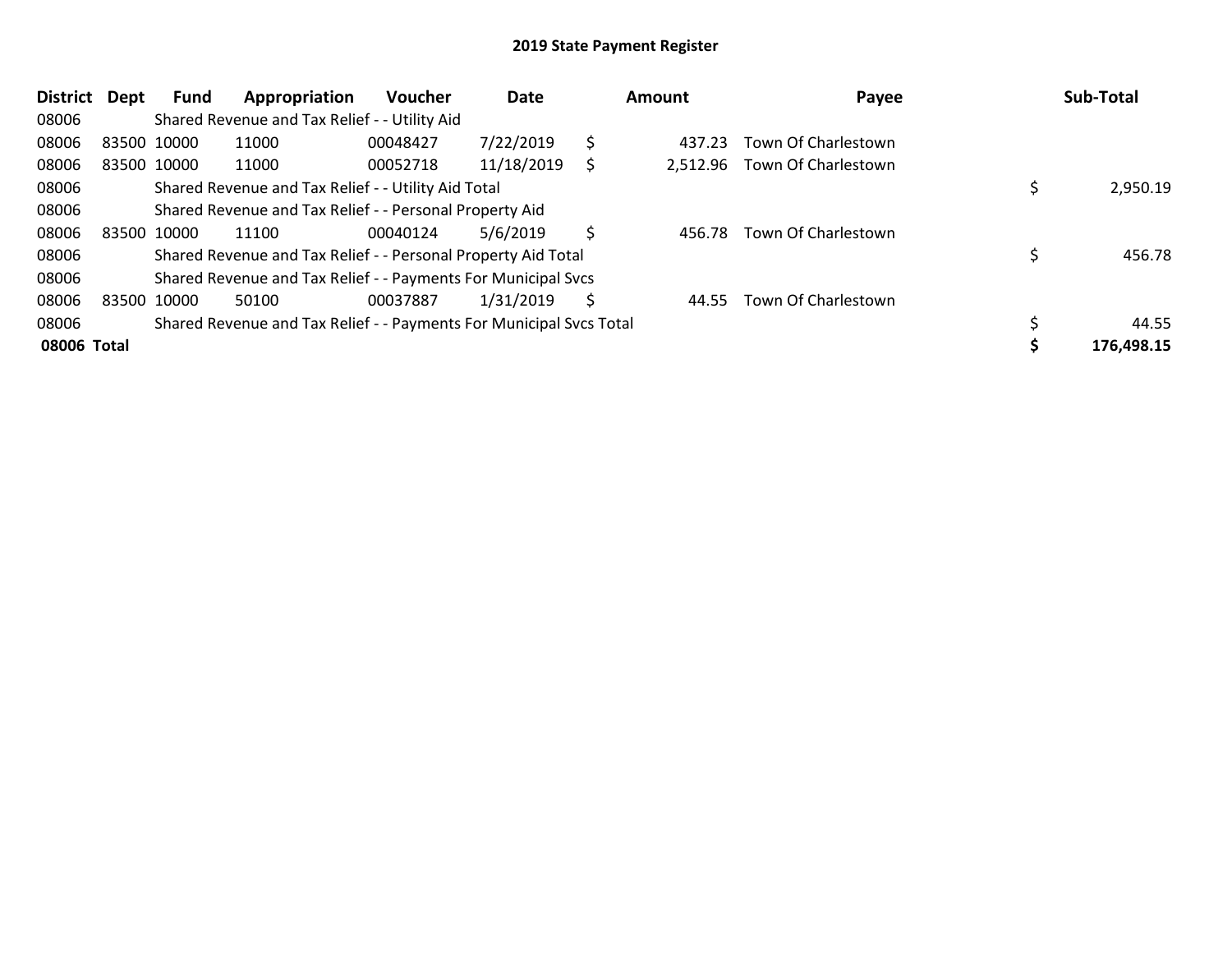| District    | Dept        | <b>Fund</b> | Appropriation                                                      | Voucher  | Date       | <b>Amount</b>   | Payee                     | Sub-Total        |
|-------------|-------------|-------------|--------------------------------------------------------------------|----------|------------|-----------------|---------------------------|------------------|
| 08008       |             |             | Dept of Safety & Prof Services - - Fire Dues Distribution          |          |            |                 |                           |                  |
| 08008       |             | 16500 10000 | 22500                                                              | 00030530 | 7/16/2019  | \$              | 4,873.12 Town Of Chilton  |                  |
| 08008       |             |             | Dept of Safety & Prof Services - - Fire Dues Distribution Total    |          |            |                 |                           | \$<br>4,873.12   |
| 08008       |             |             | Dept of Natural Resources - - Resaids - Cnty Forst, CI & Mfl       |          |            |                 |                           |                  |
| 08008       |             | 37000 21200 | 57100                                                              | 00332280 | 6/21/2019  | \$<br>13.60     | Town Of Chilton           |                  |
| 08008       |             |             | Dept of Natural Resources - - Resaids - Cnty Forst, Cl & Mfl Total |          |            |                 |                           | \$<br>13.60      |
| 08008       |             |             | Dept of Natural Resources - - Fin Asst For Responsible Units       |          |            |                 |                           |                  |
| 08008       |             | 37000 27400 | 67000                                                              | 00323236 | 5/22/2019  | \$<br>3,500.00  | Town Of Chilton           |                  |
| 08008       |             |             | Dept of Natural Resources - - Fin Asst For Responsible Units Total |          |            |                 |                           | \$<br>3,500.00   |
| 08008       |             |             | WI Dept of Transportation - - Trns Aids To Mnc.-Sf                 |          |            |                 |                           |                  |
| 08008       |             | 39500 21100 | 19100                                                              | 00336017 | 1/7/2019   | \$<br>27,085.28 | Town Of Chilton           |                  |
| 08008       |             | 39500 21100 | 19100                                                              | 00363333 | 4/1/2019   | \$<br>27,085.28 | Town Of Chilton           |                  |
| 08008       | 39500 21100 |             | 19100                                                              | 00401342 | 7/1/2019   | \$<br>27,085.28 | Town Of Chilton           |                  |
| 08008       | 39500 21100 |             | 19100                                                              | 00444160 | 10/7/2019  | \$              | 27,085.31 Town Of Chilton |                  |
| 08008       |             |             | WI Dept of Transportation - - Trns Aids To Mnc.-Sf Total           |          |            |                 |                           | \$<br>108,341.15 |
| 08008       |             |             | Elections Commission - - 2018 Hava Election Security               |          |            |                 |                           |                  |
| 08008       |             | 51000 22000 | 18200                                                              | 00002981 | 12/9/2019  | \$<br>1,200.00  | Town Of Chilton           |                  |
| 08008       |             |             | Elections Commission - - 2018 Hava Election Security Total         |          |            |                 |                           | \$<br>1,200.00   |
| 08008       |             |             | Shared Revenue and Tax Relief - - County And Municipal Aid         |          |            |                 |                           |                  |
| 08008       | 83500 10000 |             | 10500                                                              | 00048428 | 7/22/2019  | \$<br>2,877.33  | Town Of Chilton           |                  |
| 08008       |             | 83500 10000 | 10500                                                              | 00052719 | 11/18/2019 | \$<br>16,304.90 | Town Of Chilton           |                  |
| 08008       |             |             | Shared Revenue and Tax Relief - - County And Municipal Aid Total   |          |            |                 |                           | \$<br>19,182.23  |
| 08008       |             |             | Shared Revenue and Tax Relief - - Utility Aid                      |          |            |                 |                           |                  |
| 08008       |             | 83500 10000 | 11000                                                              | 00048428 | 7/22/2019  | \$<br>736.07    | Town Of Chilton           |                  |
| 08008       | 83500 10000 |             | 11000                                                              | 00052719 | 11/18/2019 | \$<br>4,164.38  | Town Of Chilton           |                  |
| 08008       |             |             | Shared Revenue and Tax Relief - - Utility Aid Total                |          |            |                 |                           | \$<br>4,900.45   |
| 08008 Total |             |             |                                                                    |          |            |                 |                           | \$<br>142,010.55 |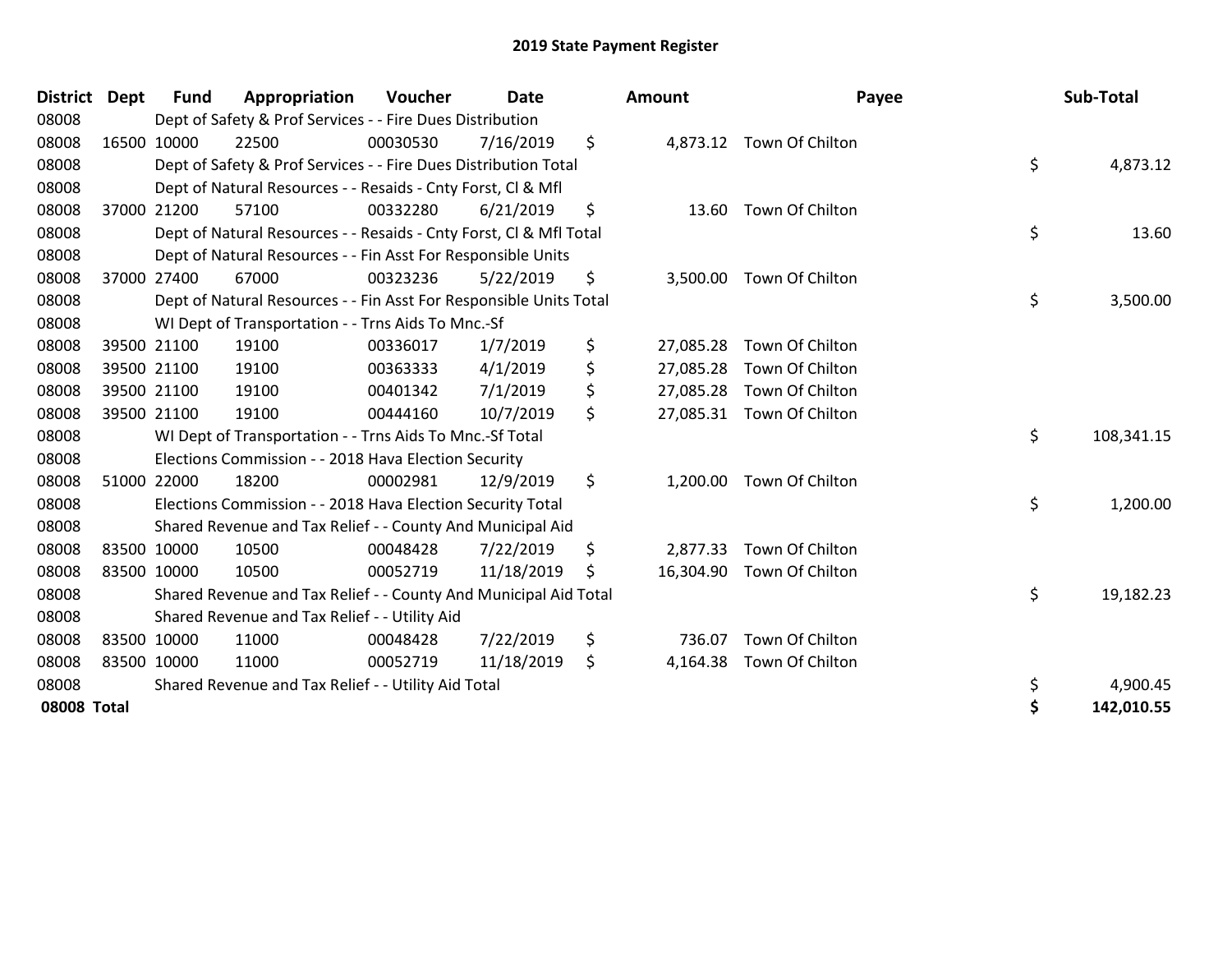| District    | Dept | Fund        | Appropriation                                                     | <b>Voucher</b> | Date      | <b>Amount</b>   | Payee                      | Sub-Total       |
|-------------|------|-------------|-------------------------------------------------------------------|----------------|-----------|-----------------|----------------------------|-----------------|
| 08010       |      |             | Dept of Safety & Prof Services - - Fire Dues Distribution         |                |           |                 |                            |                 |
| 08010       |      | 16500 10000 | 22500                                                             | 00030945       | 7/17/2019 | \$              | 2,574.22 Town Of Harrison  |                 |
| 08010       |      |             | Dept of Safety & Prof Services - - Fire Dues Distribution Total   |                |           |                 |                            | \$<br>2,574.22  |
| 08010       |      |             | Dept of Natural Resources - - Aids In Lieu Of Taxes - Gener       |                |           |                 |                            |                 |
| 08010       |      | 37000 10000 | 50300                                                             | 00314358       | 4/19/2019 | \$<br>730.25    | <b>Town Of Harrison</b>    |                 |
| 08010       |      |             | Dept of Natural Resources - - Aids In Lieu Of Taxes - Gener Total |                |           |                 |                            | \$<br>730.25    |
| 08010       |      |             | Dept of Natural Resources - - Aids In Lieu Of Taxes - Sum S       |                |           |                 |                            |                 |
| 08010       |      | 37000 21200 | 57900                                                             | 00314357       | 4/19/2019 | \$<br>319.60    | Town Of Harrison           |                 |
| 08010       |      |             | Dept of Natural Resources - - Aids In Lieu Of Taxes - Sum S Total |                |           |                 |                            | \$<br>319.60    |
| 08010       |      |             | WI Dept of Transportation - - Trns Aids To Mnc.-Sf                |                |           |                 |                            |                 |
| 08010       |      | 39500 21100 | 19100                                                             | 00336018       | 1/7/2019  | \$<br>10,291.33 | Town Of Harrison           |                 |
| 08010       |      | 39500 21100 | 19100                                                             | 00363334       | 4/1/2019  | \$<br>10,291.33 | Town Of Harrison           |                 |
| 08010       |      | 39500 21100 | 19100                                                             | 00401343       | 7/1/2019  | \$<br>10,291.33 | Town Of Harrison           |                 |
| 08010       |      | 39500 21100 | 19100                                                             | 00444161       | 10/7/2019 | \$              | 10,291.36 Town Of Harrison |                 |
| 08010       |      |             | WI Dept of Transportation - - Trns Aids To Mnc.-Sf Total          |                |           |                 |                            | \$<br>41,165.35 |
| 08010       |      |             | Shared Revenue and Tax Relief - - Exempt Computer Aid             |                |           |                 |                            |                 |
| 08010       |      | 83500 10000 | 10900                                                             | 00045602       | 7/22/2019 | \$<br>1.03      | Town Of Harrison           |                 |
| 08010       |      |             | Shared Revenue and Tax Relief - - Exempt Computer Aid Total       |                |           |                 |                            | \$<br>1.03      |
| 08010       |      |             | Shared Revenue and Tax Relief - - Personal Property Aid           |                |           |                 |                            |                 |
| 08010       |      | 83500 10000 | 11100                                                             | 00040125       | 5/6/2019  | \$<br>44.22     | Town Of Harrison           |                 |
| 08010       |      |             | Shared Revenue and Tax Relief - - Personal Property Aid Total     |                |           |                 |                            | \$<br>44.22     |
| 08010 Total |      |             |                                                                   |                |           |                 |                            | 44,834.67       |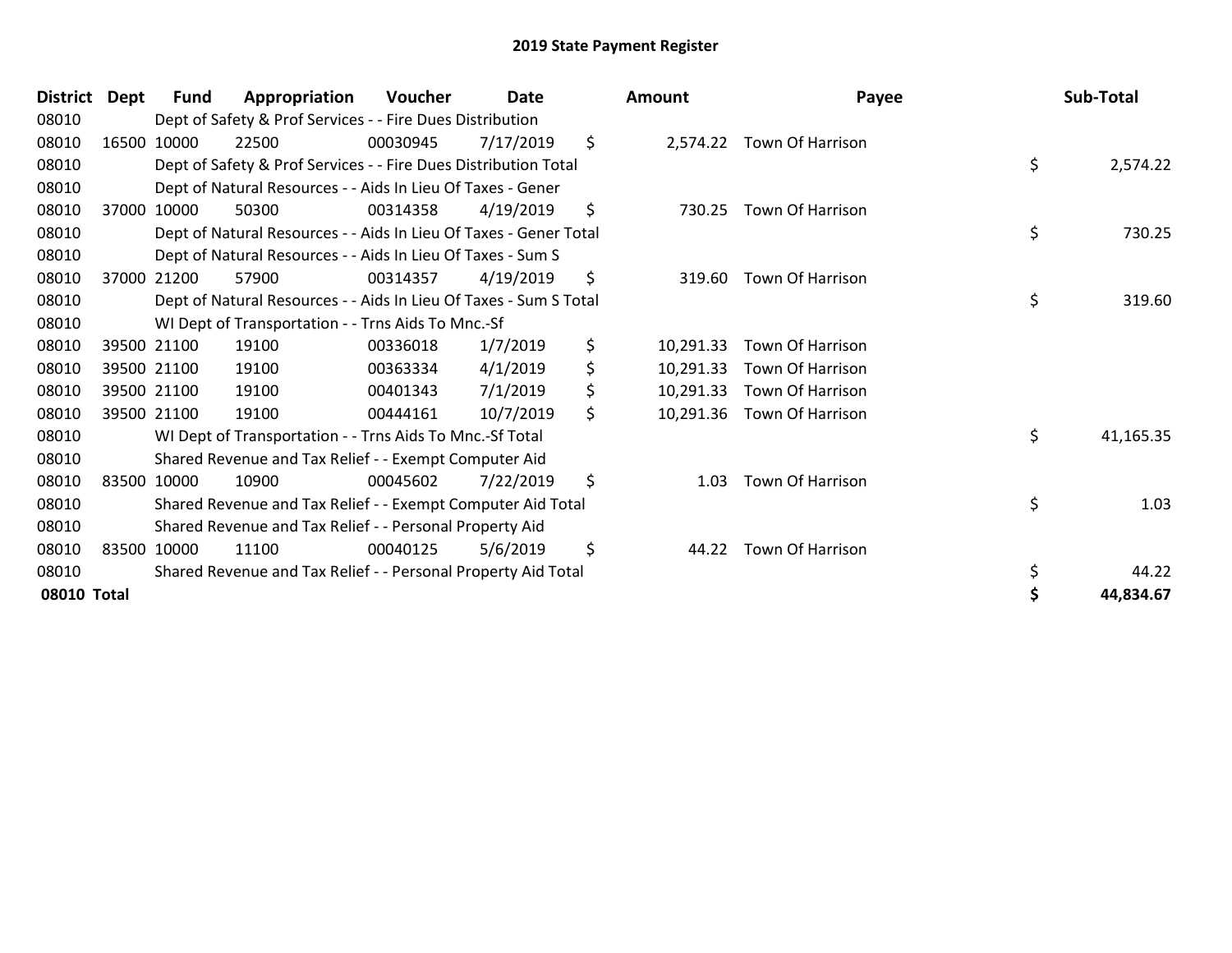| District Dept | <b>Fund</b> | Appropriation                                                       | Voucher  | <b>Date</b> | <b>Amount</b>   | Payee                          | Sub-Total        |
|---------------|-------------|---------------------------------------------------------------------|----------|-------------|-----------------|--------------------------------|------------------|
| 08012         |             | Dept of Safety & Prof Services - - Fire Dues Distribution           |          |             |                 |                                |                  |
| 08012         | 16500 10000 | 22500                                                               | 00030492 | 7/16/2019   | \$              | 5,225.07 Town Of New Holstein  |                  |
| 08012         |             | Dept of Safety & Prof Services - - Fire Dues Distribution Total     |          |             |                 |                                | \$<br>5,225.07   |
| 08012         |             | Dept of Natural Resources - - Aids In Lieu Of Taxes - Gener         |          |             |                 |                                |                  |
| 08012         | 37000 10000 | 50300                                                               | 00312808 | 4/18/2019   | \$<br>213.16    | Town Of New Holstein           |                  |
| 08012         | 37000 10000 | 50300                                                               | 00314839 | 4/19/2019   | \$<br>255.19    | Town Of New Holstein           |                  |
| 08012         |             | Dept of Natural Resources - - Aids In Lieu Of Taxes - Gener Total   |          |             |                 |                                | \$<br>468.35     |
| 08012         |             | Dept of Natural Resources - - Resaids - Cnty Forst, Cl & Mfl        |          |             |                 |                                |                  |
| 08012         | 37000 21200 | 57100                                                               | 00332281 | 6/21/2019   | \$<br>59.87     | Town Of New Holstein           |                  |
| 08012         |             | Dept of Natural Resources - - Resaids - Cnty Forst, Cl & Mfl Total  |          |             |                 |                                | \$<br>59.87      |
| 08012         |             | Dept of Natural Resources - - Aids In Lieu Of Taxes - Sum S         |          |             |                 |                                |                  |
| 08012         | 37000 21200 | 57900                                                               | 00314838 | 4/19/2019   | \$              | 25.52 Town Of New Holstein     |                  |
| 08012         |             | Dept of Natural Resources - - Aids In Lieu Of Taxes - Sum S Total   |          |             |                 |                                | \$<br>25.52      |
| 08012         |             | Dept of Natural Resources - - Fin Asst For Responsible Units        |          |             |                 |                                |                  |
| 08012         | 37000 27400 | 67000                                                               | 00323289 | 5/22/2019   | \$<br>9,123.30  | Town Of New Holstein           |                  |
| 08012         |             | Dept of Natural Resources - - Fin Asst For Responsible Units Total  |          |             |                 |                                | \$<br>9,123.30   |
| 08012         |             | Dept of Natural Resources - - Recycling Consolidation Grants        |          |             |                 |                                |                  |
| 08012         | 37000 27400 | 67300                                                               | 00323289 | 5/22/2019   | \$<br>385.19    | Town Of New Holstein           |                  |
| 08012         |             | Dept of Natural Resources - - Recycling Consolidation Grants Total  |          |             |                 |                                | \$<br>385.19     |
| 08012         |             | WI Dept of Transportation - - Trns Aids To Mnc.-Sf                  |          |             |                 |                                |                  |
| 08012         | 39500 21100 | 19100                                                               | 00336019 | 1/7/2019    | \$              | 29,169.69 Town Of New Holstein |                  |
| 08012         | 39500 21100 | 19100                                                               | 00363335 | 4/1/2019    | \$<br>29,169.69 | Town Of New Holstein           |                  |
| 08012         | 39500 21100 | 19100                                                               | 00401344 | 7/1/2019    | \$              | 29,169.69 Town Of New Holstein |                  |
| 08012         | 39500 21100 | 19100                                                               | 00444162 | 10/7/2019   | \$              | 29,169.69 Town Of New Holstein |                  |
| 08012         |             | WI Dept of Transportation - - Trns Aids To Mnc.-Sf Total            |          |             |                 |                                | \$<br>116,678.76 |
| 08012         |             | Department of Military Affairs - - Major Disaster Assist; Pif       |          |             |                 |                                |                  |
| 08012         | 46500 27200 | 36500                                                               | 00058652 | 4/2/2019    | \$              | 5,831.16 Town Of New Holstein  |                  |
| 08012         |             | Department of Military Affairs - - Major Disaster Assist; Pif Total |          |             |                 |                                | \$<br>5,831.16   |
| 08012         |             | Elections Commission - - 2018 Hava Election Security                |          |             |                 |                                |                  |
| 08012         | 51000 22000 | 18200                                                               | 00002880 | 11/21/2019  | \$<br>600.00    | Town Of New Holstein           |                  |
| 08012         |             | Elections Commission - - 2018 Hava Election Security Total          |          |             |                 |                                | \$<br>600.00     |
| 08012         |             | Shared Revenue and Tax Relief - - County And Municipal Aid          |          |             |                 |                                |                  |
| 08012         | 83500 10000 | 10500                                                               | 00052720 | 11/18/2019  | \$              | 14,650.20 Town Of New Holstein |                  |

| Sub-Total  | Payee                               | วนทt      |
|------------|-------------------------------------|-----------|
| 5,225.07   | \$<br>Town Of New Holstein          | 5,225.07  |
|            | 213.16 Town Of New Holstein         |           |
| 468.35     | \$<br>Town Of New Holstein          | 255.19    |
| 59.87      | \$<br>59.87 Town Of New Holstein    |           |
| 25.52      | \$<br>Town Of New Holstein          | 25.52     |
| 9,123.30   | \$<br>Town Of New Holstein          | 9,123.30  |
| 385.19     | \$<br>385.19 Town Of New Holstein   |           |
|            | Town Of New Holstein                | 29,169.69 |
|            | Town Of New Holstein                | 29,169.69 |
|            | Town Of New Holstein                | 29,169.69 |
|            | Town Of New Holstein                | 29,169.69 |
| 116,678.76 | \$                                  |           |
| 5,831.16   | \$<br>5,831.16 Town Of New Holstein |           |
| 600.00     | \$<br>Town Of New Holstein          | 600.00    |
|            | Town Of New Holstein                | 14,650.20 |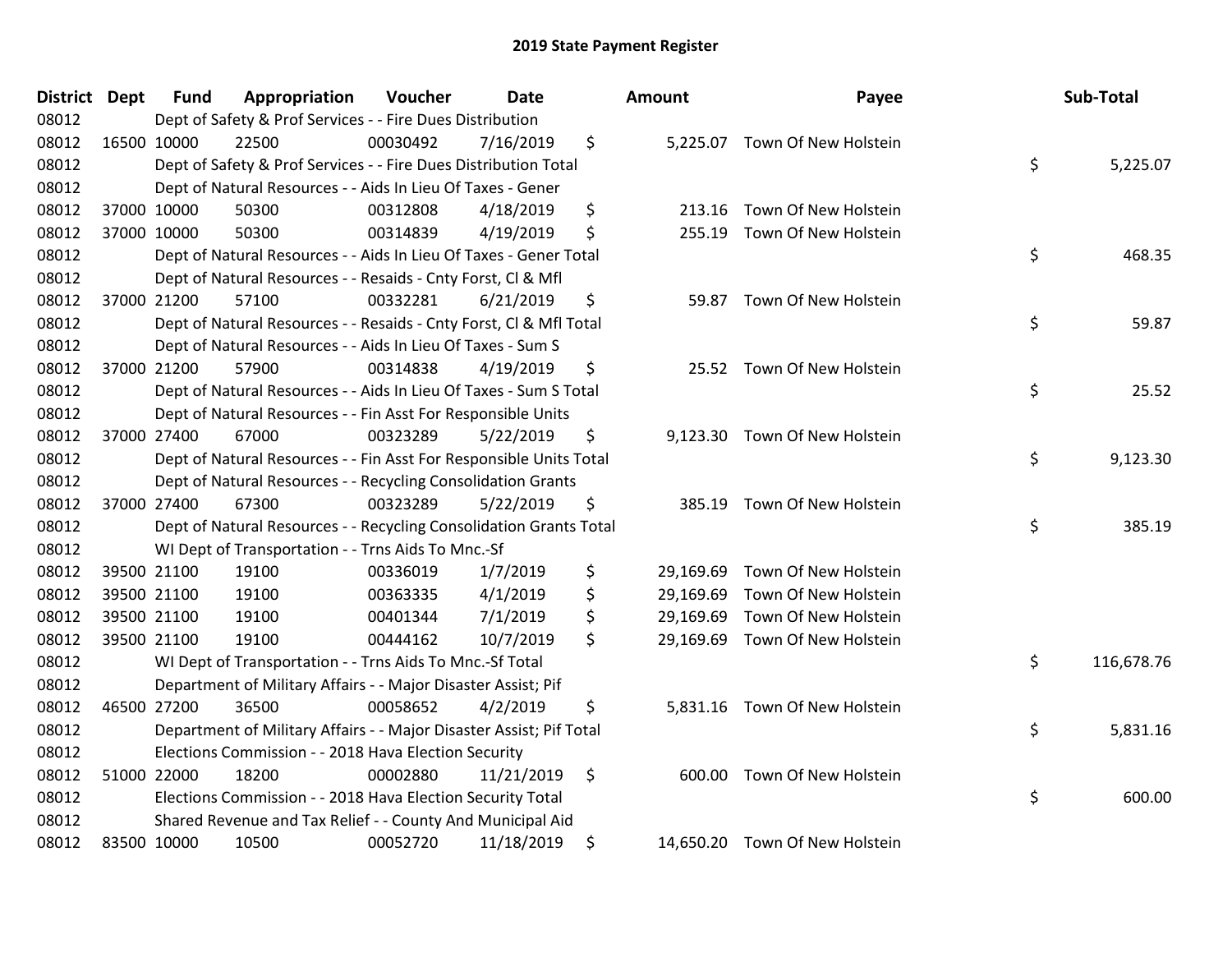| <b>District</b> | Dept | <b>Fund</b> | Appropriation                                                    | <b>Voucher</b> | Date       | <b>Amount</b>  | Payee                          | Sub-Total       |
|-----------------|------|-------------|------------------------------------------------------------------|----------------|------------|----------------|--------------------------------|-----------------|
| 08012           |      |             | Shared Revenue and Tax Relief - - County And Municipal Aid Total |                |            |                |                                | \$<br>14,650.20 |
| 08012           |      |             | Shared Revenue and Tax Relief - - Exempt Computer Aid            |                |            |                |                                |                 |
| 08012           |      | 83500 10000 | 10900                                                            | 00045603       | 7/22/2019  | \$<br>304.50   | Town Of New Holstein           |                 |
| 08012           |      |             | Shared Revenue and Tax Relief - - Exempt Computer Aid Total      |                |            |                |                                | \$<br>304.50    |
| 08012           |      |             | Shared Revenue and Tax Relief - - Utility Aid                    |                |            |                |                                |                 |
| 08012           |      | 83500 10000 | 11000                                                            | 00048429       | 7/22/2019  | \$<br>1.913.96 | Town Of New Holstein           |                 |
| 08012           |      | 83500 10000 | 11000                                                            | 00052720       | 11/18/2019 | \$             | 10,823.25 Town Of New Holstein |                 |
| 08012           |      |             | Shared Revenue and Tax Relief - - Utility Aid Total              |                |            |                |                                | \$<br>12,737.21 |
| 08012           |      |             | Shared Revenue and Tax Relief - - Personal Property Aid          |                |            |                |                                |                 |
| 08012           |      | 83500 10000 | 11100                                                            | 00040126       | 5/6/2019   | \$<br>1,116.25 | Town Of New Holstein           |                 |
| 08012           |      |             | Shared Revenue and Tax Relief - - Personal Property Aid Total    |                |            |                |                                | \$<br>1,116.25  |
| 08012           |      |             | Shared Revenue and Tax Relief - - Lottery & Gaming Credit        |                |            |                |                                |                 |
| 08012           |      | 83500 52100 | 36300                                                            | 00038160       | 3/25/2019  | \$<br>3,400.80 | Town Of New Holstein           |                 |
| 08012           |      |             | Shared Revenue and Tax Relief - - Lottery & Gaming Credit Total  |                |            |                |                                | 3,400.80        |
| 08012 Total     |      |             |                                                                  |                |            |                |                                | 170,606.18      |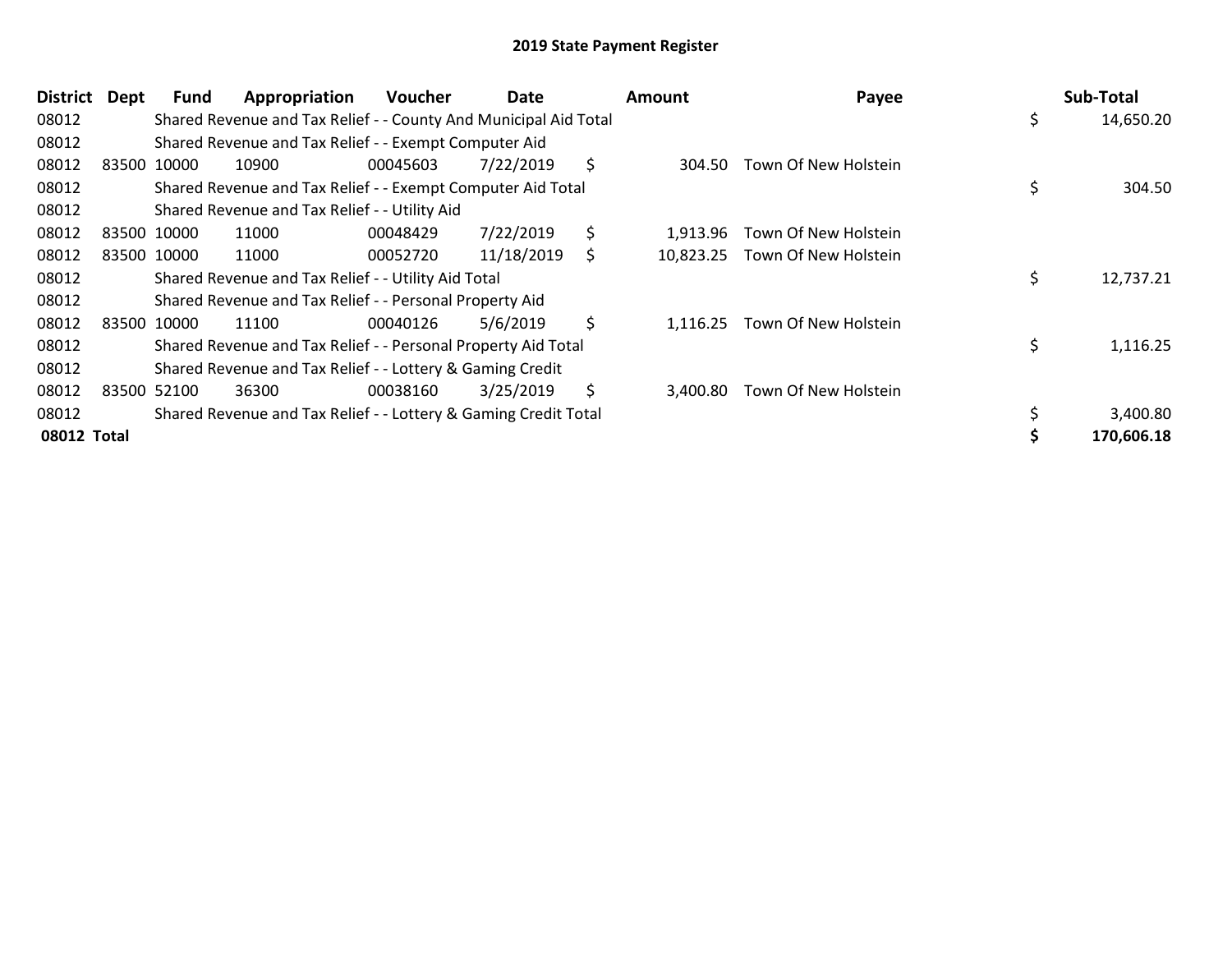| <b>District Dept</b> | <b>Fund</b> | Appropriation                                                      | Voucher  | <b>Date</b> |    | Amount    | Payee                     |    | Sub-Total  |
|----------------------|-------------|--------------------------------------------------------------------|----------|-------------|----|-----------|---------------------------|----|------------|
| 08014                |             | Dept of Safety & Prof Services - - Fire Dues Distribution          |          |             |    |           |                           |    |            |
| 08014                | 16500 10000 | 22500                                                              | 00030726 | 7/17/2019   | \$ |           | 3,462.34 Town Of Rantoul  |    |            |
| 08014                |             | Dept of Safety & Prof Services - - Fire Dues Distribution Total    |          |             |    |           |                           | \$ | 3,462.34   |
| 08014                |             | Dept of Natural Resources - - Aids In Lieu Of Taxes - Gener        |          |             |    |           |                           |    |            |
| 08014                | 37000 10000 | 50300                                                              | 00295158 | 2/4/2019    | \$ | 238.73    | <b>Town Of Rantoul</b>    |    |            |
| 08014                | 37000 10000 | 50300                                                              | 00295159 | 2/4/2019    | \$ | 7,975.97  | Town Of Rantoul           |    |            |
| 08014                | 37000 10000 | 50300                                                              | 00314516 | 4/19/2019   | \$ |           | 2,001.43 Town Of Rantoul  |    |            |
| 08014                |             | Dept of Natural Resources - - Aids In Lieu Of Taxes - Gener Total  |          |             |    |           |                           | \$ | 10,216.13  |
| 08014                |             | Dept of Natural Resources - - Resaids - Cnty Forst, Cl & Mfl       |          |             |    |           |                           |    |            |
| 08014                | 37000 21200 | 57100                                                              | 00332282 | 6/21/2019   | \$ |           | 23.60 Town Of Rantoul     |    |            |
| 08014                |             | Dept of Natural Resources - - Resaids - Cnty Forst, CI & Mfl Total |          |             |    |           |                           | \$ | 23.60      |
| 08014                |             | Dept of Natural Resources - - Aids In Lieu Of Taxes - Sum S        |          |             |    |           |                           |    |            |
| 08014                | 37000 21200 | 57900                                                              | 00314517 | 4/19/2019   | \$ |           | 235.47 Town Of Rantoul    |    |            |
| 08014                |             | Dept of Natural Resources - - Aids In Lieu Of Taxes - Sum S Total  |          |             |    |           |                           | \$ | 235.47     |
| 08014                |             | Dept of Natural Resources - - Fin Asst For Responsible Units       |          |             |    |           |                           |    |            |
| 08014                | 37000 27400 | 67000                                                              | 00323284 | 5/22/2019   | \$ |           | 4,272.80 Town Of Rantoul  |    |            |
| 08014                |             | Dept of Natural Resources - - Fin Asst For Responsible Units Total |          |             |    |           |                           | \$ | 4,272.80   |
| 08014                |             | Dept of Natural Resources - - Recycling Consolidation Grants       |          |             |    |           |                           |    |            |
| 08014                | 37000 27400 | 67300                                                              | 00323284 | 5/22/2019   | \$ |           | 207.86 Town Of Rantoul    |    |            |
| 08014                |             | Dept of Natural Resources - - Recycling Consolidation Grants Total |          |             |    |           |                           | \$ | 207.86     |
| 08014                |             | WI Dept of Transportation - - Trns Aids To Mnc.-Sf                 |          |             |    |           |                           |    |            |
| 08014                | 39500 21100 | 19100                                                              | 00336020 | 1/7/2019    | \$ |           | 27,198.76 Town Of Rantoul |    |            |
| 08014                | 39500 21100 | 19100                                                              | 00363336 | 4/1/2019    | \$ |           | 27,198.76 Town Of Rantoul |    |            |
| 08014                | 39500 21100 | 19100                                                              | 00401345 | 7/1/2019    | \$ |           | 27,198.76 Town Of Rantoul |    |            |
| 08014                | 39500 21100 | 19100                                                              | 00444163 | 10/7/2019   | \$ |           | 27,198.78 Town Of Rantoul |    |            |
| 08014                |             | WI Dept of Transportation - - Trns Aids To Mnc.-Sf Total           |          |             |    |           |                           | \$ | 108,795.06 |
| 08014                |             | Elections Commission - - 2018 Hava Election Security               |          |             |    |           |                           |    |            |
| 08014                | 51000 22000 | 18200                                                              | 00002661 | 11/18/2019  | \$ |           | 600.00 Town Of Rantoul    |    |            |
| 08014                |             | Elections Commission - - 2018 Hava Election Security Total         |          |             |    |           |                           | \$ | 600.00     |
| 08014                |             | Shared Revenue and Tax Relief - - County And Municipal Aid         |          |             |    |           |                           |    |            |
| 08014                | 83500 10000 | 10500                                                              | 00048430 | 7/22/2019   | \$ | 6,842.94  | Town Of Rantoul           |    |            |
| 08014                | 83500 10000 | 10500                                                              | 00052721 | 11/18/2019  | \$ | 38,776.68 | Town Of Rantoul           |    |            |
| 08014                |             | Shared Revenue and Tax Relief - - County And Municipal Aid Total   |          |             |    |           |                           | \$ | 45,619.62  |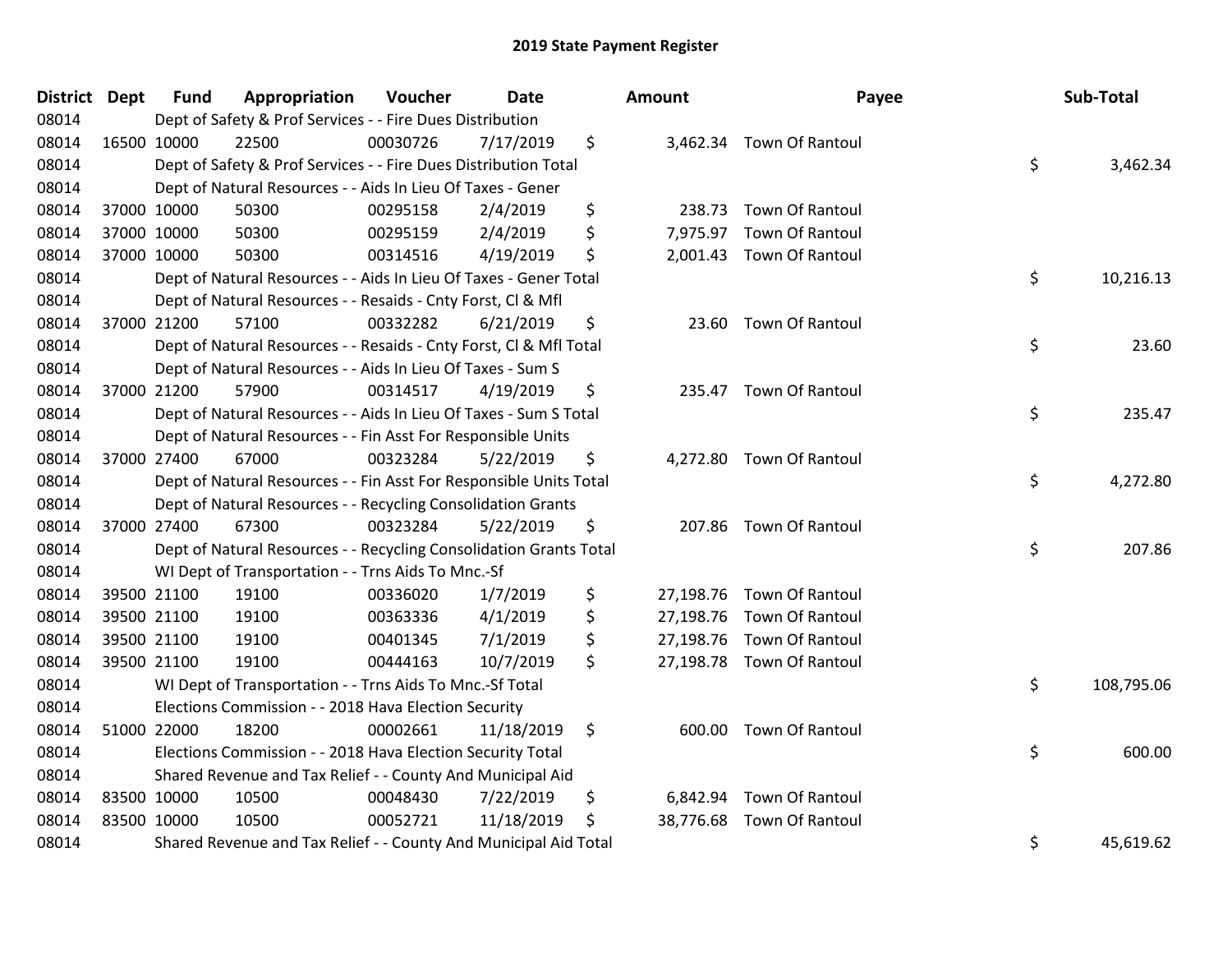| District    | Dept | <b>Fund</b> | Appropriation                                                       | <b>Voucher</b> | Date       |     | <b>Amount</b> | Payee                  | Sub-Total    |
|-------------|------|-------------|---------------------------------------------------------------------|----------------|------------|-----|---------------|------------------------|--------------|
| 08014       |      |             | Shared Revenue and Tax Relief - - Exempt Computer Aid               |                |            |     |               |                        |              |
| 08014       |      | 83500 10000 | 10900                                                               | 00045604       | 7/22/2019  | \$  | 22.86         | Town Of Rantoul        |              |
| 08014       |      |             | Shared Revenue and Tax Relief - - Exempt Computer Aid Total         |                |            |     |               |                        | 22.86        |
| 08014       |      |             | Shared Revenue and Tax Relief - - Utility Aid                       |                |            |     |               |                        |              |
| 08014       |      | 83500 10000 | 11000                                                               | 00048430       | 7/22/2019  | \$  | 0.05          | Town Of Rantoul        |              |
| 08014       |      | 83500 10000 | 11000                                                               | 00052721       | 11/18/2019 | \$  | 0.26          | Town Of Rantoul        |              |
| 08014       |      |             | Shared Revenue and Tax Relief - - Utility Aid Total                 |                |            |     |               |                        | \$<br>0.31   |
| 08014       |      |             | Shared Revenue and Tax Relief - - Personal Property Aid             |                |            |     |               |                        |              |
| 08014       |      | 83500 10000 | 11100                                                               | 00040127       | 5/6/2019   | \$  | 545.57        | Town Of Rantoul        |              |
| 08014       |      |             | Shared Revenue and Tax Relief - - Personal Property Aid Total       |                |            |     |               |                        | \$<br>545.57 |
| 08014       |      |             | Shared Revenue and Tax Relief - - Payments For Municipal Svcs       |                |            |     |               |                        |              |
| 08014       |      | 83500 10000 | 50100                                                               | 00037924       | 1/31/2019  | \$. | 50.98         | <b>Town Of Rantoul</b> |              |
| 08014       |      |             | Shared Revenue and Tax Relief - - Payments For Municipal Svcs Total |                |            |     |               |                        | 50.98        |
| 08014 Total |      |             |                                                                     |                |            |     |               |                        | 174,052.60   |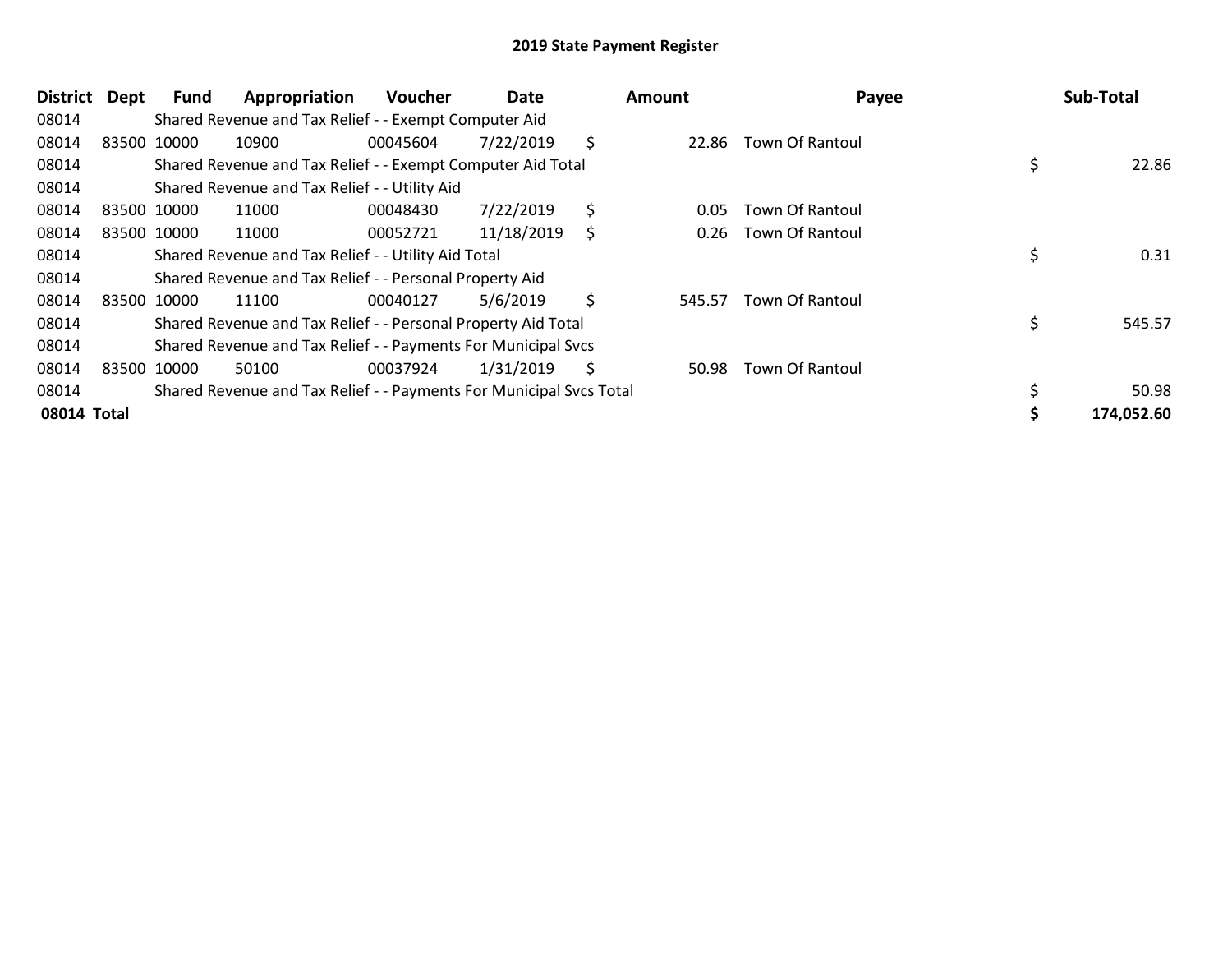| <b>District</b> | <b>Dept</b> | <b>Fund</b> | Appropriation                                                      | Voucher  | Date       | Amount          | Payee                         | Sub-Total        |
|-----------------|-------------|-------------|--------------------------------------------------------------------|----------|------------|-----------------|-------------------------------|------------------|
| 08016           |             |             | Dept of Safety & Prof Services - - Fire Dues Distribution          |          |            |                 |                               |                  |
| 08016           |             | 16500 10000 | 22500                                                              | 00030414 | 7/15/2019  | \$<br>6,059.99  | Town Of Stockbridge           |                  |
| 08016           |             |             | Dept of Safety & Prof Services - - Fire Dues Distribution Total    |          |            |                 |                               | \$<br>6,059.99   |
| 08016           |             |             | Dept of Natural Resources - - Aids In Lieu Of Taxes - Gener        |          |            |                 |                               |                  |
| 08016           |             | 37000 10000 | 50300                                                              | 00295168 | 2/1/2019   | \$              | 2,929.12 Town Of Stockbridge  |                  |
| 08016           |             |             | Dept of Natural Resources - - Aids In Lieu Of Taxes - Gener Total  |          |            |                 |                               | \$<br>2,929.12   |
| 08016           |             |             | Dept of Natural Resources - - Resaids - Cnty Forst, Cl & Mfl       |          |            |                 |                               |                  |
| 08016           |             | 37000 21200 | 57100                                                              | 00332283 | 6/21/2019  | \$<br>103.77    | Town Of Stockbridge           |                  |
| 08016           |             |             | Dept of Natural Resources - - Resaids - Cnty Forst, Cl & Mfl Total |          |            |                 |                               | \$<br>103.77     |
| 08016           |             |             | Dept of Natural Resources - - Fin Asst For Responsible Units       |          |            |                 |                               |                  |
| 08016           |             | 37000 27400 | 67000                                                              | 00322702 | 5/22/2019  | \$              | 9,540.76 Town Of Stockbridge  |                  |
| 08016           |             |             | Dept of Natural Resources - - Fin Asst For Responsible Units Total |          |            |                 |                               | \$<br>9,540.76   |
| 08016           |             |             | Dept of Natural Resources - - Recycling Consolidation Grants       |          |            |                 |                               |                  |
| 08016           |             | 37000 27400 | 67300                                                              | 00322702 | 5/22/2019  | \$              | 383.67 Town Of Stockbridge    |                  |
| 08016           |             |             | Dept of Natural Resources - - Recycling Consolidation Grants Total |          |            |                 |                               | \$<br>383.67     |
| 08016           |             |             | WI Dept of Transportation - - Trns Aids To Mnc.-Sf                 |          |            |                 |                               |                  |
| 08016           |             | 39500 21100 | 19100                                                              | 00336021 | 1/7/2019   | \$<br>35,166.08 | Town Of Stockbridge           |                  |
| 08016           |             | 39500 21100 | 19100                                                              | 00363337 | 4/1/2019   | \$<br>35,166.08 | Town Of Stockbridge           |                  |
| 08016           |             | 39500 21100 | 19100                                                              | 00401346 | 7/1/2019   | \$<br>35,166.08 | Town Of Stockbridge           |                  |
| 08016           |             | 39500 21100 | 19100                                                              | 00444164 | 10/7/2019  | \$<br>35,166.08 | Town Of Stockbridge           |                  |
| 08016           |             |             | WI Dept of Transportation - - Trns Aids To Mnc.-Sf Total           |          |            |                 |                               | \$<br>140,664.32 |
| 08016           |             |             | Elections Commission - - 2018 Hava Election Security               |          |            |                 |                               |                  |
| 08016           |             | 51000 22000 | 18200                                                              | 00002253 | 11/7/2019  | \$<br>600.00    | Town Of Stockbridge           |                  |
| 08016           |             |             | Elections Commission - - 2018 Hava Election Security Total         |          |            |                 |                               | \$<br>600.00     |
| 08016           |             |             | Shared Revenue and Tax Relief - - County And Municipal Aid         |          |            |                 |                               |                  |
| 08016           |             | 83500 10000 | 10500                                                              | 00048431 | 7/22/2019  | \$<br>3,727.85  | Town Of Stockbridge           |                  |
| 08016           |             | 83500 10000 | 10500                                                              | 00052722 | 11/18/2019 | \$              | 21,132.16 Town Of Stockbridge |                  |
| 08016           |             |             | Shared Revenue and Tax Relief - - County And Municipal Aid Total   |          |            |                 |                               | \$<br>24,860.01  |
| 08016           |             |             | Shared Revenue and Tax Relief - - Exempt Computer Aid              |          |            |                 |                               |                  |
| 08016           |             | 83500 10000 | 10900                                                              | 00045605 | 7/22/2019  | \$              | 40.53 Town Of Stockbridge     |                  |
| 08016           |             |             | Shared Revenue and Tax Relief - - Exempt Computer Aid Total        |          |            |                 |                               | \$<br>40.53      |
| 08016           |             |             | Shared Revenue and Tax Relief - - Personal Property Aid            |          |            |                 |                               |                  |
| 08016           |             | 83500 10000 | 11100                                                              | 00040128 | 5/6/2019   | \$              | 1,158.37 Town Of Stockbridge  |                  |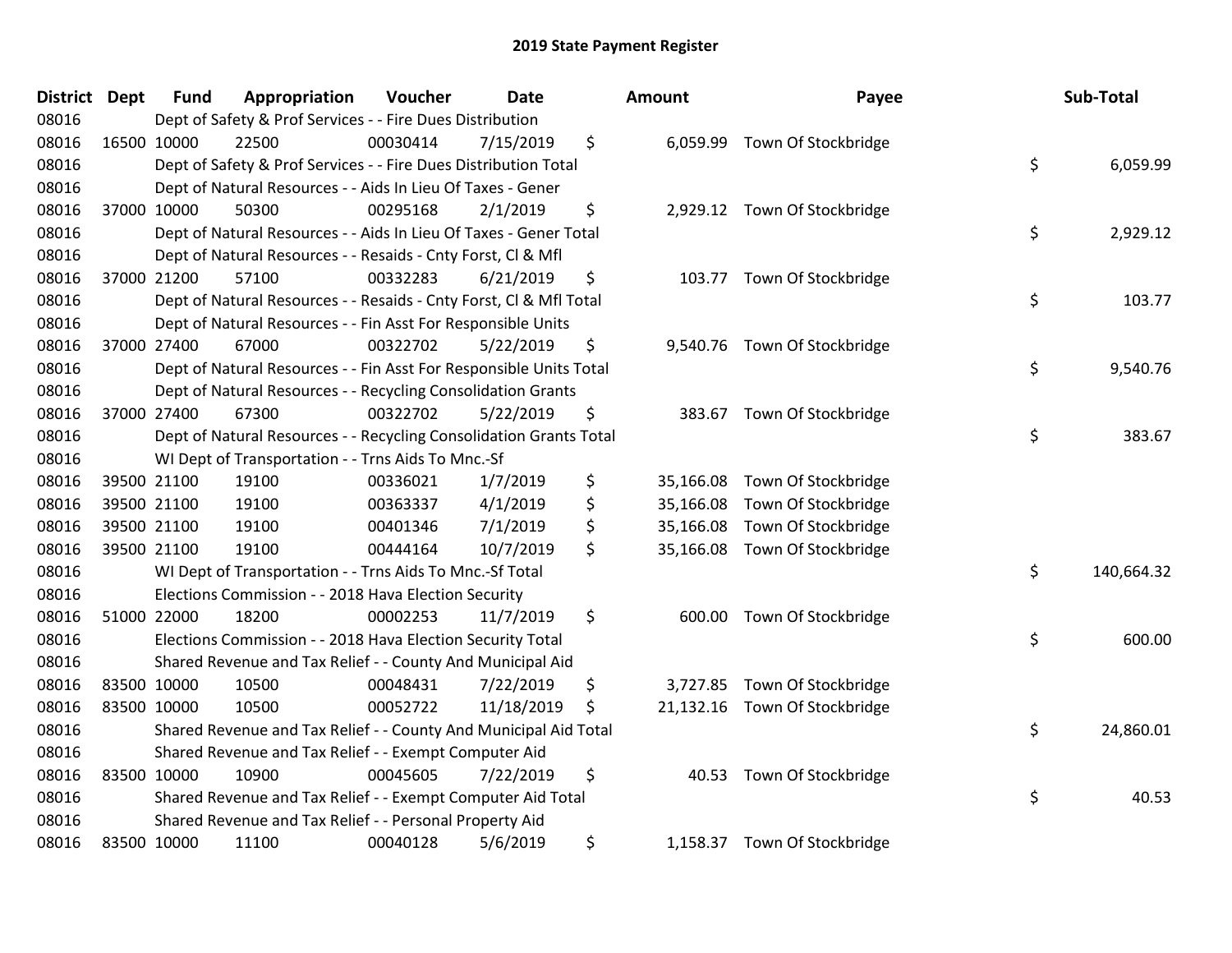| District Dept | Fund | <b>Appropriation</b>                                          | Voucher | Date | Amount | Payee | Sub-Total  |
|---------------|------|---------------------------------------------------------------|---------|------|--------|-------|------------|
| 08016         |      | Shared Revenue and Tax Relief - - Personal Property Aid Total |         |      |        |       | 1,158.37   |
| 08016 Total   |      |                                                               |         |      |        |       | 186.340.54 |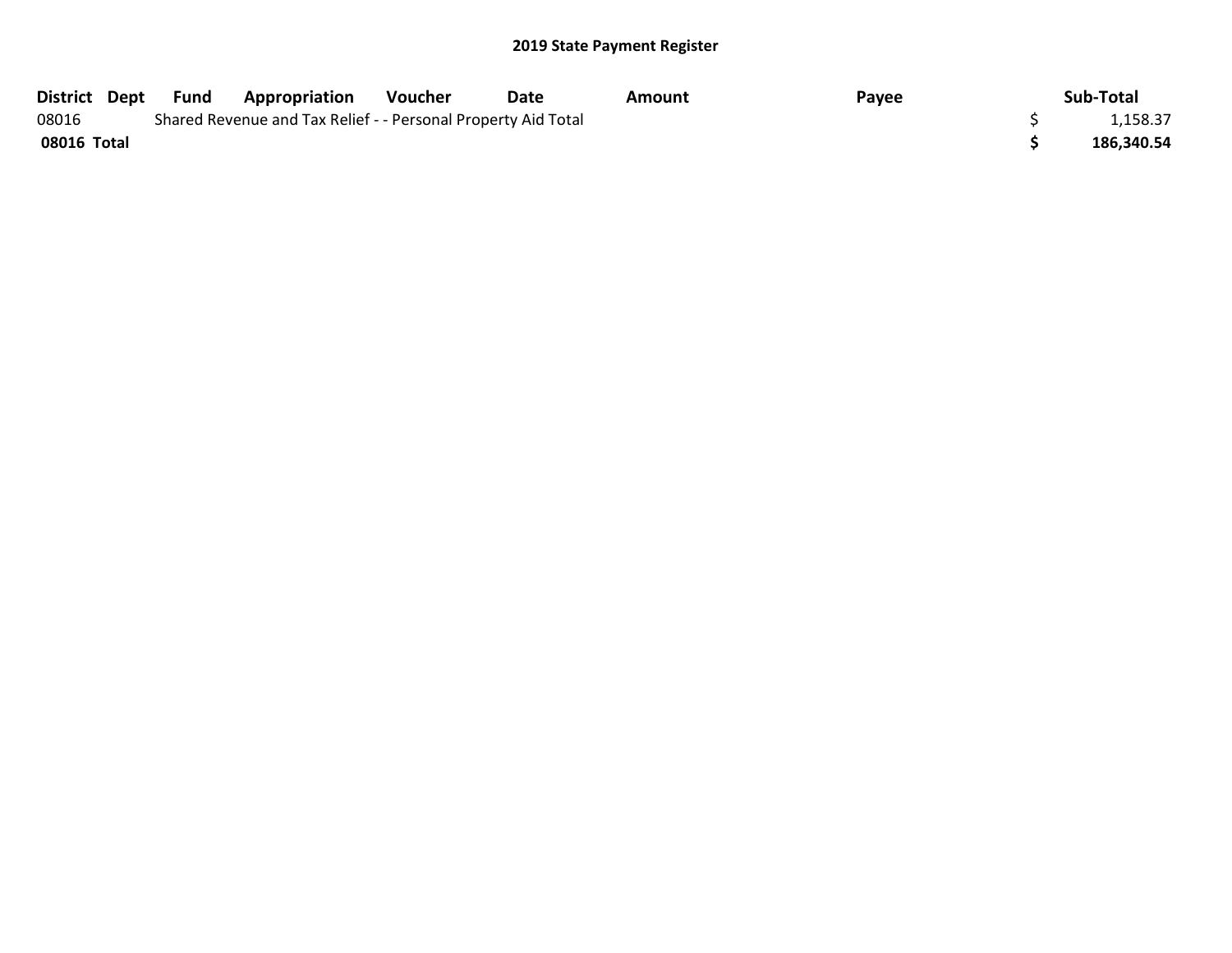| <b>District Dept</b> |             | <b>Fund</b> | Appropriation                                                      | Voucher  | Date       | <b>Amount</b>   | Payee                       | Sub-Total        |
|----------------------|-------------|-------------|--------------------------------------------------------------------|----------|------------|-----------------|-----------------------------|------------------|
| 08018                |             |             | Dept of Safety & Prof Services - - Fire Dues Distribution          |          |            |                 |                             |                  |
| 08018                | 16500 10000 |             | 22500                                                              | 00030701 | 7/17/2019  | \$              | 3,617.65 Town Of Woodville  |                  |
| 08018                |             |             | Dept of Safety & Prof Services - - Fire Dues Distribution Total    |          |            |                 |                             | \$<br>3,617.65   |
| 08018                |             |             | Dept of Natural Resources - - Resaids - Cnty Forst, CI & Mfl       |          |            |                 |                             |                  |
| 08018                |             | 37000 21200 | 57100                                                              | 00332284 | 6/21/2019  | \$<br>44.79     | Town Of Woodville           |                  |
| 08018                |             |             | Dept of Natural Resources - - Resaids - Cnty Forst, CI & Mfl Total |          |            |                 |                             | \$<br>44.79      |
| 08018                |             |             | Dept of Natural Resources - - Fin Asst For Responsible Units       |          |            |                 |                             |                  |
| 08018                |             | 37000 27400 | 67000                                                              | 00322746 | 5/22/2019  | \$              | 787.72 Town Of Woodville    |                  |
| 08018                |             |             | Dept of Natural Resources - - Fin Asst For Responsible Units Total |          |            |                 |                             | \$<br>787.72     |
| 08018                |             |             | Dept of Natural Resources - - Recycling Consolidation Grants       |          |            |                 |                             |                  |
| 08018                |             | 37000 27400 | 67300                                                              | 00322746 | 5/22/2019  | \$              | 251.11 Town Of Woodville    |                  |
| 08018                |             |             | Dept of Natural Resources - - Recycling Consolidation Grants Total |          |            |                 |                             | \$<br>251.11     |
| 08018                |             |             | WI Dept of Transportation - - Disastr Damag Aid Sf                 |          |            |                 |                             |                  |
| 08018                |             | 39500 21100 | 17400                                                              | 00467290 | 12/3/2019  | \$              | 8,769.76 Town Of Woodville  |                  |
| 08018                |             |             | WI Dept of Transportation - - Disastr Damag Aid Sf Total           |          |            |                 |                             | \$<br>8,769.76   |
| 08018                |             |             | WI Dept of Transportation - - Trns Aids To Mnc.-Sf                 |          |            |                 |                             |                  |
| 08018                |             | 39500 21100 | 19100                                                              | 00336022 | 1/7/2019   | \$<br>27,837.82 | Town Of Woodville           |                  |
| 08018                | 39500 21100 |             | 19100                                                              | 00363338 | 4/1/2019   | \$              | 27,837.82 Town Of Woodville |                  |
| 08018                | 39500 21100 |             | 19100                                                              | 00401347 | 7/1/2019   | \$              | 27,837.82 Town Of Woodville |                  |
| 08018                | 39500 21100 |             | 19100                                                              | 00444165 | 10/7/2019  | \$              | 27,837.83 Town Of Woodville |                  |
| 08018                |             |             | WI Dept of Transportation - - Trns Aids To Mnc.-Sf Total           |          |            |                 |                             | \$<br>111,351.29 |
| 08018                |             |             | Elections Commission - - 2018 Hava Election Security               |          |            |                 |                             |                  |
| 08018                | 51000 22000 |             | 18200                                                              | 00002754 | 11/20/2019 | \$              | 600.00 Town Of Woodville    |                  |
| 08018                |             |             | Elections Commission - - 2018 Hava Election Security Total         |          |            |                 |                             | \$<br>600.00     |
| 08018                |             |             | Shared Revenue and Tax Relief - - County And Municipal Aid         |          |            |                 |                             |                  |
| 08018                | 83500 10000 |             | 10500                                                              | 00048432 | 7/22/2019  | \$<br>7,155.48  | Town Of Woodville           |                  |
| 08018                | 83500 10000 |             | 10500                                                              | 00052723 | 11/18/2019 | \$              | 40,547.71 Town Of Woodville |                  |
| 08018                |             |             | Shared Revenue and Tax Relief - - County And Municipal Aid Total   |          |            |                 |                             | \$<br>47,703.19  |
| 08018                |             |             | Shared Revenue and Tax Relief - - Exempt Computer Aid              |          |            |                 |                             |                  |
| 08018                | 83500 10000 |             | 10900                                                              | 00045606 | 7/22/2019  | \$<br>193.30    | Town Of Woodville           |                  |
| 08018                |             |             | Shared Revenue and Tax Relief - - Exempt Computer Aid Total        |          |            |                 |                             | \$<br>193.30     |
| 08018                |             |             | Shared Revenue and Tax Relief - - Utility Aid                      |          |            |                 |                             |                  |
| 08018                | 83500 10000 |             | 11000                                                              | 00048432 | 7/22/2019  | \$              | 124.78 Town Of Woodville    |                  |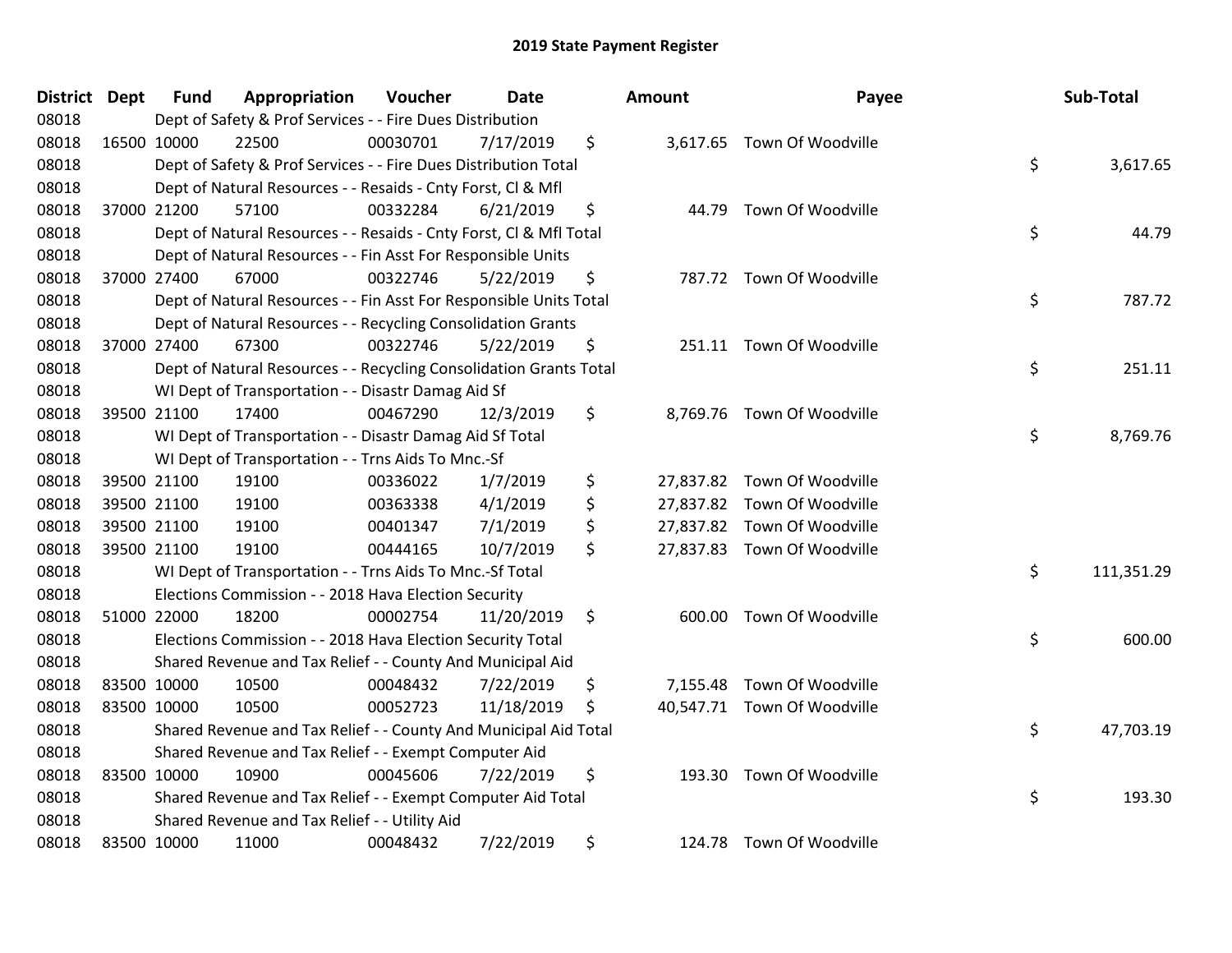| District Dept | <b>Fund</b> | Appropriation                                                 | Voucher  | Date       | Amount   | <b>Pavee</b>             | Sub-Total  |
|---------------|-------------|---------------------------------------------------------------|----------|------------|----------|--------------------------|------------|
| 08018         | 83500 10000 | 11000                                                         | 00052723 | 11/18/2019 | 2,776.60 | Town Of Woodville        |            |
| 08018         |             | Shared Revenue and Tax Relief - - Utility Aid Total           |          |            |          |                          | 2,901.38   |
| 08018         |             | Shared Revenue and Tax Relief - - Personal Property Aid       |          |            |          |                          |            |
| 08018         | 83500 10000 | 11100                                                         | 00040129 | 5/6/2019   |          | 332.25 Town Of Woodville |            |
| 08018         |             | Shared Revenue and Tax Relief - - Personal Property Aid Total |          |            |          |                          | 332.25     |
| 08018 Total   |             |                                                               |          |            |          |                          | 176,552.44 |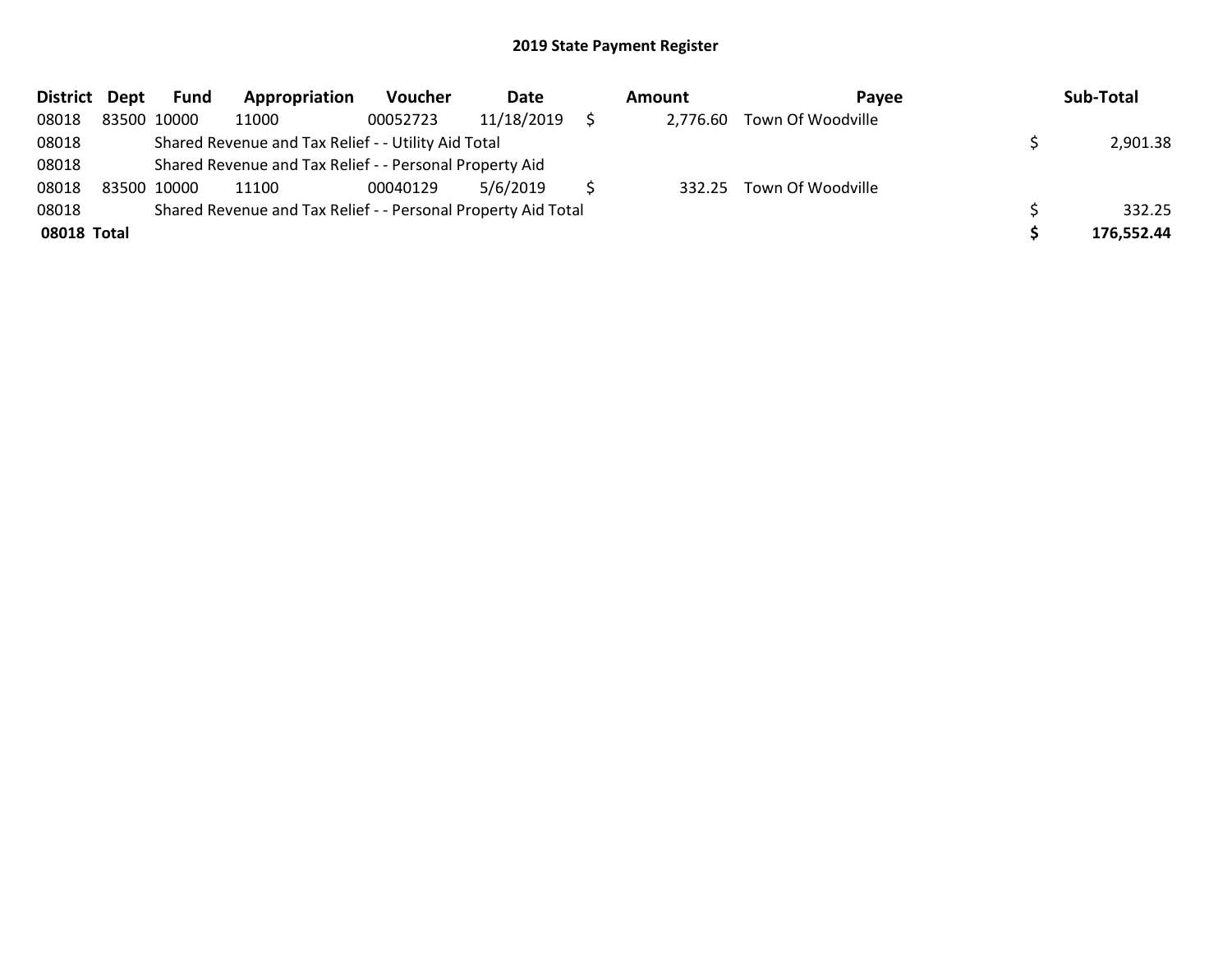| District Dept | <b>Fund</b> | Appropriation                                                      | Voucher  | <b>Date</b> | <b>Amount</b>   | Payee                         | Sub-Total        |
|---------------|-------------|--------------------------------------------------------------------|----------|-------------|-----------------|-------------------------------|------------------|
| 08131         |             | Dept of Safety & Prof Services - - Fire Dues Distribution          |          |             |                 |                               |                  |
| 08131         | 16500 10000 | 22500                                                              | 00029897 | 7/12/2019   | \$              | 48,285.45 Village Of Harrison |                  |
| 08131         |             | Dept of Safety & Prof Services - - Fire Dues Distribution Total    |          |             |                 |                               | \$<br>48,285.45  |
| 08131         |             | Dept of Natural Resources - - Aids In Lieu Of Taxes - Gener        |          |             |                 |                               |                  |
| 08131         | 37000 10000 | 50300                                                              | 00295192 | 2/4/2019    | \$              | 13,369.42 Village Of Harrison |                  |
| 08131         |             | Dept of Natural Resources - - Aids In Lieu Of Taxes - Gener Total  |          |             |                 |                               | \$<br>13,369.42  |
| 08131         |             | Dept of Natural Resources - - Resaids - Cnty Forst, Cl & Mfl       |          |             |                 |                               |                  |
| 08131         | 37000 21200 | 57100                                                              | 00332285 | 6/21/2019   | \$<br>32.43     | Village Of Harrison           |                  |
| 08131         |             | Dept of Natural Resources - - Resaids - Cnty Forst, Cl & Mfl Total |          |             |                 |                               | \$<br>32.43      |
| 08131         |             | Dept of Natural Resources - - Fin Asst For Responsible Units       |          |             |                 |                               |                  |
| 08131         | 37000 27400 | 67000                                                              | 00323497 | 5/22/2019   | \$<br>18,099.27 | Village Of Harrison           |                  |
| 08131         |             | Dept of Natural Resources - - Fin Asst For Responsible Units Total |          |             |                 |                               | \$<br>18,099.27  |
| 08131         |             | Dept of Natural Resources - - Recycling Consolidation Grants       |          |             |                 |                               |                  |
| 08131         | 37000 27400 | 67300                                                              | 00323497 | 5/22/2019   | \$              | 3,253.03 Village Of Harrison  |                  |
| 08131         |             | Dept of Natural Resources - - Recycling Consolidation Grants Total |          |             |                 |                               | \$<br>3,253.03   |
| 08131         |             | WI Dept of Transportation - - Trns Aids To Mnc.-Sf                 |          |             |                 |                               |                  |
| 08131         | 39500 21100 | 19100                                                              | 00336023 | 1/7/2019    | \$<br>77,592.59 | Village Of Harrison           |                  |
| 08131         | 39500 21100 | 19100                                                              | 00363339 | 4/1/2019    | \$<br>77,592.59 | Village Of Harrison           |                  |
| 08131         | 39500 21100 | 19100                                                              | 00401348 | 7/1/2019    | \$<br>77,592.59 | Village Of Harrison           |                  |
| 08131         | 39500 21100 | 19100                                                              | 00444166 | 10/7/2019   | \$<br>77,592.60 | Village Of Harrison           |                  |
| 08131         |             | WI Dept of Transportation - - Trns Aids To Mnc.-Sf Total           |          |             |                 |                               | \$<br>310,370.37 |
| 08131         |             | Shared Revenue and Tax Relief - - County And Municipal Aid         |          |             |                 |                               |                  |
| 08131         | 83500 10000 | 10500                                                              | 00048433 | 7/22/2019   | \$<br>8,395.26  | Village Of Harrison           |                  |
| 08131         | 83500 10000 | 10500                                                              | 00052724 | 11/18/2019  | \$<br>47,573.17 | Village Of Harrison           |                  |
| 08131         |             | Shared Revenue and Tax Relief - - County And Municipal Aid Total   |          |             |                 |                               | \$<br>55,968.43  |
| 08131         |             | Shared Revenue and Tax Relief - - Exempt Computer Aid              |          |             |                 |                               |                  |
| 08131         | 83500 10000 | 10900                                                              | 00045607 | 7/22/2019   | \$<br>42,042.05 | Village Of Harrison           |                  |
| 08131         | 83500 10000 | 10900                                                              | 00047733 | 7/22/2019   | \$<br>390.58    | Village Of Harrison           |                  |
| 08131         |             | Shared Revenue and Tax Relief - - Exempt Computer Aid Total        |          |             |                 |                               | \$<br>42,432.63  |
| 08131         |             | Shared Revenue and Tax Relief - - Utility Aid                      |          |             |                 |                               |                  |
| 08131         | 83500 10000 | 11000                                                              | 00048433 | 7/22/2019   | \$<br>3,397.43  | Village Of Harrison           |                  |
| 08131         | 83500 10000 | 11000                                                              | 00052724 | 11/18/2019  | \$<br>20,968.38 | Village Of Harrison           |                  |
| 08131         |             | Shared Revenue and Tax Relief - - Utility Aid Total                |          |             |                 |                               | \$<br>24,365.81  |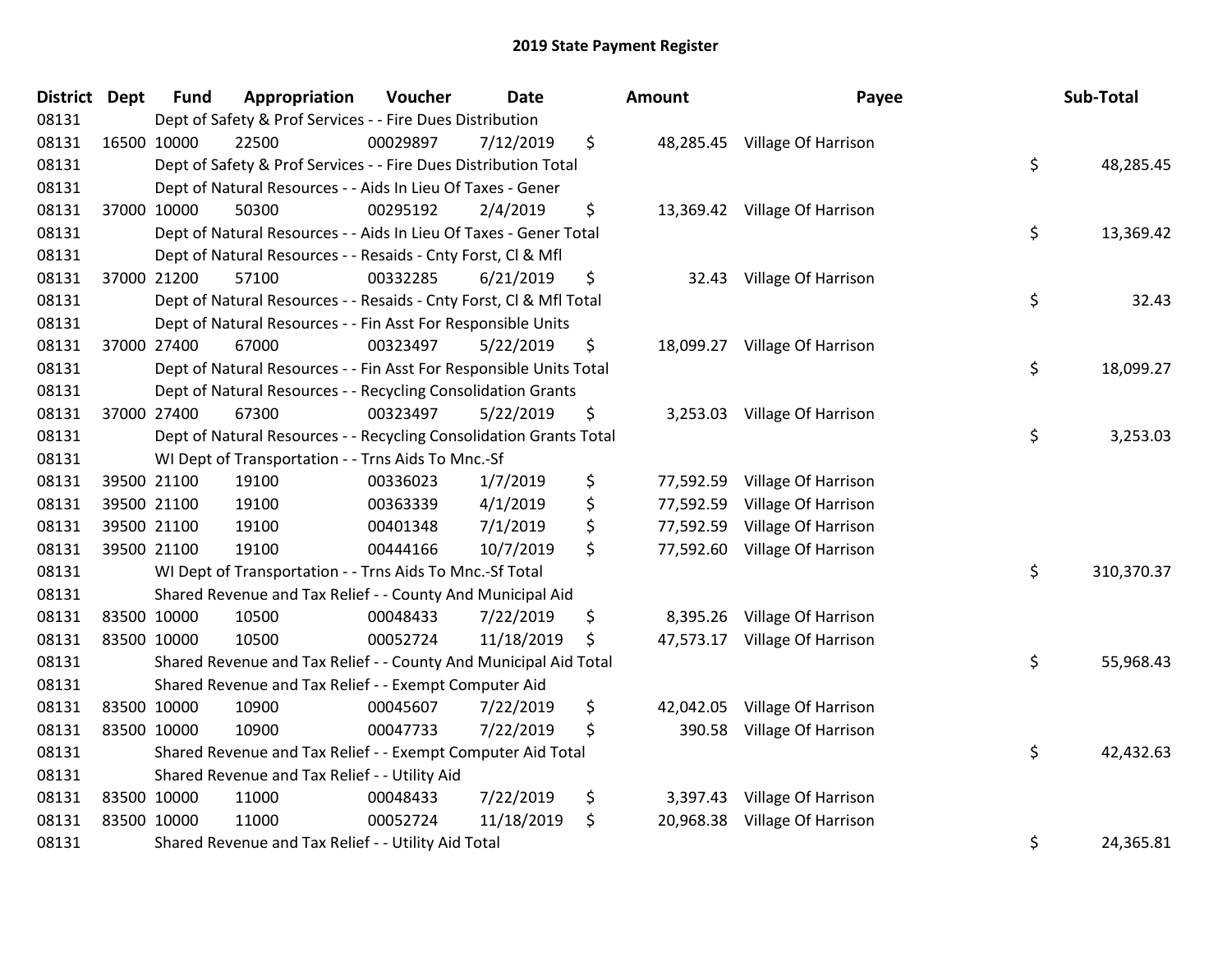| <b>District</b> | Dept | Fund        | Appropriation                                                       | <b>Voucher</b> | Date      |   | <b>Amount</b> | Payee               | Sub-Total  |
|-----------------|------|-------------|---------------------------------------------------------------------|----------------|-----------|---|---------------|---------------------|------------|
| 08131           |      |             | Shared Revenue and Tax Relief - - Personal Property Aid             |                |           |   |               |                     |            |
| 08131           |      | 83500 10000 | 11100                                                               | 00040130       | 5/6/2019  | S | 3.163.33      | Village Of Harrison |            |
| 08131           |      | 83500 10000 | 11100                                                               | 00042455       | 5/6/2019  | Ś | 381.88        | Village Of Harrison |            |
| 08131           |      |             | Shared Revenue and Tax Relief - - Personal Property Aid Total       |                |           |   |               |                     | 3,545.21   |
| 08131           |      |             | Shared Revenue and Tax Relief - - Payments For Municipal Svcs       |                |           |   |               |                     |            |
| 08131           |      | 83500 10000 | 50100                                                               | 00038012       | 1/31/2019 |   | 72.61         | Village Of Harrison |            |
| 08131           |      |             | Shared Revenue and Tax Relief - - Payments For Municipal Svcs Total |                |           |   |               |                     | 72.61      |
| 08131 Total     |      |             |                                                                     |                |           |   |               |                     | 519,794.66 |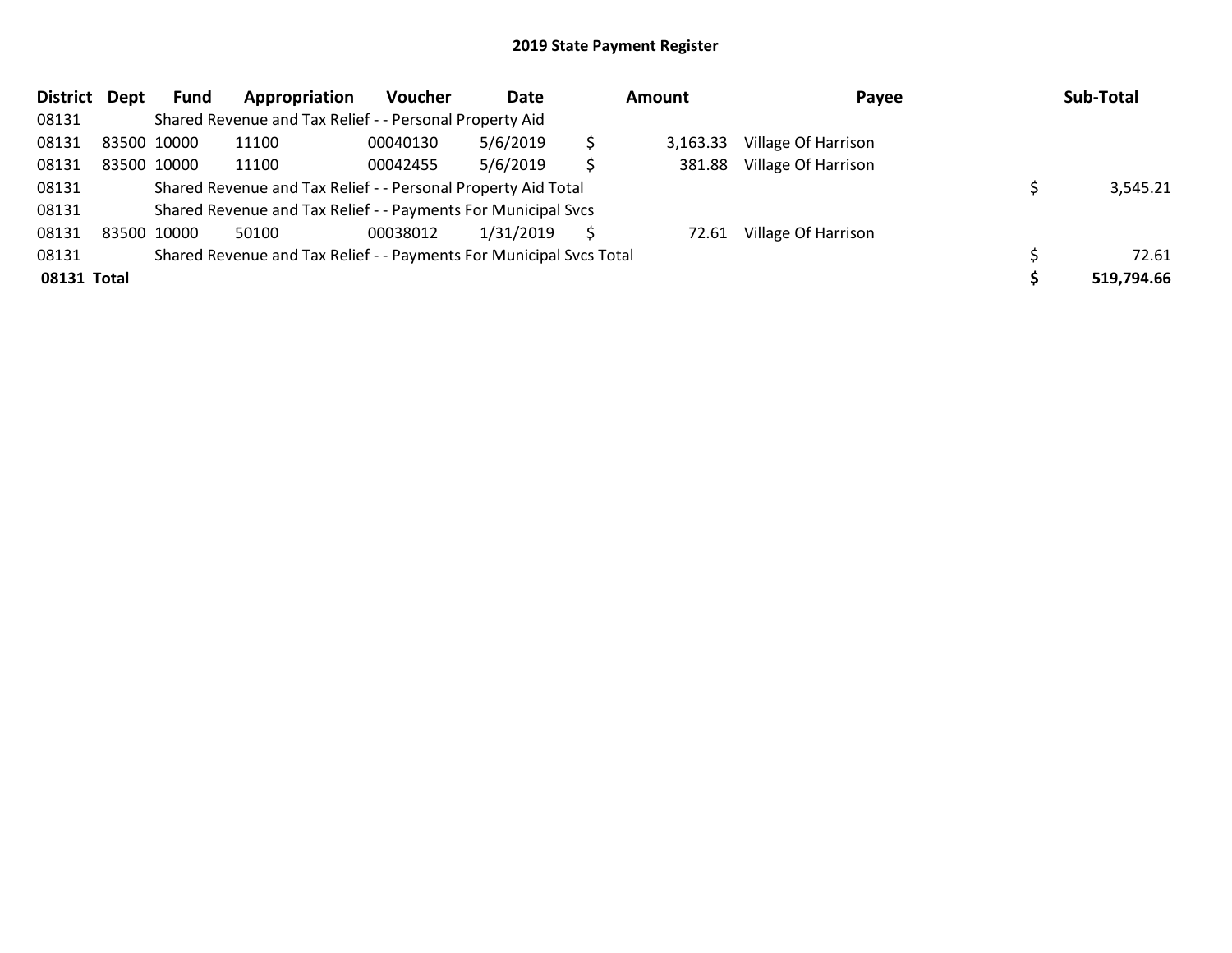| <b>District Dept</b> |             | <b>Fund</b> | Appropriation                                                         | Voucher  | <b>Date</b> | <b>Amount</b>   | Payee                         | Sub-Total        |
|----------------------|-------------|-------------|-----------------------------------------------------------------------|----------|-------------|-----------------|-------------------------------|------------------|
| 08136                |             |             | Dept of Safety & Prof Services - - Fire Dues Distribution             |          |             |                 |                               |                  |
| 08136                |             | 16500 10000 | 22500                                                                 | 00030773 | 7/17/2019   | \$              | 3,207.51 Village Of Hilbert   |                  |
| 08136                |             |             | Dept of Safety & Prof Services - - Fire Dues Distribution Total       |          |             |                 |                               | \$<br>3,207.51   |
| 08136                |             |             | Dept of Natural Resources - - Aids In Lieu Of Taxes - Gener           |          |             |                 |                               |                  |
| 08136                |             | 37000 10000 | 50300                                                                 | 00295177 | 2/4/2019    | \$              | 220.33 Village Of Hilbert     |                  |
| 08136                |             |             | Dept of Natural Resources - - Aids In Lieu Of Taxes - Gener Total     |          |             |                 |                               | \$<br>220.33     |
| 08136                |             |             | Dept of Natural Resources - - Fin Asst For Responsible Units          |          |             |                 |                               |                  |
| 08136                |             | 37000 27400 | 67000                                                                 | 00322803 | 5/22/2019   | \$              | 8,027.19 Village Of Hilbert   |                  |
| 08136                |             |             | Dept of Natural Resources - - Fin Asst For Responsible Units Total    |          |             |                 |                               | \$<br>8,027.19   |
| 08136                |             |             | Dept of Natural Resources - - Recycling Consolidation Grants          |          |             |                 |                               |                  |
| 08136                |             | 37000 27400 | 67300                                                                 | 00322803 | 5/22/2019   | \$              | 297.93 Village Of Hilbert     |                  |
| 08136                |             |             | Dept of Natural Resources - - Recycling Consolidation Grants Total    |          |             |                 |                               | \$<br>297.93     |
| 08136                |             |             | WI Dept of Transportation - - Trns Aids To Mnc.-Sf                    |          |             |                 |                               |                  |
| 08136                |             | 39500 21100 | 19100                                                                 | 00336024 | 1/7/2019    | \$<br>11,386.37 | Village Of Hilbert            |                  |
| 08136                |             | 39500 21100 | 19100                                                                 | 00363340 | 4/1/2019    | \$              | 11,386.37 Village Of Hilbert  |                  |
| 08136                |             | 39500 21100 | 19100                                                                 | 00401349 | 7/1/2019    | \$              | 11,386.37 Village Of Hilbert  |                  |
| 08136                |             | 39500 21100 | 19100                                                                 | 00444167 | 10/7/2019   | \$              | 11,386.37 Village Of Hilbert  |                  |
| 08136                |             |             | WI Dept of Transportation - - Trns Aids To Mnc.-Sf Total              |          |             |                 |                               | \$<br>45,545.48  |
| 08136                |             |             | Department of Administration - - Federal Aid, Local Assistance        |          |             |                 |                               |                  |
| 08136                |             | 50500 10000 | 74300                                                                 | 00107138 | 8/20/2019   | \$              | 25,000.00 Village Of Hilbert  |                  |
| 08136                |             |             | Department of Administration - - Federal Aid, Local Assistance Total  |          |             |                 |                               | \$<br>25,000.00  |
| 08136                |             |             | Shared Revenue and Tax Relief - - Expenditure Restraint Program       |          |             |                 |                               |                  |
| 08136                |             | 83500 10000 | 10100                                                                 | 00048434 | 7/22/2019   | \$              | 12,744.05 Village Of Hilbert  |                  |
| 08136                |             |             | Shared Revenue and Tax Relief - - Expenditure Restraint Program Total |          |             |                 |                               | \$<br>12,744.05  |
| 08136                |             |             | Shared Revenue and Tax Relief - - County And Municipal Aid            |          |             |                 |                               |                  |
| 08136                |             | 83500 10000 | 10500                                                                 | 00048434 | 7/22/2019   | \$              | 57,784.72 Village Of Hilbert  |                  |
| 08136                | 83500 10000 |             | 10500                                                                 | 00052725 | 11/18/2019  | \$              | 327,446.76 Village Of Hilbert |                  |
| 08136                |             |             | Shared Revenue and Tax Relief - - County And Municipal Aid Total      |          |             |                 |                               | \$<br>385,231.48 |
| 08136                |             |             | Shared Revenue and Tax Relief - - Exempt Computer Aid                 |          |             |                 |                               |                  |
| 08136                |             | 83500 10000 | 10900                                                                 | 00045608 | 7/22/2019   | \$              | 762.81 Village Of Hilbert     |                  |
| 08136                |             | 83500 10000 | 10900                                                                 | 00047734 | 7/22/2019   | \$              | 1,503.32 Village Of Hilbert   |                  |
| 08136                |             |             | Shared Revenue and Tax Relief - - Exempt Computer Aid Total           |          |             |                 |                               | \$<br>2,266.13   |
| 08136                |             |             | Shared Revenue and Tax Relief - - Utility Aid                         |          |             |                 |                               |                  |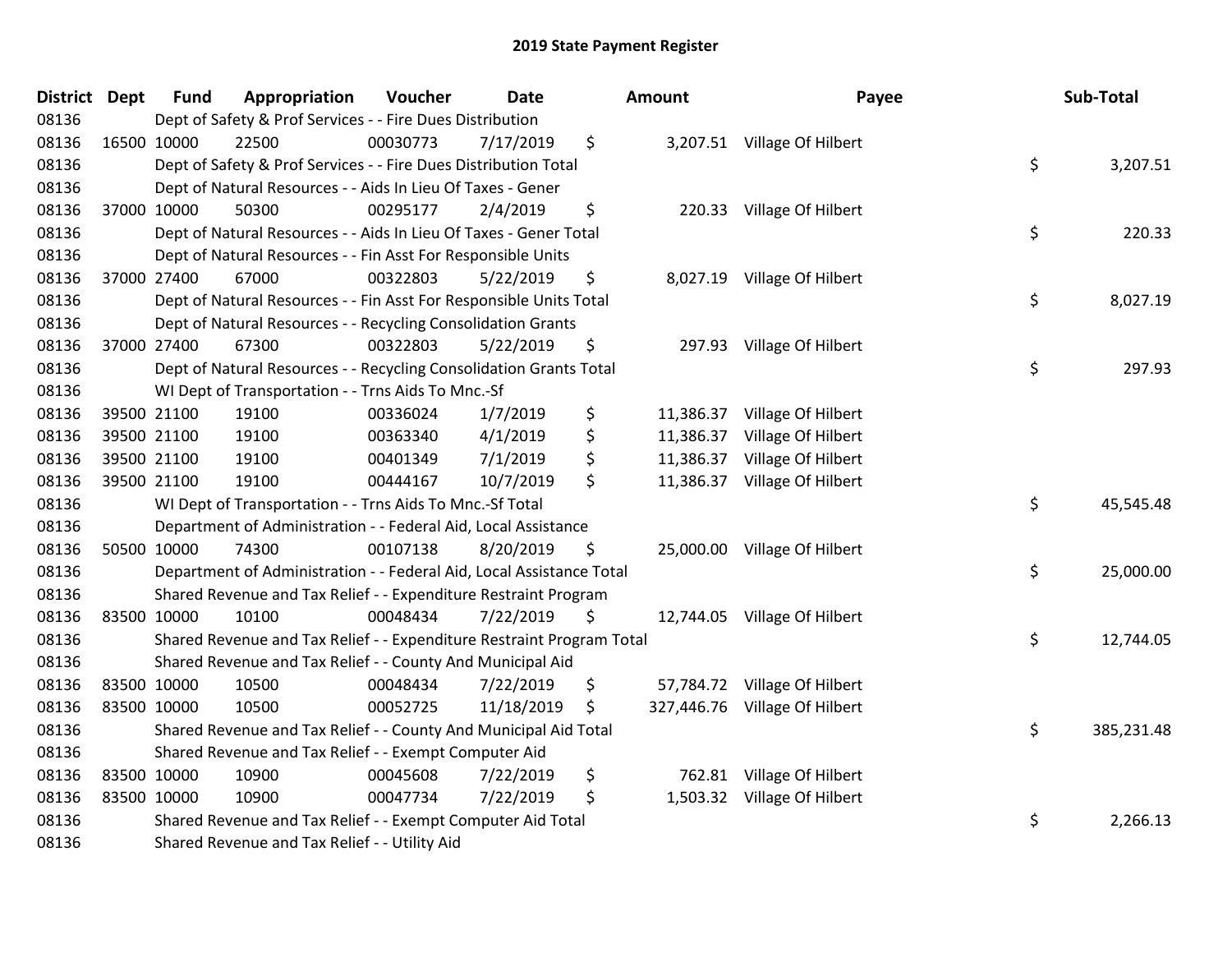| <b>District</b> | Dept | Fund        | Appropriation                                                   | Voucher  | Date       |    | Amount   | Payee              | Sub-Total  |
|-----------------|------|-------------|-----------------------------------------------------------------|----------|------------|----|----------|--------------------|------------|
| 08136           |      | 83500 10000 | 11000                                                           | 00048434 | 7/22/2019  | \$ | 1,029.21 | Village Of Hilbert |            |
| 08136           |      | 83500 10000 | 11000                                                           | 00052725 | 11/18/2019 | S  | 5,957.58 | Village Of Hilbert |            |
| 08136           |      |             | Shared Revenue and Tax Relief - - Utility Aid Total             |          |            |    |          |                    | 6,986.79   |
| 08136           |      |             | Shared Revenue and Tax Relief - - Personal Property Aid         |          |            |    |          |                    |            |
| 08136           |      | 83500 10000 | 11100                                                           | 00040131 | 5/6/2019   | \$ | 3.262.77 | Village Of Hilbert |            |
| 08136           |      | 83500 10000 | 11100                                                           | 00042456 | 5/6/2019   | Ś  | 4,094.25 | Village Of Hilbert |            |
| 08136           |      |             | Shared Revenue and Tax Relief - - Personal Property Aid Total   |          |            |    |          |                    | 7,357.02   |
| 08136           |      |             | Shared Revenue and Tax Relief - - Lottery & Gaming Credit       |          |            |    |          |                    |            |
| 08136           |      | 83500 52100 | 36300                                                           | 00038161 | 3/25/2019  | S  | 3,563.04 | Village Of Hilbert |            |
| 08136           |      |             | Shared Revenue and Tax Relief - - Lottery & Gaming Credit Total |          |            |    |          |                    | 3,563.04   |
| 08136 Total     |      |             |                                                                 |          |            |    |          |                    | 500,446.95 |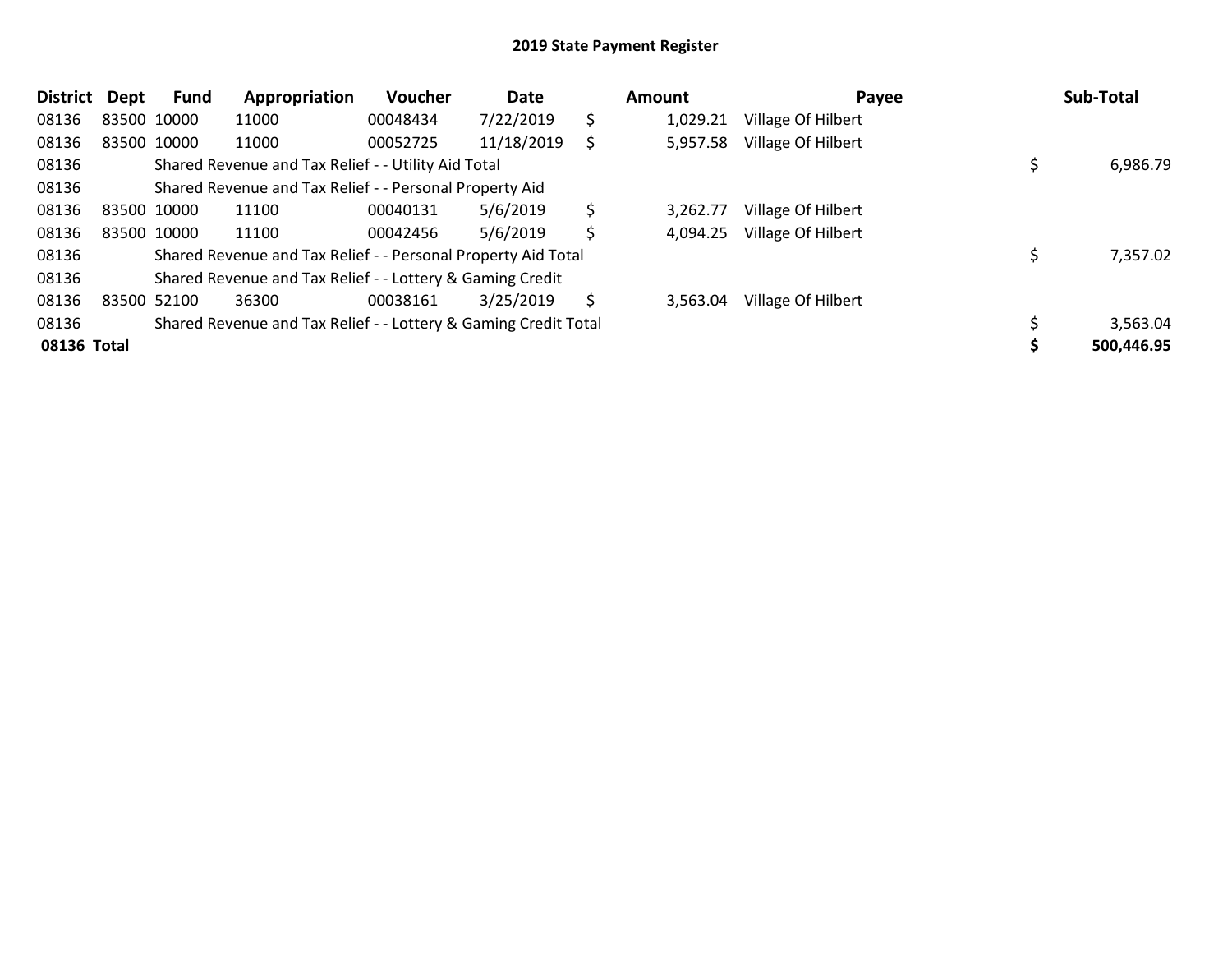| <b>District Dept</b> |             | <b>Fund</b> | Appropriation                                                      | Voucher  | <b>Date</b> | <b>Amount</b>  | Payee                       |    | Sub-Total |
|----------------------|-------------|-------------|--------------------------------------------------------------------|----------|-------------|----------------|-----------------------------|----|-----------|
| 08160                |             |             | Dept of Safety & Prof Services - - Fire Dues Distribution          |          |             |                |                             |    |           |
| 08160                | 16500 10000 |             | 22500                                                              | 00031539 | 7/18/2019   | \$             | 680.07 Village of Potter    |    |           |
| 08160                |             |             | Dept of Safety & Prof Services - - Fire Dues Distribution Total    |          |             |                |                             | \$ | 680.07    |
| 08160                |             |             | Dept of Natural Resources - - Aids In Lieu Of Taxes - Gener        |          |             |                |                             |    |           |
| 08160                |             | 37000 10000 | 50300                                                              | 00295196 | 2/4/2019    | \$<br>21.51    | Village of Potter           |    |           |
| 08160                |             | 37000 10000 | 50300                                                              | 00315006 | 4/19/2019   | \$<br>7.60     | Village of Potter           |    |           |
| 08160                |             |             | Dept of Natural Resources - - Aids In Lieu Of Taxes - Gener Total  |          |             |                |                             | \$ | 29.11     |
| 08160                |             |             | Dept of Natural Resources - - Aids In Lieu Of Taxes - Sum S        |          |             |                |                             |    |           |
| 08160                |             | 37000 21200 | 57900                                                              | 00315007 | 4/19/2019   | \$             | 0.76 Village of Potter      |    |           |
| 08160                |             |             | Dept of Natural Resources - - Aids In Lieu Of Taxes - Sum S Total  |          |             |                |                             | \$ | 0.76      |
| 08160                |             |             | Dept of Natural Resources - - Fin Asst For Responsible Units       |          |             |                |                             |    |           |
| 08160                |             | 37000 27400 | 67000                                                              | 00323528 | 5/22/2019   | \$             | 945.42 Village of Potter    |    |           |
| 08160                |             |             | Dept of Natural Resources - - Fin Asst For Responsible Units Total |          |             |                |                             | \$ | 945.42    |
| 08160                |             |             | Dept of Natural Resources - - Recycling Consolidation Grants       |          |             |                |                             |    |           |
| 08160                |             | 37000 27400 | 67300                                                              | 00323528 | 5/22/2019   | \$             | 63.61 Village of Potter     |    |           |
| 08160                |             |             | Dept of Natural Resources - - Recycling Consolidation Grants Total |          |             |                |                             | \$ | 63.61     |
| 08160                |             |             | WI Dept of Transportation - - Trns Aids To Mnc.-Sf                 |          |             |                |                             |    |           |
| 08160                |             | 39500 21100 | 19100                                                              | 00336025 | 1/7/2019    | \$<br>1,254.03 | Village of Potter           |    |           |
| 08160                |             | 39500 21100 | 19100                                                              | 00363341 | 4/1/2019    | \$<br>1,254.03 | Village of Potter           |    |           |
| 08160                |             | 39500 21100 | 19100                                                              | 00401350 | 7/1/2019    | \$<br>1,254.03 | Village of Potter           |    |           |
| 08160                |             | 39500 21100 | 19100                                                              | 00444168 | 10/7/2019   | \$<br>1,254.03 | Village of Potter           |    |           |
| 08160                |             |             | WI Dept of Transportation - - Trns Aids To Mnc.-Sf Total           |          |             |                |                             | \$ | 5,016.12  |
| 08160                |             |             | Shared Revenue and Tax Relief - - County And Municipal Aid         |          |             |                |                             |    |           |
| 08160                |             | 83500 10000 | 10500                                                              | 00048435 | 7/22/2019   | \$             | 6,500.71 Village of Potter  |    |           |
| 08160                | 83500 10000 |             | 10500                                                              | 00052726 | 11/18/2019  | \$             | 36,837.34 Village of Potter |    |           |
| 08160                |             |             | Shared Revenue and Tax Relief - - County And Municipal Aid Total   |          |             |                |                             | \$ | 43,338.05 |
| 08160                |             |             | Shared Revenue and Tax Relief - - Exempt Computer Aid              |          |             |                |                             |    |           |
| 08160                |             | 83500 10000 | 10900                                                              | 00045609 | 7/22/2019   | \$             | 51.97 Village of Potter     |    |           |
| 08160                |             |             | Shared Revenue and Tax Relief - - Exempt Computer Aid Total        |          |             |                |                             | \$ | 51.97     |
| 08160                |             |             | Shared Revenue and Tax Relief - - Personal Property Aid            |          |             |                |                             |    |           |
| 08160                |             | 83500 10000 | 11100                                                              | 00040132 | 5/6/2019    | \$             | 449.32 Village of Potter    |    |           |
| 08160                |             |             | Shared Revenue and Tax Relief - - Personal Property Aid Total      |          |             |                |                             | \$ | 449.32    |
| 08160 Total          |             |             |                                                                    |          |             |                |                             | Ś  | 50,574.43 |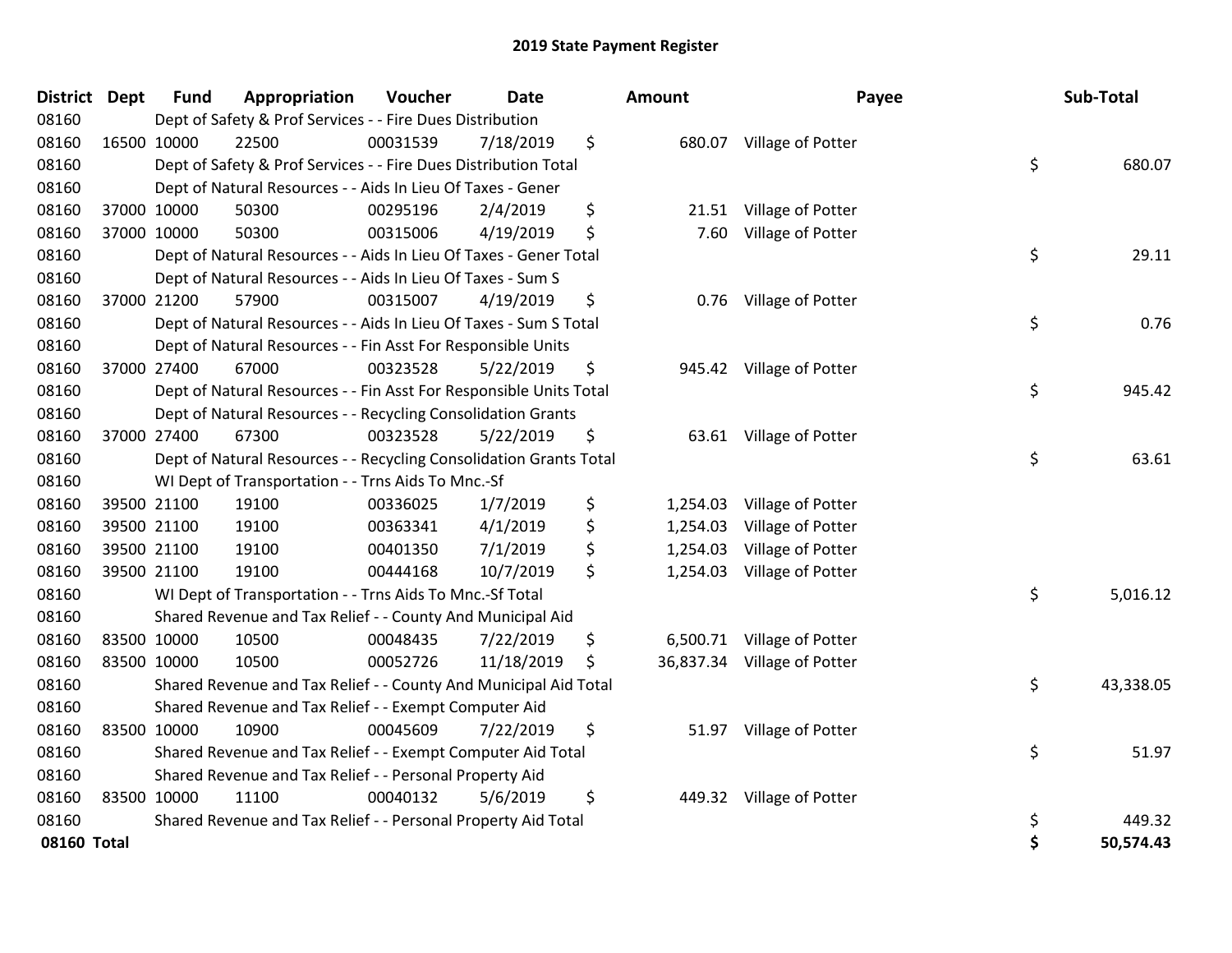| <b>District Dept</b> | <b>Fund</b> | Appropriation                                                     | Voucher  | <b>Date</b> | <b>Amount</b>  | Payee                         | Sub-Total       |
|----------------------|-------------|-------------------------------------------------------------------|----------|-------------|----------------|-------------------------------|-----------------|
| 08179                |             | Dept of Safety & Prof Services - - Fire Dues Distribution         |          |             |                |                               |                 |
| 08179                | 16500 10000 | 22500                                                             | 00030097 | 7/15/2019   | \$             | 13,652.91 Village Of Sherwood |                 |
| 08179                |             | Dept of Safety & Prof Services - - Fire Dues Distribution Total   |          |             |                |                               | \$<br>13,652.91 |
| 08179                |             | Dept of Natural Resources - - Aids In Lieu Of Taxes - Gener       |          |             |                |                               |                 |
| 08179                | 37000 10000 | 50300                                                             | 00313463 | 4/19/2019   | \$<br>14.36    | Village Of Sherwood           |                 |
| 08179                | 37000 10000 | 50300                                                             | 00313464 | 4/19/2019   | \$<br>174.92   | Village Of Sherwood           |                 |
| 08179                |             | Dept of Natural Resources - - Aids In Lieu Of Taxes - Gener Total |          |             |                |                               | \$<br>189.28    |
| 08179                |             | Dept of Natural Resources - - Gen Program Ops-State Funds         |          |             |                |                               |                 |
| 08179                | 37000 21200 | 16100                                                             | 00291583 | 1/17/2019   | \$<br>392.86   | Village Of Sherwood           |                 |
| 08179                | 37000 21200 | 16100                                                             | 00291592 | 1/17/2019   | \$<br>535.95   | Village Of Sherwood           |                 |
| 08179                | 37000 21200 | 16100                                                             | 00312475 | 5/10/2019   | \$<br>646.63   | Village Of Sherwood           |                 |
| 08179                | 37000 21200 | 16100                                                             | 00312511 | 4/19/2019   | \$<br>378.28   | Village Of Sherwood           |                 |
| 08179                | 37000 21200 | 16100                                                             | 00343921 | 7/23/2019   | \$<br>1,187.18 | Village Of Sherwood           |                 |
| 08179                | 37000 21200 | 16100                                                             | 00343922 | 7/23/2019   | \$<br>924.80   | Village Of Sherwood           |                 |
| 08179                | 37000 21200 | 16100                                                             | 00364446 | 10/17/2019  | \$<br>1,305.36 | Village Of Sherwood           |                 |
| 08179                | 37000 21200 | 16100                                                             | 00364449 | 10/17/2019  | \$<br>1,941.37 | Village Of Sherwood           |                 |
| 08179                |             | Dept of Natural Resources - - Gen Program Ops-State Funds Total   |          |             |                |                               | \$<br>7,312.43  |
| 08179                |             | Dept of Natural Resources - - GPO--State Funds                    |          |             |                |                               |                 |
| 08179                | 37000 21200 | 36100                                                             | 00291583 | 1/17/2019   | \$<br>36.86    | Village Of Sherwood           |                 |
| 08179                | 37000 21200 | 36100                                                             | 00291592 | 1/17/2019   | \$<br>48.72    | Village Of Sherwood           |                 |
| 08179                | 37000 21200 | 36100                                                             | 00312475 | 5/10/2019   | \$<br>58.78    | Village Of Sherwood           |                 |
| 08179                | 37000 21200 | 36100                                                             | 00312511 | 4/19/2019   | \$<br>34.39    | Village Of Sherwood           |                 |
| 08179                | 37000 21200 | 36100                                                             | 00343921 | 7/23/2019   | \$<br>237.44   | Village Of Sherwood           |                 |
| 08179                | 37000 21200 | 36100                                                             | 00343922 | 7/23/2019   | \$<br>184.96   | Village Of Sherwood           |                 |
| 08179                |             | Dept of Natural Resources - - GPO--State Funds Total              |          |             |                |                               | \$<br>601.15    |
| 08179                |             | Dept of Natural Resources - - Aids In Lieu Of Taxes - Sum S       |          |             |                |                               |                 |
| 08179                | 37000 21200 | 57900                                                             | 00313462 | 4/19/2019   | \$<br>129.18   | Village Of Sherwood           |                 |
| 08179                |             | Dept of Natural Resources - - Aids In Lieu Of Taxes - Sum S Total |          |             |                |                               | \$<br>129.18    |
| 08179                |             | Dept of Natural Resources - - Ea - Urban Nonpoint Source          |          |             |                |                               |                 |
| 08179                | 37000 27400 | 65800                                                             | 00327323 | 6/7/2019    | \$             | 34,966.09 Village Of Sherwood |                 |
| 08179                |             | Dept of Natural Resources - - Ea - Urban Nonpoint Source Total    |          |             |                |                               | \$<br>34,966.09 |
| 08179                |             | Dept of Natural Resources - - Fin Asst For Responsible Units      |          |             |                |                               |                 |
| 08179                | 37000 27400 | 67000                                                             | 00322632 | 5/22/2019   | \$<br>6,984.48 | Village Of Sherwood           |                 |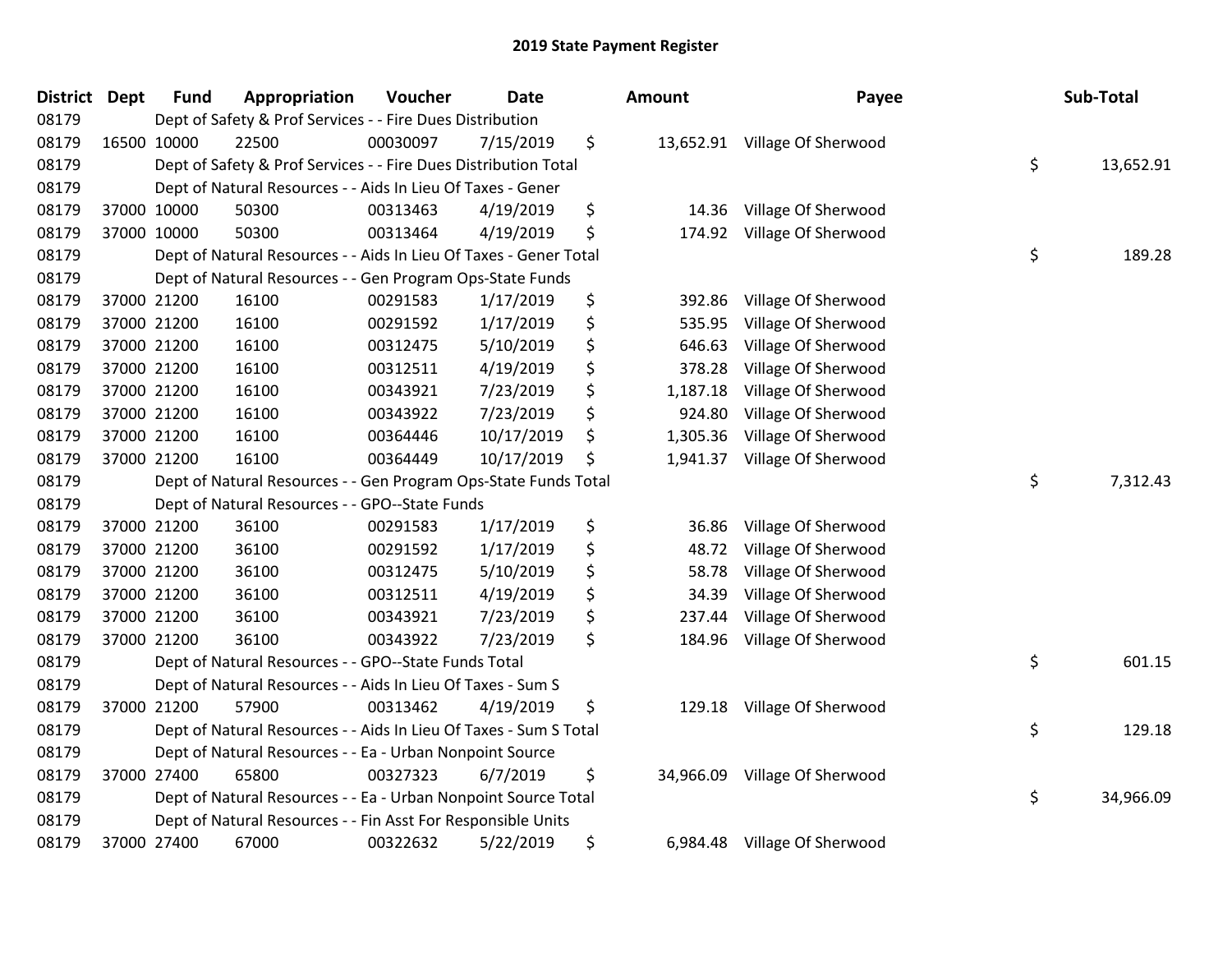| District Dept |             | <b>Fund</b> | Appropriation                                                       | Voucher  | <b>Date</b> | Amount          | Payee               | Sub-Total        |
|---------------|-------------|-------------|---------------------------------------------------------------------|----------|-------------|-----------------|---------------------|------------------|
| 08179         |             |             | Dept of Natural Resources - - Fin Asst For Responsible Units Total  |          |             |                 |                     | \$<br>6,984.48   |
| 08179         |             |             | Dept of Natural Resources - - Recycling Consolidation Grants        |          |             |                 |                     |                  |
| 08179         |             | 37000 27400 | 67300                                                               | 00322632 | 5/22/2019   | \$<br>792.27    | Village Of Sherwood |                  |
| 08179         |             |             | Dept of Natural Resources - - Recycling Consolidation Grants Total  |          |             |                 |                     | \$<br>792.27     |
| 08179         |             |             | WI Dept of Transportation - - Trns Aids To Mnc.-Sf                  |          |             |                 |                     |                  |
| 08179         |             | 39500 21100 | 19100                                                               | 00336026 | 1/7/2019    | \$<br>37,118.33 | Village Of Sherwood |                  |
| 08179         |             | 39500 21100 | 19100                                                               | 00363342 | 4/1/2019    | \$<br>37,118.33 | Village Of Sherwood |                  |
| 08179         |             | 39500 21100 | 19100                                                               | 00401351 | 7/1/2019    | \$<br>37,118.33 | Village Of Sherwood |                  |
| 08179         |             | 39500 21100 | 19100                                                               | 00444169 | 10/7/2019   | \$<br>37,118.34 | Village Of Sherwood |                  |
| 08179         |             |             | WI Dept of Transportation - - Trns Aids To Mnc.-Sf Total            |          |             |                 |                     | \$<br>148,473.33 |
| 08179         |             |             | Shared Revenue and Tax Relief - - County And Municipal Aid          |          |             |                 |                     |                  |
| 08179         |             | 83500 10000 | 10500                                                               | 00048436 | 7/22/2019   | \$<br>2,132.57  | Village Of Sherwood |                  |
| 08179         | 83500 10000 |             | 10500                                                               | 00052727 | 11/18/2019  | \$<br>12,084.54 | Village Of Sherwood |                  |
| 08179         |             |             | Shared Revenue and Tax Relief - - County And Municipal Aid Total    |          |             |                 |                     | \$<br>14,217.11  |
| 08179         |             |             | Shared Revenue and Tax Relief - - Exempt Computer Aid               |          |             |                 |                     |                  |
| 08179         | 83500 10000 |             | 10900                                                               | 00045610 | 7/22/2019   | \$<br>89.37     | Village Of Sherwood |                  |
| 08179         | 83500 10000 |             | 10900                                                               | 00047735 | 7/22/2019   | \$<br>1,708.84  | Village Of Sherwood |                  |
| 08179         |             |             | Shared Revenue and Tax Relief - - Exempt Computer Aid Total         |          |             |                 |                     | \$<br>1,798.21   |
| 08179         |             |             | Shared Revenue and Tax Relief - - Personal Property Aid             |          |             |                 |                     |                  |
| 08179         |             | 83500 10000 | 11100                                                               | 00040133 | 5/6/2019    | \$<br>981.96    | Village Of Sherwood |                  |
| 08179         | 83500 10000 |             | 11100                                                               | 00042457 | 5/6/2019    | \$<br>1,667.89  | Village Of Sherwood |                  |
| 08179         |             |             | Shared Revenue and Tax Relief - - Personal Property Aid Total       |          |             |                 |                     | \$<br>2,649.85   |
| 08179         |             |             | Shared Revenue and Tax Relief - - Payments For Municipal Svcs       |          |             |                 |                     |                  |
| 08179         |             | 83500 10000 | 50100                                                               | 00037725 | 1/31/2019   | \$<br>1,215.35  | Village Of Sherwood |                  |
| 08179         |             |             | Shared Revenue and Tax Relief - - Payments For Municipal Svcs Total |          |             |                 |                     | \$<br>1,215.35   |
| 08179 Total   |             |             |                                                                     |          |             |                 |                     | 232,981.64       |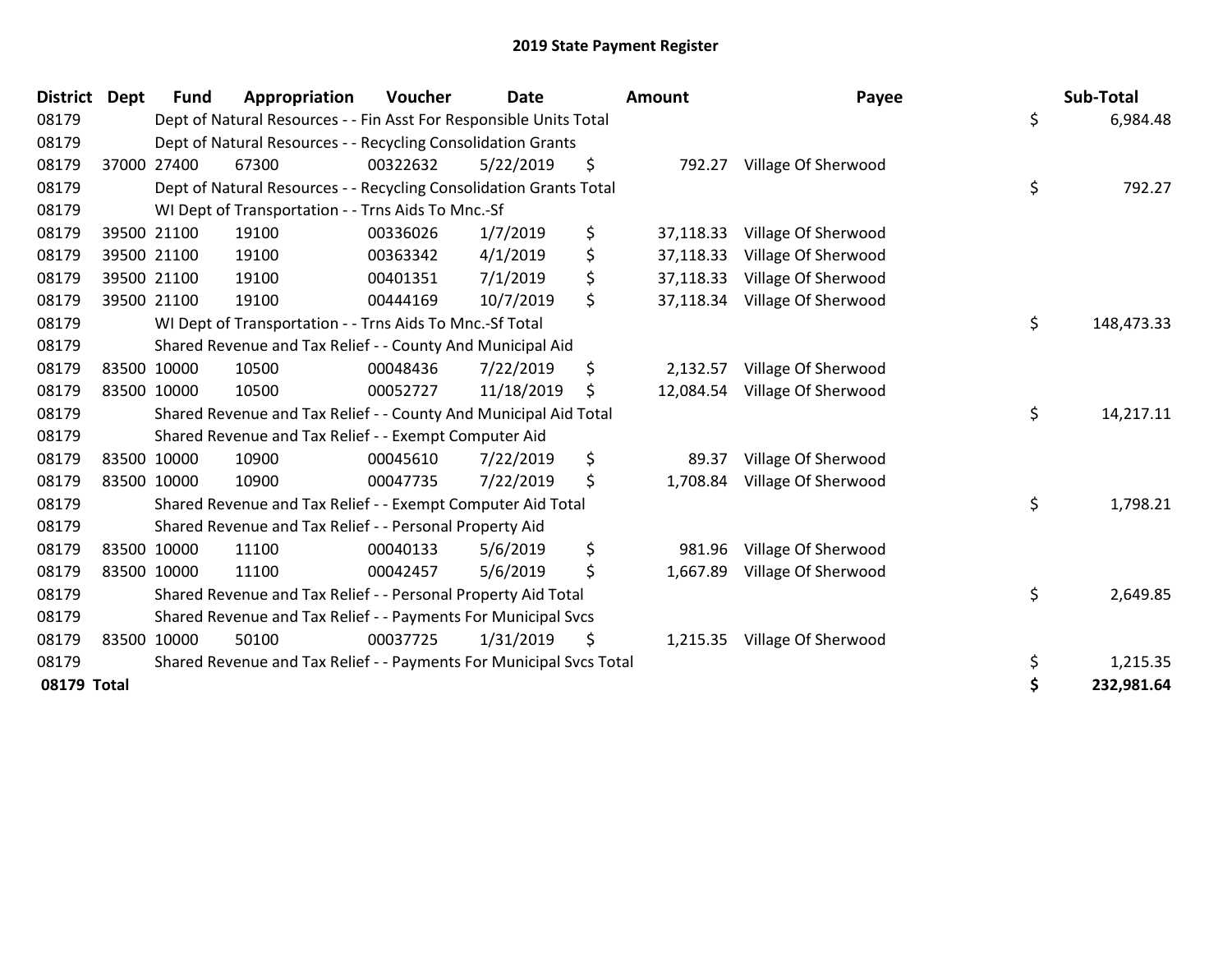| District Dept | <b>Fund</b> | Appropriation                                                      | Voucher  | <b>Date</b> | Amount          | Payee                           |    | Sub-Total |
|---------------|-------------|--------------------------------------------------------------------|----------|-------------|-----------------|---------------------------------|----|-----------|
| 08181         |             | Dept of Safety & Prof Services - - Fire Dues Distribution          |          |             |                 |                                 |    |           |
| 08181         | 16500 10000 | 22500                                                              | 00030961 | 7/17/2019   | \$              | 2,524.77 Village Of Stockbridge |    |           |
| 08181         |             | Dept of Safety & Prof Services - - Fire Dues Distribution Total    |          |             |                 |                                 | \$ | 2,524.77  |
| 08181         |             | Dept of Natural Resources - - Aids In Lieu Of Taxes - Gener        |          |             |                 |                                 |    |           |
| 08181         | 37000 10000 | 50300                                                              | 00295101 | 2/4/2019    | \$<br>13,102.92 | Village Of Stockbridge          |    |           |
| 08181         | 37000 10000 | 50300                                                              | 00313882 | 4/19/2019   | \$<br>7.40      | Village Of Stockbridge          |    |           |
| 08181         |             | Dept of Natural Resources - - Aids In Lieu Of Taxes - Gener Total  |          |             |                 |                                 | \$ | 13,110.32 |
| 08181         |             | Dept of Natural Resources - - Aids In Lieu Of Taxes - Sum S        |          |             |                 |                                 |    |           |
| 08181         | 37000 21200 | 57900                                                              | 00313883 | 4/19/2019   | \$<br>0.74      | Village Of Stockbridge          |    |           |
| 08181         |             | Dept of Natural Resources - - Aids In Lieu Of Taxes - Sum S Total  |          |             |                 |                                 | \$ | 0.74      |
| 08181         |             | Dept of Natural Resources - - Fin Asst For Responsible Units       |          |             |                 |                                 |    |           |
| 08181         | 37000 27400 | 67000                                                              | 00322860 | 5/22/2019   | \$              | 2,240.32 Village Of Stockbridge |    |           |
| 08181         |             | Dept of Natural Resources - - Fin Asst For Responsible Units Total |          |             |                 |                                 | \$ | 2,240.32  |
| 08181         |             | Dept of Natural Resources - - Recycling Consolidation Grants       |          |             |                 |                                 |    |           |
| 08181         | 37000 27400 | 67300                                                              | 00322860 | 5/22/2019   | \$<br>165.63    | Village Of Stockbridge          |    |           |
| 08181         |             | Dept of Natural Resources - - Recycling Consolidation Grants Total |          |             |                 |                                 | \$ | 165.63    |
| 08181         |             | WI Dept of Transportation - - Trns Aids To Mnc.-Sf                 |          |             |                 |                                 |    |           |
| 08181         | 39500 21100 | 19100                                                              | 00336027 | 1/7/2019    | \$<br>4,132.97  | Village Of Stockbridge          |    |           |
| 08181         | 39500 21100 | 19100                                                              | 00363343 | 4/1/2019    | \$<br>4,132.97  | Village Of Stockbridge          |    |           |
| 08181         | 39500 21100 | 19100                                                              | 00401352 | 7/1/2019    | \$<br>4,132.97  | Village Of Stockbridge          |    |           |
| 08181         | 39500 21100 | 19100                                                              | 00444170 | 10/7/2019   | \$<br>4,132.97  | Village Of Stockbridge          |    |           |
| 08181         |             | WI Dept of Transportation - - Trns Aids To Mnc.-Sf Total           |          |             |                 |                                 | \$ | 16,531.88 |
| 08181         |             | Shared Revenue and Tax Relief - - County And Municipal Aid         |          |             |                 |                                 |    |           |
| 08181         | 83500 10000 | 10500                                                              | 00048437 | 7/22/2019   | \$<br>5,345.78  | Village Of Stockbridge          |    |           |
| 08181         | 83500 10000 | 10500                                                              | 00052728 | 11/18/2019  | \$<br>30,292.73 | Village Of Stockbridge          |    |           |
| 08181         |             | Shared Revenue and Tax Relief - - County And Municipal Aid Total   |          |             |                 |                                 | \$ | 35,638.51 |
| 08181         |             | Shared Revenue and Tax Relief - - Exempt Computer Aid              |          |             |                 |                                 |    |           |
| 08181         | 83500 10000 | 10900                                                              | 00045611 | 7/22/2019   | \$              | 206.82 Village Of Stockbridge   |    |           |
| 08181         |             | Shared Revenue and Tax Relief - - Exempt Computer Aid Total        |          |             |                 |                                 | \$ | 206.82    |
| 08181         |             | Shared Revenue and Tax Relief - - Personal Property Aid            |          |             |                 |                                 |    |           |
| 08181         | 83500 10000 | 11100                                                              | 00040134 | 5/6/2019    | \$<br>554.64    | Village Of Stockbridge          |    |           |
| 08181         |             | Shared Revenue and Tax Relief - - Personal Property Aid Total      |          |             |                 |                                 | \$ | 554.64    |
| 08181 Total   |             |                                                                    |          |             |                 |                                 | Ś  | 70.973.63 |

| District Dept |             | <b>Fund</b> | Appropriation                                                      | Voucher  | <b>Date</b> |     | Amount   | Payee                            | Sub-Total       |
|---------------|-------------|-------------|--------------------------------------------------------------------|----------|-------------|-----|----------|----------------------------------|-----------------|
| 08181         |             |             | Dept of Safety & Prof Services - - Fire Dues Distribution          |          |             |     |          |                                  |                 |
| 08181         | 16500 10000 |             | 22500                                                              | 00030961 | 7/17/2019   | \$  |          | 2,524.77 Village Of Stockbridge  |                 |
| 08181         |             |             | Dept of Safety & Prof Services - - Fire Dues Distribution Total    |          |             |     |          |                                  | \$<br>2,524.77  |
| 08181         |             |             | Dept of Natural Resources - - Aids In Lieu Of Taxes - Gener        |          |             |     |          |                                  |                 |
| 08181         |             | 37000 10000 | 50300                                                              | 00295101 | 2/4/2019    | \$  |          | 13,102.92 Village Of Stockbridge |                 |
| 08181         | 37000 10000 |             | 50300                                                              | 00313882 | 4/19/2019   | \$  | 7.40     | Village Of Stockbridge           |                 |
| 08181         |             |             | Dept of Natural Resources - - Aids In Lieu Of Taxes - Gener Total  |          |             |     |          |                                  | \$<br>13,110.32 |
| 08181         |             |             | Dept of Natural Resources - - Aids In Lieu Of Taxes - Sum S        |          |             |     |          |                                  |                 |
| 08181         |             | 37000 21200 | 57900                                                              | 00313883 | 4/19/2019   | \$  | 0.74     | Village Of Stockbridge           |                 |
| 08181         |             |             | Dept of Natural Resources - - Aids In Lieu Of Taxes - Sum S Total  |          |             |     |          |                                  | \$<br>0.74      |
| 08181         |             |             | Dept of Natural Resources - - Fin Asst For Responsible Units       |          |             |     |          |                                  |                 |
| 08181         |             | 37000 27400 | 67000                                                              | 00322860 | 5/22/2019   | \$  |          | 2,240.32 Village Of Stockbridge  |                 |
| 08181         |             |             | Dept of Natural Resources - - Fin Asst For Responsible Units Total |          |             |     |          |                                  | \$<br>2,240.32  |
| 08181         |             |             | Dept of Natural Resources - - Recycling Consolidation Grants       |          |             |     |          |                                  |                 |
| 08181         |             | 37000 27400 | 67300                                                              | 00322860 | 5/22/2019   | \$  |          | 165.63 Village Of Stockbridge    |                 |
| 08181         |             |             | Dept of Natural Resources - - Recycling Consolidation Grants Total |          |             |     |          |                                  | \$<br>165.63    |
| 08181         |             |             | WI Dept of Transportation - - Trns Aids To Mnc.-Sf                 |          |             |     |          |                                  |                 |
| 08181         |             | 39500 21100 | 19100                                                              | 00336027 | 1/7/2019    | \$  | 4,132.97 | Village Of Stockbridge           |                 |
| 08181         |             | 39500 21100 | 19100                                                              | 00363343 | 4/1/2019    | \$  | 4,132.97 | Village Of Stockbridge           |                 |
| 08181         |             | 39500 21100 | 19100                                                              | 00401352 | 7/1/2019    | \$  |          | 4,132.97 Village Of Stockbridge  |                 |
| 08181         | 39500 21100 |             | 19100                                                              | 00444170 | 10/7/2019   | \$  |          | 4,132.97 Village Of Stockbridge  |                 |
| 08181         |             |             | WI Dept of Transportation - - Trns Aids To Mnc.-Sf Total           |          |             |     |          |                                  | \$<br>16,531.88 |
| 08181         |             |             | Shared Revenue and Tax Relief - - County And Municipal Aid         |          |             |     |          |                                  |                 |
| 08181         |             | 83500 10000 | 10500                                                              | 00048437 | 7/22/2019   | \$, |          | 5,345.78 Village Of Stockbridge  |                 |
| 08181         |             | 83500 10000 | 10500                                                              | 00052728 | 11/18/2019  | \$  |          | 30,292.73 Village Of Stockbridge |                 |
| 08181         |             |             | Shared Revenue and Tax Relief - - County And Municipal Aid Total   |          |             |     |          |                                  | \$<br>35,638.51 |
| 08181         |             |             | Shared Revenue and Tax Relief - - Exempt Computer Aid              |          |             |     |          |                                  |                 |
| 08181         |             | 83500 10000 | 10900                                                              | 00045611 | 7/22/2019   | \$  |          | 206.82 Village Of Stockbridge    |                 |
| 08181         |             |             | Shared Revenue and Tax Relief - - Exempt Computer Aid Total        |          |             |     |          |                                  | \$<br>206.82    |
| 08181         |             |             | Shared Revenue and Tax Relief - - Personal Property Aid            |          |             |     |          |                                  |                 |
| 08181         |             | 83500 10000 | 11100                                                              | 00040134 | 5/6/2019    | \$  |          | 554.64 Village Of Stockbridge    |                 |
| 08181         |             |             | Shared Revenue and Tax Relief - - Personal Property Aid Total      |          |             |     |          |                                  | \$<br>554.64    |
| 08181 Total   |             |             |                                                                    |          |             |     |          |                                  | \$<br>70,973.63 |
|               |             |             |                                                                    |          |             |     |          |                                  |                 |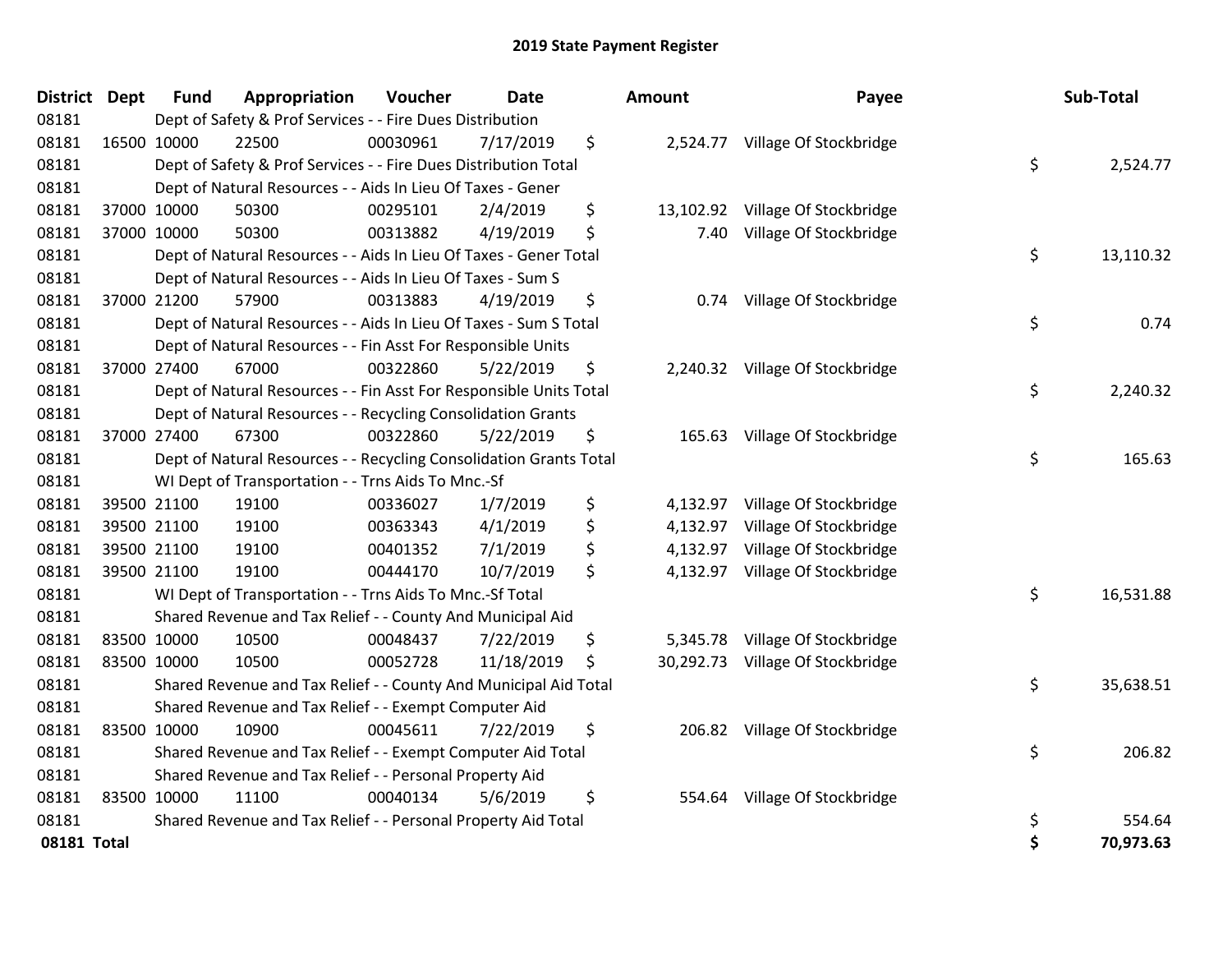| District Dept |             | <b>Fund</b> | Appropriation                                                          | Voucher  | <b>Date</b> |    | <b>Amount</b> | Payee            | Sub-Total       |
|---------------|-------------|-------------|------------------------------------------------------------------------|----------|-------------|----|---------------|------------------|-----------------|
| 08201         |             |             | Dept of Ag, Trade & Cons Protc - - Retail Petroleum                    |          |             |    |               |                  |                 |
| 08201         | 11500 27200 |             | 16100                                                                  | 00047355 | 6/7/2019    | \$ | 250.00        | City Of Appleton |                 |
| 08201         | 11500 27200 |             | 16100                                                                  | 00048486 | 7/12/2019   | \$ | 455.40        | City Of Appleton |                 |
| 08201         | 11500 27200 |             | 16100                                                                  | 00048528 | 7/15/2019   | \$ | 6,072.00      | City Of Appleton |                 |
| 08201         |             |             | Dept of Ag, Trade & Cons Protc - - Retail Petroleum Total              |          |             |    |               |                  | \$<br>6,777.40  |
| 08201         |             |             | Dept of Public Instruction - - Fed Grants, Program Operations          |          |             |    |               |                  |                 |
| 08201         | 25500 10000 |             | 14100                                                                  | 00197559 | 10/30/2019  | \$ | 108.12        | City Of Appleton |                 |
| 08201         |             |             | Dept of Public Instruction - - Fed Grants, Program Operations Total    |          |             |    |               |                  | \$<br>108.12    |
| 08201         |             |             | Dept of Natural Resources - - Solid Waste Management -- Envi           |          |             |    |               |                  |                 |
| 08201         |             | 37000 27400 | 47200                                                                  | 00304199 | 3/18/2019   | \$ | 198.31        | City Of Appleton |                 |
| 08201         |             | 37000 27400 | 47200                                                                  | 00304204 | 3/18/2019   | \$ | 610.90        | City Of Appleton |                 |
| 08201         | 37000 27400 |             | 47200                                                                  | 00329830 | 6/14/2019   | \$ | 196.54        | City Of Appleton |                 |
| 08201         | 37000 27400 |             | 47200                                                                  | 00329833 | 6/14/2019   | \$ | 836.00        | City Of Appleton |                 |
| 08201         |             | 37000 27400 | 47200                                                                  | 00356533 | 9/12/2019   | \$ | 1,007.12      | City Of Appleton |                 |
| 08201         |             | 37000 27400 | 47200                                                                  | 00356536 | 9/12/2019   | \$ | 215.03        | City Of Appleton |                 |
| 08201         |             | 37000 27400 | 47200                                                                  | 00375719 | 12/6/2019   | \$ | 210.26        | City Of Appleton |                 |
| 08201         |             | 37000 27400 | 47200                                                                  | 00375722 | 12/6/2019   | \$ | 904.46        | City Of Appleton |                 |
| 08201         | 37000 27400 |             | 47200                                                                  | 00378233 | 12/27/2019  | \$ | 187.15        | City Of Appleton |                 |
| 08201         |             |             | Dept of Natural Resources - - Solid Waste Management -- Envi Total     |          |             |    |               |                  | \$<br>4,365.77  |
| 08201         |             |             | Dept of Natural Resources - - Urban Nonpoint Source Cost-Sha           |          |             |    |               |                  |                 |
| 08201         |             | 37000 36300 | <b>TH100</b>                                                           | 00301346 | 2/27/2019   | \$ | 90,006.30     | City Of Appleton |                 |
| 08201         |             |             | Dept of Natural Resources - - Urban Nonpoint Source Cost-Sha Total     |          |             |    |               |                  | \$<br>90,006.30 |
| 08201         |             |             | Department of Health Services - - Public Health Dispensaries And       |          |             |    |               |                  |                 |
| 08201         | 43500 10000 |             | 10700                                                                  | 00281614 | 5/24/2019   | \$ | 540.00        | City Of Appleton |                 |
| 08201         | 43500 10000 |             | 10700                                                                  | 00328210 | 12/19/2019  | \$ | 94.77         | City Of Appleton |                 |
| 08201         |             |             | Department of Health Services - - Public Health Dispensaries And Total |          |             |    |               |                  | \$<br>634.77    |
| 08201         |             |             | Department of Health Services - - Federal Projects Operations          |          |             |    |               |                  |                 |
| 08201         | 43500 10000 |             | 14900                                                                  | 00286914 | 6/14/2019   | \$ | 306.24        | City Of Appleton |                 |
| 08201         | 43500 10000 |             | 14900                                                                  | 00286927 | 6/14/2019   | \$ | 306.24        | City Of Appleton |                 |
| 08201         |             |             | Department of Health Services - - Federal Projects Operations Total    |          |             |    |               |                  | \$<br>612.48    |
| 08201         |             |             | Dept of Children and Families - - Searches Birth Parents & Adopt       |          |             |    |               |                  |                 |
| 08201         | 43700 10000 |             | 12100                                                                  | 00064343 | 12/27/2019  | S  | 5.00          | City Of Appleton |                 |
| 08201         |             |             | Dept of Children and Families - - Searches Birth Parents & Adopt Total |          |             |    |               |                  | \$<br>5.00      |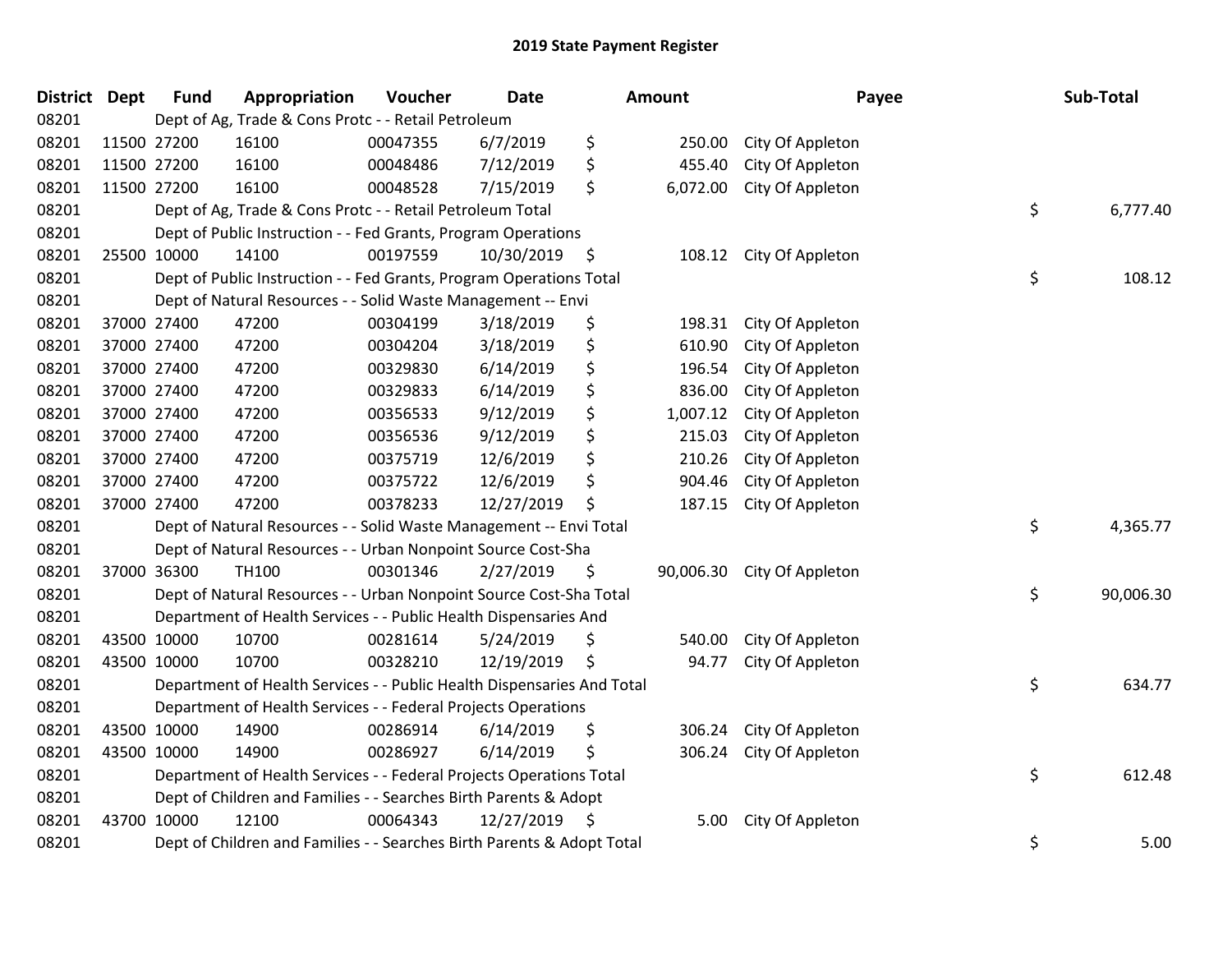| <b>District Dept</b> |             | <b>Fund</b> | Appropriation                                                     | Voucher  | <b>Date</b> | <b>Amount</b>   | Payee            | Sub-Total       |
|----------------------|-------------|-------------|-------------------------------------------------------------------|----------|-------------|-----------------|------------------|-----------------|
| 08201                |             |             | Dept of Children and Families - - General Aids                    |          |             |                 |                  |                 |
| 08201                | 43700 10000 |             | 99000                                                             | 00049267 | 1/31/2019   | \$<br>3,852.00  | City Of Appleton |                 |
| 08201                | 43700 10000 |             | 99000                                                             | 00060335 | 9/18/2019   | \$<br>11,235.00 | City Of Appleton |                 |
| 08201                |             |             | Dept of Children and Families - - General Aids Total              |          |             |                 |                  | \$<br>15,087.00 |
| 08201                |             |             | Dept of Workforce Development - - Title Ib Aids State GPR         |          |             |                 |                  |                 |
| 08201                |             | 44500 10000 | 50900                                                             | 00203755 | 1/4/2019    | \$<br>640.70    | City Of Appleton |                 |
| 08201                | 44500 10000 |             | 50900                                                             | 00210297 | 2/14/2019   | \$<br>372.32    | City Of Appleton |                 |
| 08201                | 44500 10000 |             | 50900                                                             | 00216159 | 3/21/2019   | \$<br>468.60    | City Of Appleton |                 |
| 08201                | 44500 10000 |             | 50900                                                             | 00218601 | 4/10/2019   | \$<br>336.54    | City Of Appleton |                 |
| 08201                | 44500 10000 |             | 50900                                                             | 00227683 | 5/29/2019   | \$<br>447.30    | City Of Appleton |                 |
| 08201                |             | 44500 10000 | 50900                                                             | 00228788 | 6/5/2019    | \$<br>339.09    | City Of Appleton |                 |
| 08201                | 44500 10000 |             | 50900                                                             | 00233790 | 7/8/2019    | \$<br>397.67    | City Of Appleton |                 |
| 08201                | 44500 10000 |             | 50900                                                             | 00239352 | 8/14/2019   | \$<br>400.44    | City Of Appleton |                 |
| 08201                | 44500 10000 |             | 50900                                                             | 00247012 | 9/20/2019   | \$<br>354.43    | City Of Appleton |                 |
| 08201                |             | 44500 10000 | 50900                                                             | 00251887 | 10/17/2019  | \$<br>340.80    | City Of Appleton |                 |
| 08201                |             | 44500 10000 | 50900                                                             | 00254830 | 11/1/2019   | \$<br>251.34    | City Of Appleton |                 |
| 08201                |             |             | Dept of Workforce Development - - Title Ib Aids State GPR Total   |          |             |                 |                  | \$<br>4,349.23  |
| 08201                |             |             | Dept of Workforce Development - - Title Ib Aids Federal Prf       |          |             |                 |                  |                 |
| 08201                | 44500 10000 |             | 54400                                                             | 00203755 | 1/4/2019    | \$<br>2,367.30  | City Of Appleton |                 |
| 08201                | 44500 10000 |             | 54400                                                             | 00210297 | 2/14/2019   | \$<br>1,375.68  | City Of Appleton |                 |
| 08201                |             | 44500 10000 | 54400                                                             | 00216159 | 3/21/2019   | \$<br>1,731.40  | City Of Appleton |                 |
| 08201                |             | 44500 10000 | 54400                                                             | 00218601 | 4/10/2019   | \$<br>1,243.46  | City Of Appleton |                 |
| 08201                | 44500 10000 |             | 54400                                                             | 00227683 | 5/29/2019   | \$<br>1,652.70  | City Of Appleton |                 |
| 08201                | 44500 10000 |             | 54400                                                             | 00228788 | 6/5/2019    | \$<br>1,252.91  | City Of Appleton |                 |
| 08201                |             | 44500 10000 | 54400                                                             | 00233790 | 7/8/2019    | \$<br>1,469.33  | City Of Appleton |                 |
| 08201                |             | 44500 10000 | 54400                                                             | 00239352 | 8/14/2019   | \$<br>1,479.56  | City Of Appleton |                 |
| 08201                |             | 44500 10000 | 54400                                                             | 00247012 | 9/20/2019   | \$<br>1,309.57  | City Of Appleton |                 |
| 08201                | 44500 10000 |             | 54400                                                             | 00251887 | 10/17/2019  | \$<br>1,259.20  | City Of Appleton |                 |
| 08201                | 44500 10000 |             | 54400                                                             | 00254830 | 11/1/2019   | \$<br>928.66    | City Of Appleton |                 |
| 08201                |             |             | Dept of Workforce Development - - Title Ib Aids Federal Prf Total |          |             |                 |                  | \$<br>16,069.77 |
| 08201                |             |             | Department of Justice - - Law Enforcement Train, Local            |          |             |                 |                  |                 |
| 08201                | 45500 10000 |             | 23100                                                             | 00072364 | 10/9/2019   | \$<br>15,680.00 | City Of Appleton |                 |
| 08201                |             |             | Department of Justice - - Law Enforcement Train, Local Total      |          |             |                 |                  | \$<br>15,680.00 |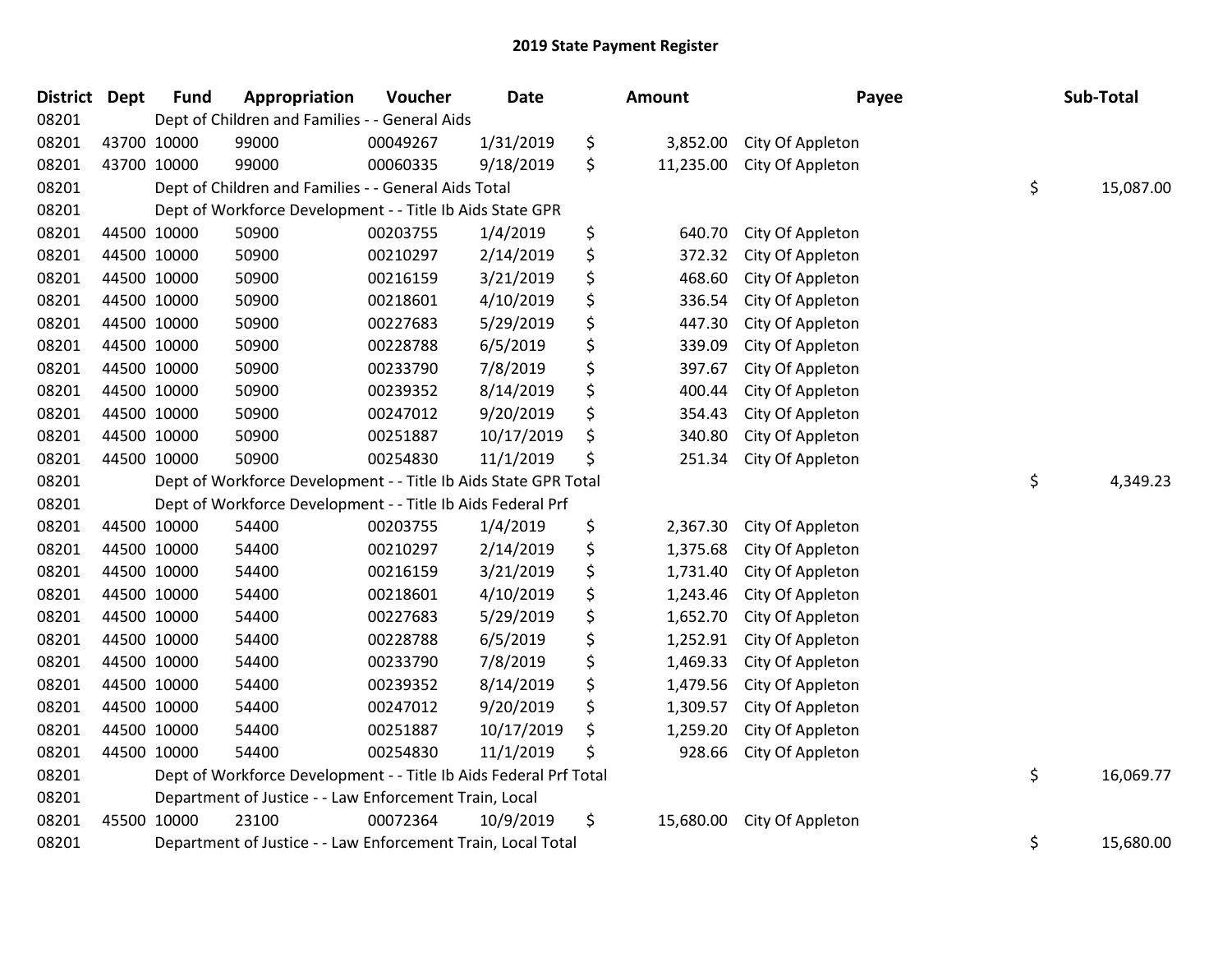| <b>District Dept</b> |             | <b>Fund</b> | Appropriation                                                           | Voucher  | <b>Date</b> | Amount          | Payee            | Sub-Total       |
|----------------------|-------------|-------------|-------------------------------------------------------------------------|----------|-------------|-----------------|------------------|-----------------|
| 08201                |             |             | Department of Justice - - Federal Aid, Local Assistance                 |          |             |                 |                  |                 |
| 08201                |             | 45500 10000 | 25100                                                                   | 00074182 | 11/13/2019  | \$<br>398.96    | City Of Appleton |                 |
| 08201                |             |             | Department of Justice - - Federal Aid, Local Assistance Total           |          |             |                 |                  | \$<br>398.96    |
| 08201                |             |             | Department of Justice - - Internet Crimes Against Childr                |          |             |                 |                  |                 |
| 08201                | 45500 10000 |             | 28400                                                                   | 00062836 | 4/10/2019   | \$<br>1,288.57  | City Of Appleton |                 |
| 08201                | 45500 10000 |             | 28400                                                                   | 00064200 | 5/3/2019    | \$<br>145.57    | City Of Appleton |                 |
| 08201                | 45500 10000 |             | 28400                                                                   | 00069040 | 7/29/2019   | \$<br>1,280.60  | City Of Appleton |                 |
| 08201                | 45500 10000 |             | 28400                                                                   | 00069043 | 7/29/2019   | \$<br>259.25    | City Of Appleton |                 |
| 08201                | 45500 10000 |             | 28400                                                                   | 00071093 | 9/5/2019    | \$<br>4,888.18  | City Of Appleton |                 |
| 08201                | 45500 10000 |             | 28400                                                                   | 00074194 | 11/13/2019  | \$<br>213.50    | City Of Appleton |                 |
| 08201                |             | 45500 10000 | 28400                                                                   | 00076507 | 12/13/2019  | \$<br>142.00    | City Of Appleton |                 |
| 08201                |             |             | Department of Justice - - Internet Crimes Against Childr Total          |          |             |                 |                  | \$<br>8,217.67  |
| 08201                |             |             | Department of Military Affairs - - General Program Operations           |          |             |                 |                  |                 |
| 08201                | 46500 10000 |             | 30100                                                                   | 00056752 | 2/19/2019   | \$<br>7,367.97  | City Of Appleton |                 |
| 08201                |             | 46500 10000 | 30100                                                                   | 00056754 | 2/19/2019   | \$<br>13,409.02 | City Of Appleton |                 |
| 08201                |             |             | Department of Military Affairs - - General Program Operations Total     |          |             |                 |                  | \$<br>20,776.99 |
| 08201                |             |             | Department of Military Affairs - - Regional Emergency Response Tm       |          |             |                 |                  |                 |
| 08201                | 46500 10000 |             | 30600                                                                   | 00055371 | 1/28/2019   | \$<br>11,268.85 | City Of Appleton |                 |
| 08201                | 46500 10000 |             | 30600                                                                   | 00058703 | 4/5/2019    | \$<br>11,268.85 | City Of Appleton |                 |
| 08201                |             | 46500 10000 | 30600                                                                   | 00061628 | 6/5/2019    | \$<br>11,268.85 | City Of Appleton |                 |
| 08201                |             | 46500 10000 | 30600                                                                   | 00067798 | 10/8/2019   | \$<br>11,268.85 | City Of Appleton |                 |
| 08201                |             |             | Department of Military Affairs - - Regional Emergency Response Tm Total |          |             |                 |                  | \$<br>45,075.40 |
| 08201                |             |             | Department of Military Affairs - - Program Services                     |          |             |                 |                  |                 |
| 08201                |             | 46500 10000 | 33100                                                                   | 00070046 | 11/26/2019  | \$<br>24,999.00 | City Of Appleton |                 |
| 08201                |             |             | Department of Military Affairs - - Program Services Total               |          |             |                 |                  | \$<br>24,999.00 |
| 08201                |             |             | Department of Military Affairs - - Federal Aid, Homeland Security       |          |             |                 |                  |                 |
| 08201                |             | 46500 10000 | 35000                                                                   | 00053778 | 1/3/2019    | \$<br>26,021.25 | City Of Appleton |                 |
| 08201                |             | 46500 10000 | 35000                                                                   | 00061908 | 6/27/2019   | \$<br>3,026.25  | City Of Appleton |                 |
| 08201                |             |             | Department of Military Affairs - - Federal Aid, Homeland Security Total |          |             |                 |                  | \$<br>29,047.50 |
| 08201                |             |             | Department of Military Affairs - - Emac Deployment Clearing             |          |             |                 |                  |                 |
| 08201                |             | 46500 10000 | 95500                                                                   | 00064212 | 7/22/2019   | \$<br>19,579.23 | City Of Appleton |                 |
| 08201                |             |             | Department of Military Affairs - - Emac Deployment Clearing Total       |          |             |                 |                  | \$<br>19,579.23 |
| 08201                |             |             | Department of Administration - - Housing Grants And Loans, GPR          |          |             |                 |                  |                 |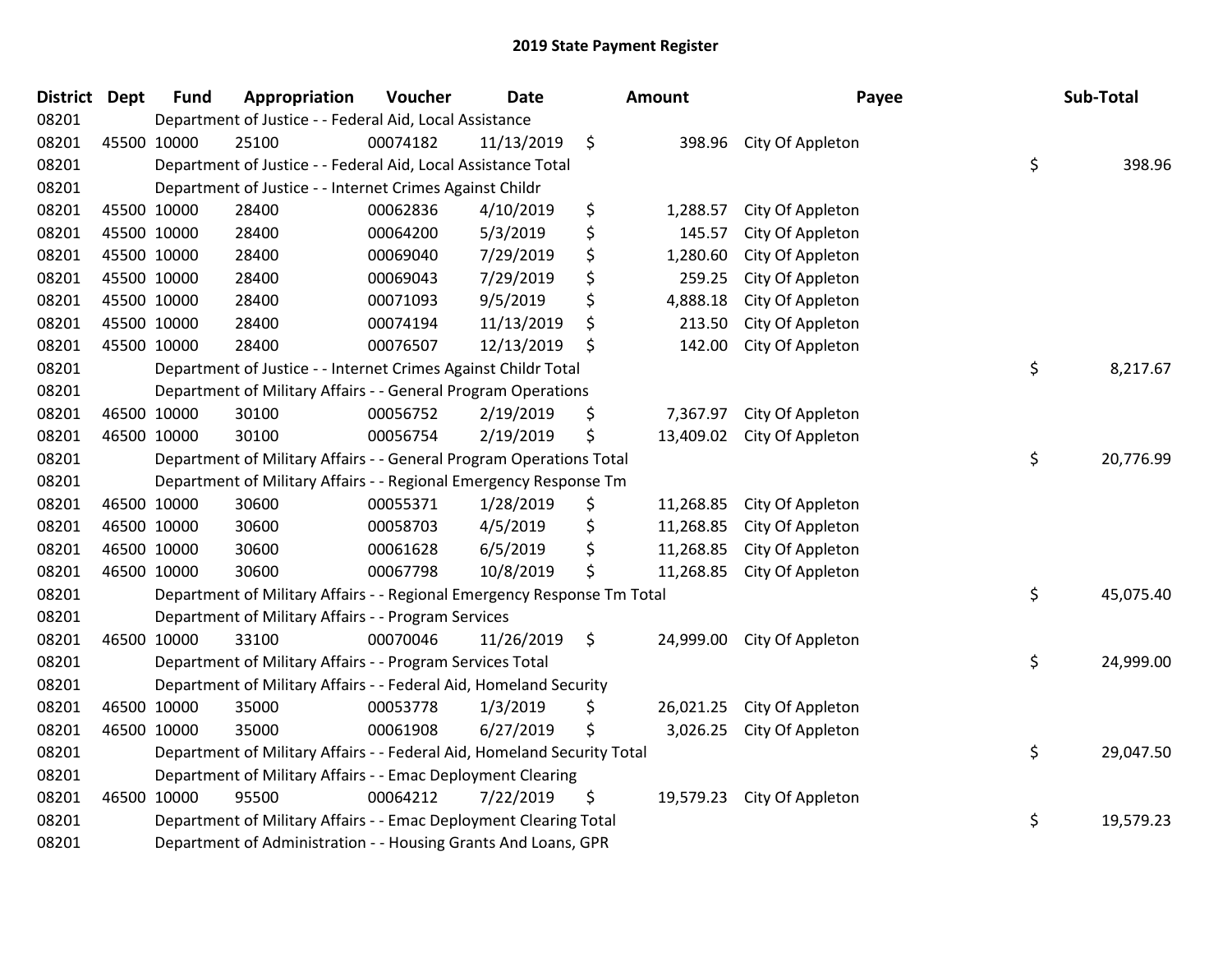| District Dept |             | <b>Fund</b> | Appropriation                                                        | Voucher  | <b>Date</b> | Amount          | Payee            | Sub-Total        |
|---------------|-------------|-------------|----------------------------------------------------------------------|----------|-------------|-----------------|------------------|------------------|
| 08201         | 50500 10000 |             | 70300                                                                | 00095532 | 1/23/2019   | \$<br>3,801.00  | City Of Appleton |                  |
| 08201         | 50500 10000 |             | 70300                                                                | 00097743 | 3/7/2019    | \$<br>4,213.00  | City Of Appleton |                  |
| 08201         | 50500 10000 |             | 70300                                                                | 00098774 | 3/15/2019   | \$<br>13,119.00 | City Of Appleton |                  |
| 08201         | 50500 10000 |             | 70300                                                                | 00100399 | 4/18/2019   | \$<br>2,900.00  | City Of Appleton |                  |
| 08201         | 50500 10000 |             | 70300                                                                | 00102116 | 5/15/2019   | \$<br>6,105.00  | City Of Appleton |                  |
| 08201         | 50500 10000 |             | 70300                                                                | 00104441 | 6/25/2019   | \$<br>2,378.00  | City Of Appleton |                  |
| 08201         | 50500 10000 |             | 70300                                                                | 00106509 | 8/2/2019    | \$<br>2,647.00  | City Of Appleton |                  |
| 08201         | 50500 10000 |             | 70300                                                                | 00107239 | 8/20/2019   | \$<br>119.00    | City Of Appleton |                  |
| 08201         | 50500 10000 |             | 70300                                                                | 00109121 | 9/20/2019   | \$<br>2,464.00  | City Of Appleton |                  |
| 08201         | 50500 10000 |             | 70300                                                                | 00109315 | 9/23/2019   | \$<br>5,808.00  | City Of Appleton |                  |
| 08201         | 50500 10000 |             | 70300                                                                | 00111308 | 10/29/2019  | \$<br>2,898.00  | City Of Appleton |                  |
| 08201         | 50500 10000 |             | 70300                                                                | 00112938 | 11/25/2019  | \$<br>4,629.00  | City Of Appleton |                  |
| 08201         | 50500 10000 |             | 70300                                                                | 00114246 | 12/17/2019  | \$<br>2,681.00  | City Of Appleton |                  |
| 08201         |             |             | Department of Administration - - Housing Grants And Loans, GPR Total |          |             |                 |                  | \$<br>53,762.00  |
| 08201         |             |             | Department of Administration - - Federal Aid; Individ And Orgs       |          |             |                 |                  |                  |
| 08201         | 50500 10000 |             | 74500                                                                | 00095532 | 1/23/2019   | \$<br>12,111.00 | City Of Appleton |                  |
| 08201         | 50500 10000 |             | 74500                                                                | 00097743 | 3/7/2019    | \$<br>11,797.00 | City Of Appleton |                  |
| 08201         | 50500 10000 |             | 74500                                                                | 00098774 | 3/15/2019   | \$<br>14,887.00 | City Of Appleton |                  |
| 08201         | 50500 10000 |             | 74500                                                                | 00100399 | 4/18/2019   | \$<br>20,805.00 | City Of Appleton |                  |
| 08201         | 50500 10000 |             | 74500                                                                | 00102116 | 5/15/2019   | \$<br>18,570.00 | City Of Appleton |                  |
| 08201         | 50500 10000 |             | 74500                                                                | 00104441 | 6/25/2019   | \$<br>19,325.00 | City Of Appleton |                  |
| 08201         | 50500 10000 |             | 74500                                                                | 00106509 | 8/2/2019    | \$<br>6,466.00  | City Of Appleton |                  |
| 08201         | 50500 10000 |             | 74500                                                                | 00107239 | 8/20/2019   | \$<br>1,569.00  | City Of Appleton |                  |
| 08201         | 50500 10000 |             | 74500                                                                | 00109088 | 9/20/2019   | \$<br>869.00    | City Of Appleton |                  |
| 08201         | 50500 10000 |             | 74500                                                                | 00112527 | 11/19/2019  | \$<br>17,542.00 | City Of Appleton |                  |
| 08201         | 50500 10000 |             | 74500                                                                | 00112529 | 11/19/2019  | \$<br>15,286.00 | City Of Appleton |                  |
| 08201         | 50500 10000 |             | 74500                                                                | 00112532 | 11/19/2019  | \$<br>29,372.00 | City Of Appleton |                  |
| 08201         | 50500 10000 |             | 74500                                                                | 00112938 | 11/25/2019  | \$<br>30,732.00 | City Of Appleton |                  |
| 08201         | 50500 10000 |             | 74500                                                                | 00114246 | 12/17/2019  | \$<br>12,365.00 | City Of Appleton |                  |
| 08201         |             |             | Department of Administration - - Federal Aid; Individ And Orgs Total |          |             |                 |                  | \$<br>211,696.00 |
| 08201         |             |             | Elections Commission - - General Program Ops, GPR                    |          |             |                 |                  |                  |
| 08201         | 51000 10000 |             | 10100                                                                | 00001524 | 1/25/2019   | \$<br>121.78    | City Of Appleton |                  |
| 08201         |             |             | Elections Commission - - General Program Ops, GPR Total              |          |             |                 |                  | \$<br>121.78     |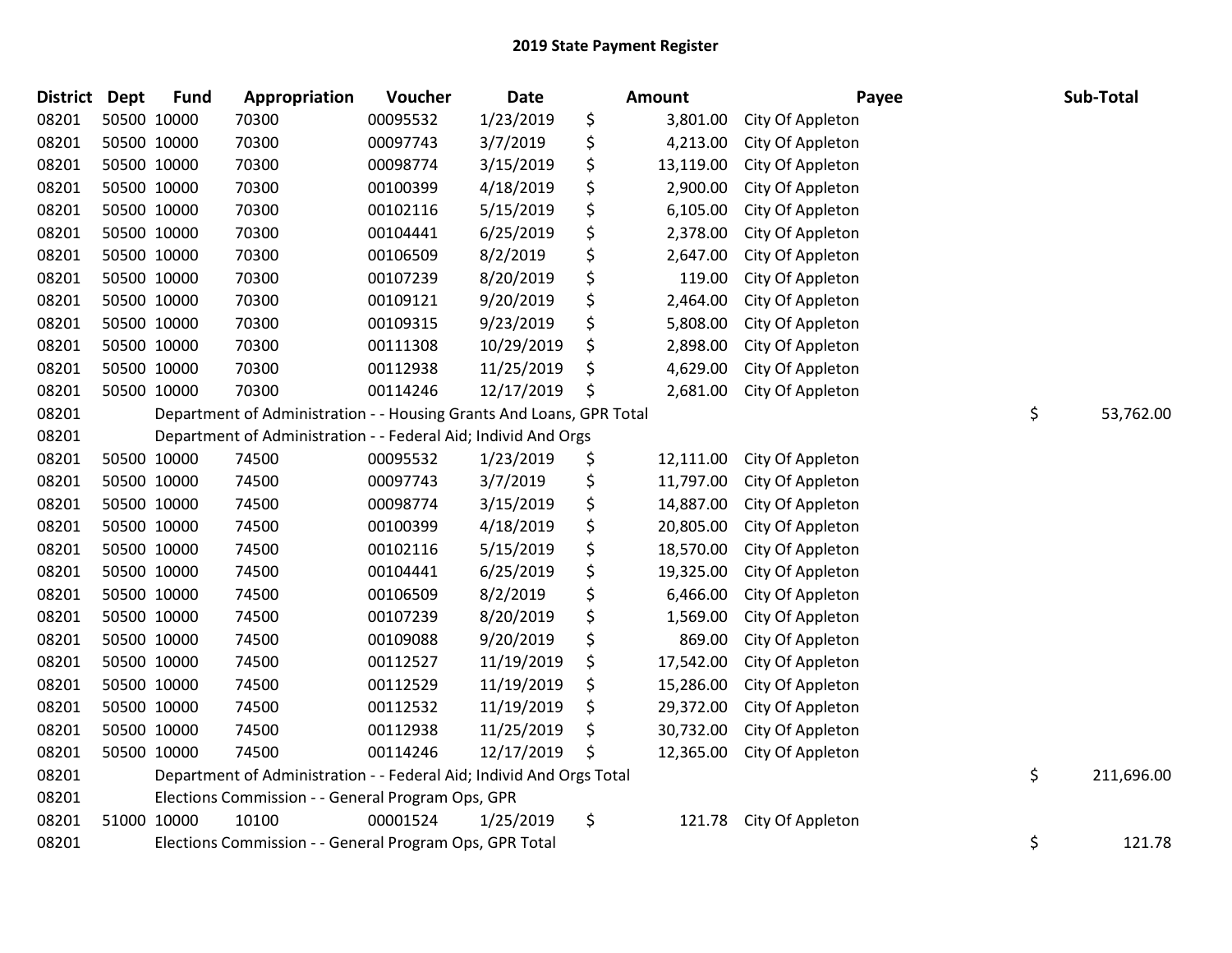| <b>District</b> | Dept | Fund        | Appropriation                                                         | <b>Voucher</b> | Date      |     | <b>Amount</b> | Payee            |     | Sub-Total    |
|-----------------|------|-------------|-----------------------------------------------------------------------|----------------|-----------|-----|---------------|------------------|-----|--------------|
| 08201           |      |             | Shared Revenue and Tax Relief - - Exempt Computer Aid                 |                |           |     |               |                  |     |              |
| 08201           |      | 83500 10000 | 10900                                                                 | 00045612       | 7/22/2019 | \$  | 13,888.61     | City Of Appleton |     |              |
| 08201           |      | 83500 10000 | 10900                                                                 | 00047736       | 7/22/2019 | \$  | 66,726.32     | City Of Appleton |     |              |
| 08201           |      |             | Shared Revenue and Tax Relief - - Exempt Computer Aid Total           |                |           |     |               |                  | \$  | 80,614.93    |
| 08201           |      |             | Shared Revenue and Tax Relief - - Personal Property Aid               |                |           |     |               |                  |     |              |
| 08201           |      | 83500 10000 | 11100                                                                 | 00040135       | 5/6/2019  | \$  | 11,854.72     | City Of Appleton |     |              |
| 08201           |      | 83500 10000 | 11100                                                                 | 00042458       | 5/6/2019  | \$  | 4,901.66      | City Of Appleton |     |              |
| 08201           |      |             | Shared Revenue and Tax Relief - - Personal Property Aid Total         |                |           |     |               |                  | \$  | 16,756.38    |
| 08201           |      |             | Shared Revenue and Tax Relief - - School Lvy Tx/First Dollar Cr       |                |           |     |               |                  |     |              |
| 08201           |      | 83500 10000 | 30200                                                                 | 00045226       | 7/22/2019 | \$. | 1,062,747.59  | City Of Appleton |     |              |
| 08201           |      | 83500 10000 | 30200                                                                 | 00048110       | 7/22/2019 | \$  | 207,145.50    | City Of Appleton |     |              |
| 08201           |      |             | Shared Revenue and Tax Relief - - School Lvy Tx/First Dollar Cr Total |                |           |     |               |                  | \$. | 1,269,893.09 |
| 08201           |      |             | Shared Revenue and Tax Relief - - Lottery & Gaming Credit             |                |           |     |               |                  |     |              |
| 08201           |      | 83500 52100 | 36300                                                                 | 00038162       | 3/25/2019 | \$  | 2,428.40      | City Of Appleton |     |              |
| 08201           |      | 83500 52100 | 36300                                                                 | 00038596       | 3/25/2019 | \$  | 428,751.44    | City Of Appleton |     |              |
| 08201           |      |             | Shared Revenue and Tax Relief - - Lottery & Gaming Credit Total       |                |           |     |               |                  |     | 431,179.84   |
| 08201 Total     |      |             |                                                                       |                |           |     |               |                  |     | 2,365,814.61 |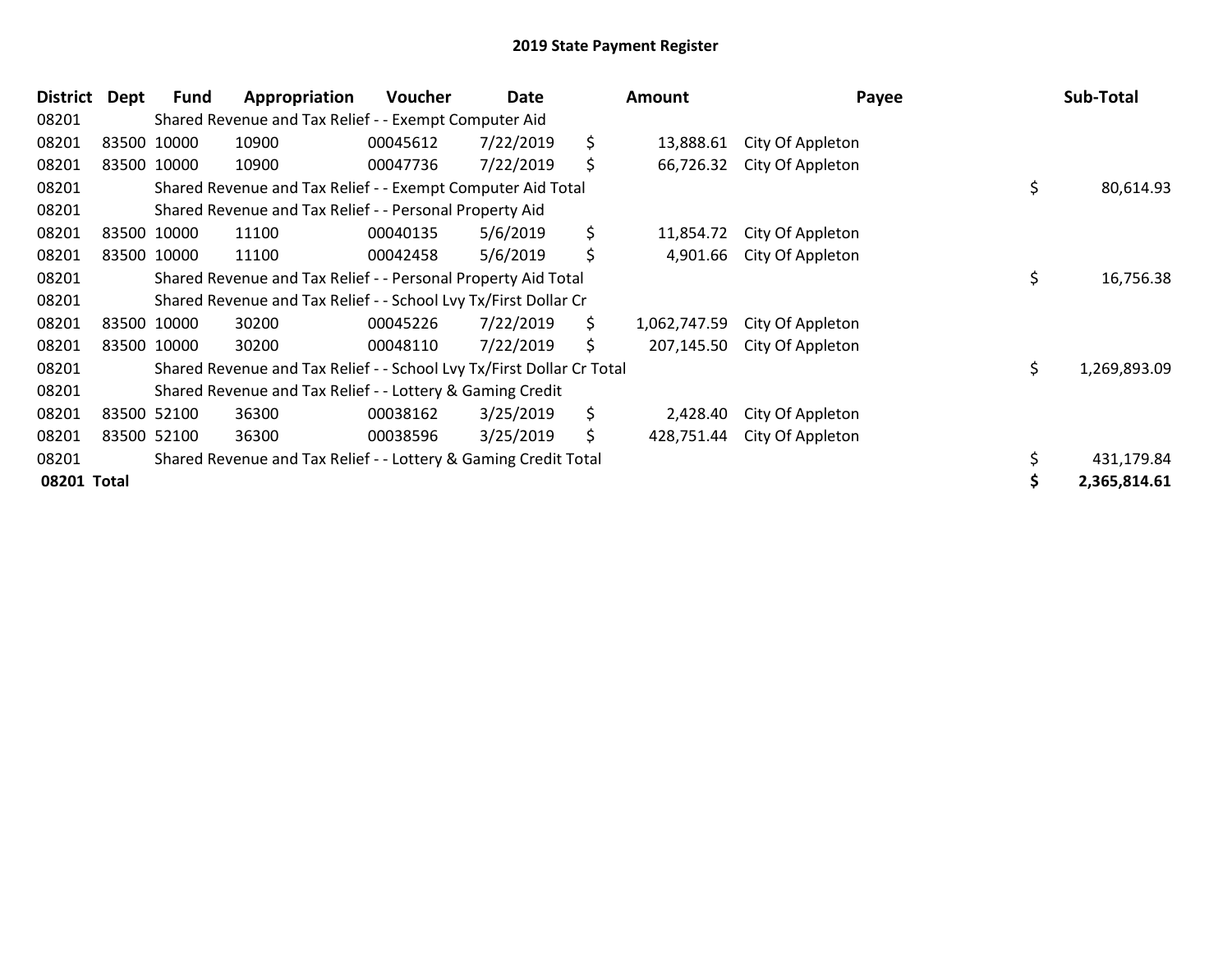| District Dept |             | <b>Fund</b> | Appropriation                                                         | Voucher  | <b>Date</b> | Amount          |                            | Payee | Sub-Total  |
|---------------|-------------|-------------|-----------------------------------------------------------------------|----------|-------------|-----------------|----------------------------|-------|------------|
| 08206         |             |             | Dept of Safety & Prof Services - - Fire Dues Distribution             |          |             |                 |                            |       |            |
| 08206         | 16500 10000 |             | 22500                                                                 | 00030179 | 7/16/2019   | \$              | 10,232.58 City Of Brillion |       |            |
| 08206         |             |             | Dept of Safety & Prof Services - - Fire Dues Distribution Total       |          |             |                 |                            | \$    | 10,232.58  |
| 08206         |             |             | Dept of Natural Resources - - Fin Asst For Responsible Units          |          |             |                 |                            |       |            |
| 08206         | 37000 27400 |             | 67000                                                                 | 00323195 | 5/22/2019   | \$              | 10,462.22 City Of Brillion |       |            |
| 08206         |             |             | Dept of Natural Resources - - Fin Asst For Responsible Units Total    |          |             |                 |                            | \$    | 10,462.22  |
| 08206         |             |             | Dept of Natural Resources - - Recycling Consolidation Grants          |          |             |                 |                            |       |            |
| 08206         | 37000 27400 |             | 67300                                                                 | 00323195 | 5/22/2019   | \$<br>825.85    | City Of Brillion           |       |            |
| 08206         |             |             | Dept of Natural Resources - - Recycling Consolidation Grants Total    |          |             |                 |                            | \$    | 825.85     |
| 08206         |             |             | WI Dept of Transportation - - Conn Hwy Aids St Fds                    |          |             |                 |                            |       |            |
| 08206         | 39500 21100 |             | 16200                                                                 | 00337702 | 1/7/2019    | \$<br>3,785.47  | City Of Brillion           |       |            |
| 08206         | 39500 21100 |             | 16200                                                                 | 00365016 | 4/1/2019    | \$<br>3,785.47  | City Of Brillion           |       |            |
| 08206         | 39500 21100 |             | 16200                                                                 | 00403025 | 7/1/2019    | \$<br>3,785.47  | City Of Brillion           |       |            |
| 08206         | 39500 21100 |             | 16200                                                                 | 00445843 | 10/7/2019   | \$<br>3,785.48  | City Of Brillion           |       |            |
| 08206         |             |             | WI Dept of Transportation - - Conn Hwy Aids St Fds Total              |          |             |                 |                            | \$    | 15,141.89  |
| 08206         |             |             | WI Dept of Transportation - - Trns Aids To Mnc.-Sf                    |          |             |                 |                            |       |            |
| 08206         | 39500 21100 |             | 19100                                                                 | 00336028 | 1/7/2019    | \$<br>46,565.38 | City Of Brillion           |       |            |
| 08206         | 39500 21100 |             | 19100                                                                 | 00363344 | 4/1/2019    | \$<br>46,565.38 | City Of Brillion           |       |            |
| 08206         | 39500 21100 |             | 19100                                                                 | 00401353 | 7/1/2019    | \$<br>46,565.38 | City Of Brillion           |       |            |
| 08206         | 39500 21100 |             | 19100                                                                 | 00444171 | 10/7/2019   | \$<br>46,565.40 | City Of Brillion           |       |            |
| 08206         |             |             | WI Dept of Transportation - - Trns Aids To Mnc.-Sf Total              |          |             |                 |                            | \$    | 186,261.54 |
| 08206         |             |             | Department of Justice - - Law Enforcement Train, Local                |          |             |                 |                            |       |            |
| 08206         | 45500 10000 |             | 23100                                                                 | 00072372 | 10/9/2019   | \$              | 1,440.00 City Of Brillion  |       |            |
| 08206         |             |             | Department of Justice - - Law Enforcement Train, Local Total          |          |             |                 |                            | \$    | 1,440.00   |
| 08206         |             |             | Department of Military Affairs - - Major Disaster Assist; Pif         |          |             |                 |                            |       |            |
| 08206         | 46500 27200 |             | 36500                                                                 | 00057777 | 3/15/2019   | \$<br>9,474.55  | City Of Brillion           |       |            |
| 08206         |             |             | Department of Military Affairs - - Major Disaster Assist; Pif Total   |          |             |                 |                            | \$    | 9,474.55   |
| 08206         |             |             | Elections Commission - - 2018 Hava Election Security                  |          |             |                 |                            |       |            |
| 08206         | 51000 22000 |             | 18200                                                                 | 00002665 | 11/18/2019  | \$              | 700.00 City Of Brillion    |       |            |
| 08206         |             |             | Elections Commission - - 2018 Hava Election Security Total            |          |             |                 |                            | \$    | 700.00     |
| 08206         |             |             | Shared Revenue and Tax Relief - - Expenditure Restraint Program       |          |             |                 |                            |       |            |
| 08206         | 83500 10000 |             | 10100                                                                 | 00048438 | 7/22/2019   | \$<br>34,926.24 | City Of Brillion           |       |            |
| 08206         |             |             | Shared Revenue and Tax Relief - - Expenditure Restraint Program Total |          |             |                 |                            | \$    | 34,926.24  |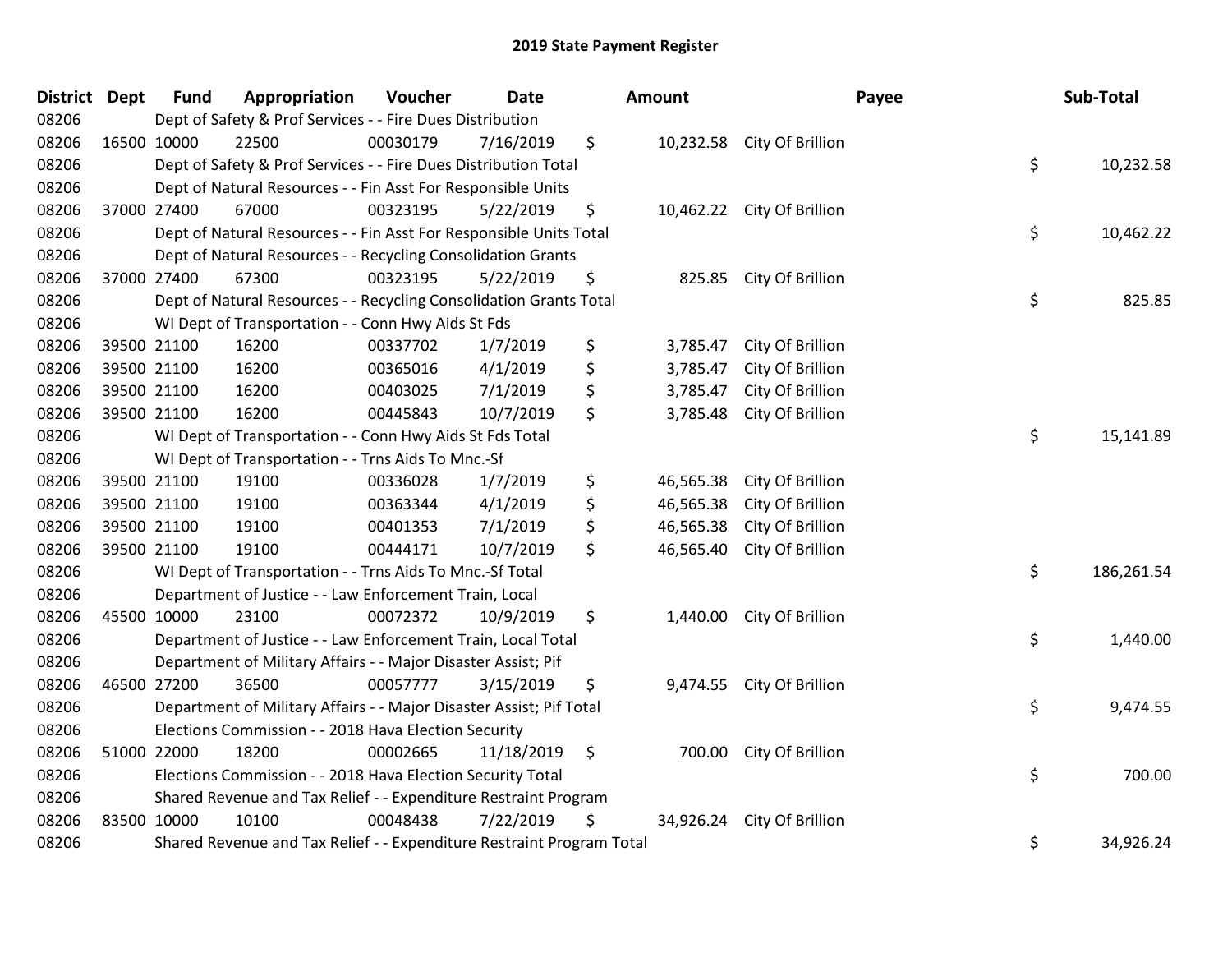| <b>District</b> | <b>Dept</b> | <b>Fund</b> | Appropriation                                                    | Voucher  | Date       | Amount           |                  | Payee | Sub-Total  |
|-----------------|-------------|-------------|------------------------------------------------------------------|----------|------------|------------------|------------------|-------|------------|
| 08206           |             |             | Shared Revenue and Tax Relief - - County And Municipal Aid       |          |            |                  |                  |       |            |
| 08206           |             | 83500 10000 | 10500                                                            | 00048438 | 7/22/2019  | \$<br>86,604.56  | City Of Brillion |       |            |
| 08206           |             | 83500 10000 | 10500                                                            | 00052729 | 11/18/2019 | \$<br>490,759.14 | City Of Brillion |       |            |
| 08206           |             |             | Shared Revenue and Tax Relief - - County And Municipal Aid Total |          |            |                  |                  | \$    | 577,363.70 |
| 08206           |             |             | Shared Revenue and Tax Relief - - Exempt Computer Aid            |          |            |                  |                  |       |            |
| 08206           |             | 83500 10000 | 10900                                                            | 00045613 | 7/22/2019  | \$<br>24,584.63  | City Of Brillion |       |            |
| 08206           |             | 83500 10000 | 10900                                                            | 00047737 | 7/22/2019  | \$<br>45,487.96  | City Of Brillion |       |            |
| 08206           |             |             | Shared Revenue and Tax Relief - - Exempt Computer Aid Total      |          |            |                  |                  | \$    | 70,072.59  |
| 08206           |             |             | Shared Revenue and Tax Relief - - Utility Aid                    |          |            |                  |                  |       |            |
| 08206           |             | 83500 10000 | 11000                                                            | 00048438 | 7/22/2019  | \$<br>6,464.65   | City Of Brillion |       |            |
| 08206           |             | 83500 10000 | 11000                                                            | 00052729 | 11/18/2019 | \$<br>40,854.46  | City Of Brillion |       |            |
| 08206           |             |             | Shared Revenue and Tax Relief - - Utility Aid Total              |          |            |                  |                  | \$    | 47,319.11  |
| 08206           |             |             | Shared Revenue and Tax Relief - - Personal Property Aid          |          |            |                  |                  |       |            |
| 08206           |             | 83500 10000 | 11100                                                            | 00040136 | 5/6/2019   | \$<br>5,289.58   | City Of Brillion |       |            |
| 08206           |             | 83500 10000 | 11100                                                            | 00042459 | 5/6/2019   | \$<br>15,302.25  | City Of Brillion |       |            |
| 08206           |             |             | Shared Revenue and Tax Relief - - Personal Property Aid Total    |          |            |                  |                  | \$    | 20,591.83  |
| 08206           |             |             | Shared Revenue and Tax Relief - - Lottery & Gaming Credit        |          |            |                  |                  |       |            |
| 08206           |             | 83500 52100 | 36300                                                            | 00038163 | 3/25/2019  | \$<br>3,282.73   | City Of Brillion |       |            |
| 08206           |             |             | Shared Revenue and Tax Relief - - Lottery & Gaming Credit Total  |          |            |                  |                  | \$    | 3,282.73   |
| 08206 Total     |             |             |                                                                  |          |            |                  |                  |       | 988,094.83 |
|                 |             |             |                                                                  |          |            |                  |                  |       |            |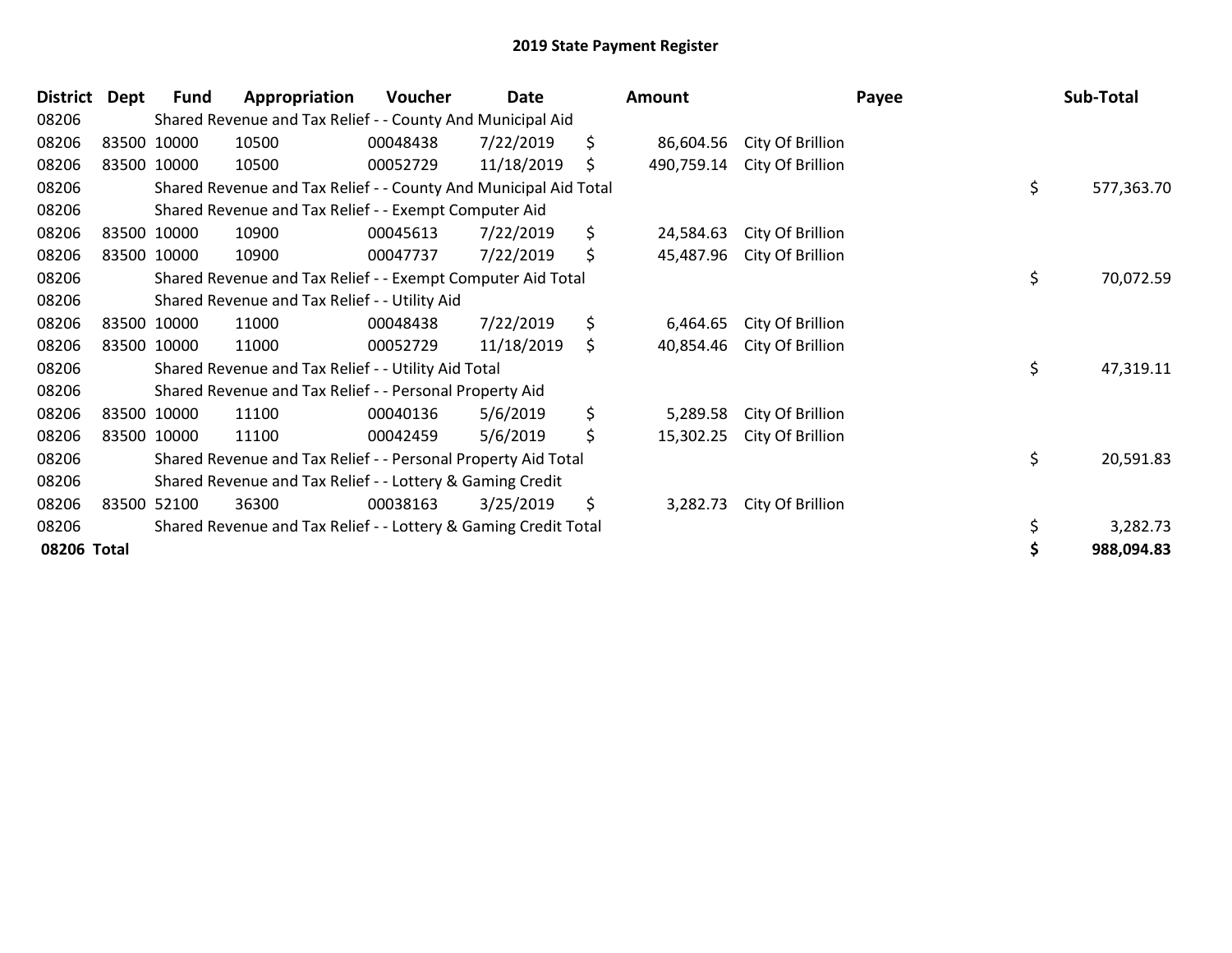| District Dept | <b>Fund</b> | Appropriation                                                      | Voucher  | <b>Date</b> | Amount          |                           | Payee | Sub-Total  |
|---------------|-------------|--------------------------------------------------------------------|----------|-------------|-----------------|---------------------------|-------|------------|
| 08211         |             | Dept of Safety & Prof Services - - Fire Dues Distribution          |          |             |                 |                           |       |            |
| 08211         | 16500 10000 | 22500                                                              | 00030108 | 7/15/2019   | \$              | 12,855.12 City Of Chilton |       |            |
| 08211         |             | Dept of Safety & Prof Services - - Fire Dues Distribution Total    |          |             |                 |                           | \$    | 12,855.12  |
| 08211         |             | Dept of Natural Resources - - Fin Asst For Responsible Units       |          |             |                 |                           |       |            |
| 08211         | 37000 27400 | 67000                                                              | 00323014 | 5/22/2019   | \$<br>22,847.38 | City Of Chilton           |       |            |
| 08211         |             | Dept of Natural Resources - - Fin Asst For Responsible Units Total |          |             |                 |                           | \$    | 22,847.38  |
| 08211         |             | Dept of Natural Resources - - Recycling Consolidation Grants       |          |             |                 |                           |       |            |
| 08211         | 37000 27400 | 67300                                                              | 00323014 | 5/22/2019   | \$<br>990.72    | City Of Chilton           |       |            |
| 08211         |             | Dept of Natural Resources - - Recycling Consolidation Grants Total |          |             |                 |                           | \$    | 990.72     |
| 08211         |             | WI Dept of Transportation - - Conn Hwy Aids St Fds                 |          |             |                 |                           |       |            |
| 08211         | 39500 21100 | 16200                                                              | 00337703 | 1/7/2019    | \$<br>14,130.81 | City Of Chilton           |       |            |
| 08211         | 39500 21100 | 16200                                                              | 00365017 | 4/1/2019    | \$<br>14,130.81 | City Of Chilton           |       |            |
| 08211         | 39500 21100 | 16200                                                              | 00403026 | 7/1/2019    | \$<br>14,130.81 | City Of Chilton           |       |            |
| 08211         | 39500 21100 | 16200                                                              | 00445844 | 10/7/2019   | \$<br>14,130.82 | City Of Chilton           |       |            |
| 08211         |             | WI Dept of Transportation - - Conn Hwy Aids St Fds Total           |          |             |                 |                           | \$    | 56,523.25  |
| 08211         |             | WI Dept of Transportation - - Hwy Sfty Loc Aid Ffd                 |          |             |                 |                           |       |            |
| 08211         | 39500 21100 | 18500                                                              | 00369380 | 4/8/2019    | \$<br>4,000.00  | City Of Chilton           |       |            |
| 08211         | 39500 21100 | 18500                                                              | 00421166 | 8/12/2019   | \$<br>3,934.05  | City Of Chilton           |       |            |
| 08211         |             | WI Dept of Transportation - - Hwy Sfty Loc Aid Ffd Total           |          |             |                 |                           | \$    | 7,934.05   |
| 08211         |             | WI Dept of Transportation - - Trns Aids To Mnc.-Sf                 |          |             |                 |                           |       |            |
| 08211         | 39500 21100 | 19100                                                              | 00336029 | 1/7/2019    | \$<br>37,544.15 | City Of Chilton           |       |            |
| 08211         | 39500 21100 | 19100                                                              | 00363345 | 4/1/2019    | \$<br>37,544.15 | City Of Chilton           |       |            |
| 08211         | 39500 21100 | 19100                                                              | 00401354 | 7/1/2019    | \$<br>37,544.15 | City Of Chilton           |       |            |
| 08211         | 39500 21100 | 19100                                                              | 00444172 | 10/7/2019   | \$<br>37,544.17 | City Of Chilton           |       |            |
| 08211         |             | WI Dept of Transportation - - Trns Aids To Mnc.-Sf Total           |          |             |                 |                           | \$    | 150,176.62 |
| 08211         |             | Department of Justice - - Law Enforcement Train, Local             |          |             |                 |                           |       |            |
| 08211         | 45500 10000 | 23100                                                              | 00072523 | 10/9/2019   | \$<br>1,440.00  | City Of Chilton           |       |            |
| 08211         |             | Department of Justice - - Law Enforcement Train, Local Total       |          |             |                 |                           | \$    | 1,440.00   |
| 08211         |             | Department of Justice - - Federal Aid, State Operations            |          |             |                 |                           |       |            |
| 08211         | 45500 10000 | 24100                                                              | 00068786 | 7/23/2019   | \$<br>236.95    | City Of Chilton           |       |            |
| 08211         |             | Department of Justice - - Federal Aid, State Operations Total      |          |             |                 |                           | \$    | 236.95     |
| 08211         |             | Shared Revenue and Tax Relief - - Expenditure Restraint Program    |          |             |                 |                           |       |            |
| 08211         | 83500 10000 | 10100                                                              | 00048439 | 7/22/2019   | \$<br>9,329.29  | City Of Chilton           |       |            |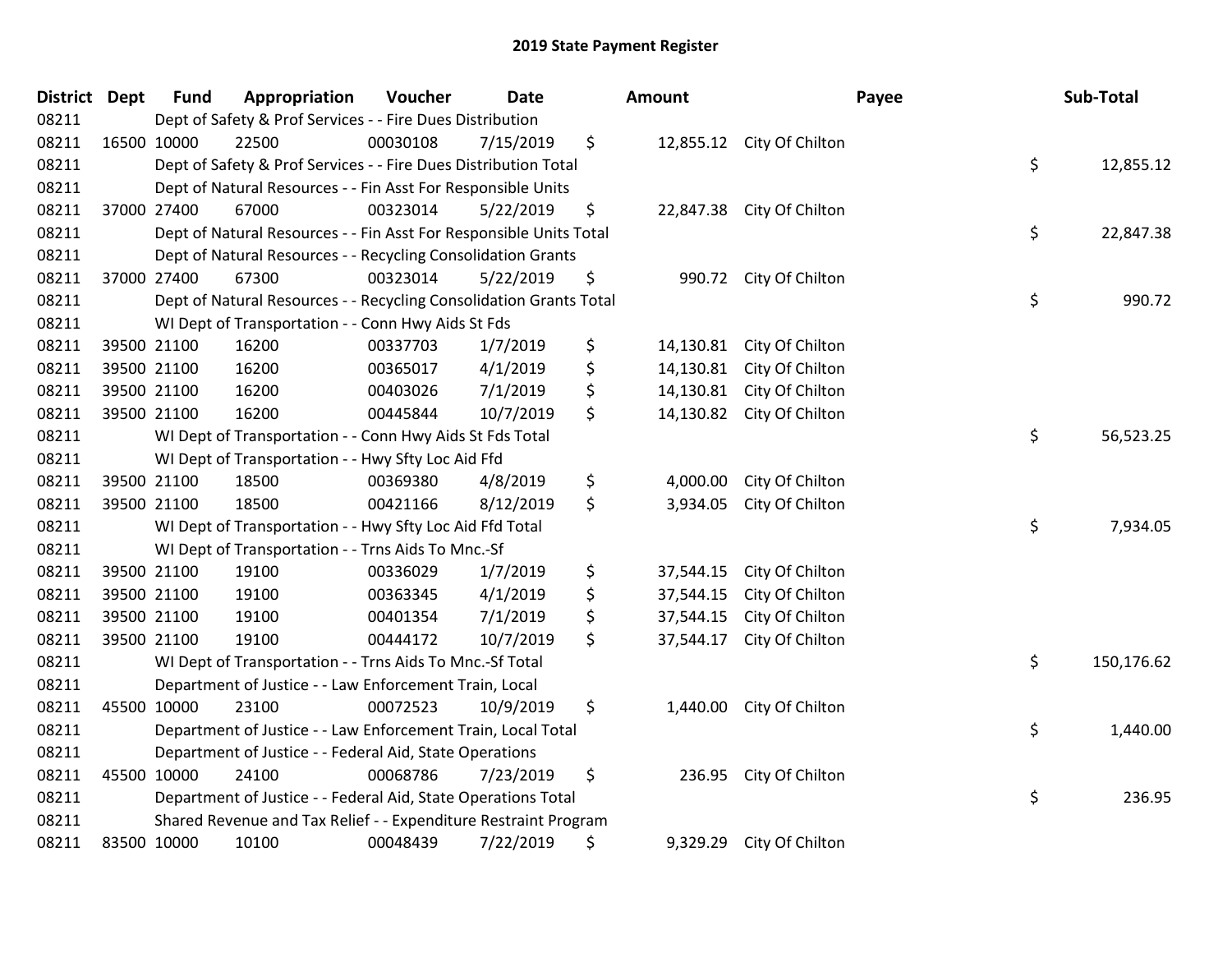| District Dept | Fund        | Appropriation                                                         | Voucher  | Date       | <b>Amount</b>    |                 | Payee | Sub-Total        |
|---------------|-------------|-----------------------------------------------------------------------|----------|------------|------------------|-----------------|-------|------------------|
| 08211         |             | Shared Revenue and Tax Relief - - Expenditure Restraint Program Total |          |            |                  |                 |       | \$<br>9,329.29   |
| 08211         |             | Shared Revenue and Tax Relief - - County And Municipal Aid            |          |            |                  |                 |       |                  |
| 08211         | 83500 10000 | 10500                                                                 | 00048439 | 7/22/2019  | \$<br>74,088.37  | City Of Chilton |       |                  |
| 08211         | 83500 10000 | 10500                                                                 | 00052730 | 11/18/2019 | \$<br>419,834.09 | City Of Chilton |       |                  |
| 08211         |             | Shared Revenue and Tax Relief - - County And Municipal Aid Total      |          |            |                  |                 |       | \$<br>493,922.46 |
| 08211         |             | Shared Revenue and Tax Relief - - Exempt Computer Aid                 |          |            |                  |                 |       |                  |
| 08211         | 83500 10000 | 10900                                                                 | 00045614 | 7/22/2019  | \$<br>11,956.87  | City Of Chilton |       |                  |
| 08211         | 83500 10000 | 10900                                                                 | 00047738 | 7/22/2019  | \$<br>315.76     | City Of Chilton |       |                  |
| 08211         |             | Shared Revenue and Tax Relief - - Exempt Computer Aid Total           |          |            |                  |                 |       | \$<br>12,272.63  |
| 08211         |             | Shared Revenue and Tax Relief - - Utility Aid                         |          |            |                  |                 |       |                  |
| 08211         | 83500 10000 | 11000                                                                 | 00048439 | 7/22/2019  | \$<br>626.24     | City Of Chilton |       |                  |
| 08211         | 83500 10000 | 11000                                                                 | 00052730 | 11/18/2019 | \$<br>3,719.96   | City Of Chilton |       |                  |
| 08211         |             | Shared Revenue and Tax Relief - - Utility Aid Total                   |          |            |                  |                 |       | \$<br>4,346.20   |
| 08211         |             | Shared Revenue and Tax Relief - - Personal Property Aid               |          |            |                  |                 |       |                  |
| 08211         | 83500 10000 | 11100                                                                 | 00040137 | 5/6/2019   | \$<br>10,007.87  | City Of Chilton |       |                  |
| 08211         | 83500 10000 | 11100                                                                 | 00042460 | 5/6/2019   | \$<br>425.47     | City Of Chilton |       |                  |
| 08211         |             | Shared Revenue and Tax Relief - - Personal Property Aid Total         |          |            |                  |                 |       | \$<br>10,433.34  |
| 08211 Total   |             |                                                                       |          |            |                  |                 |       | 783,308.01       |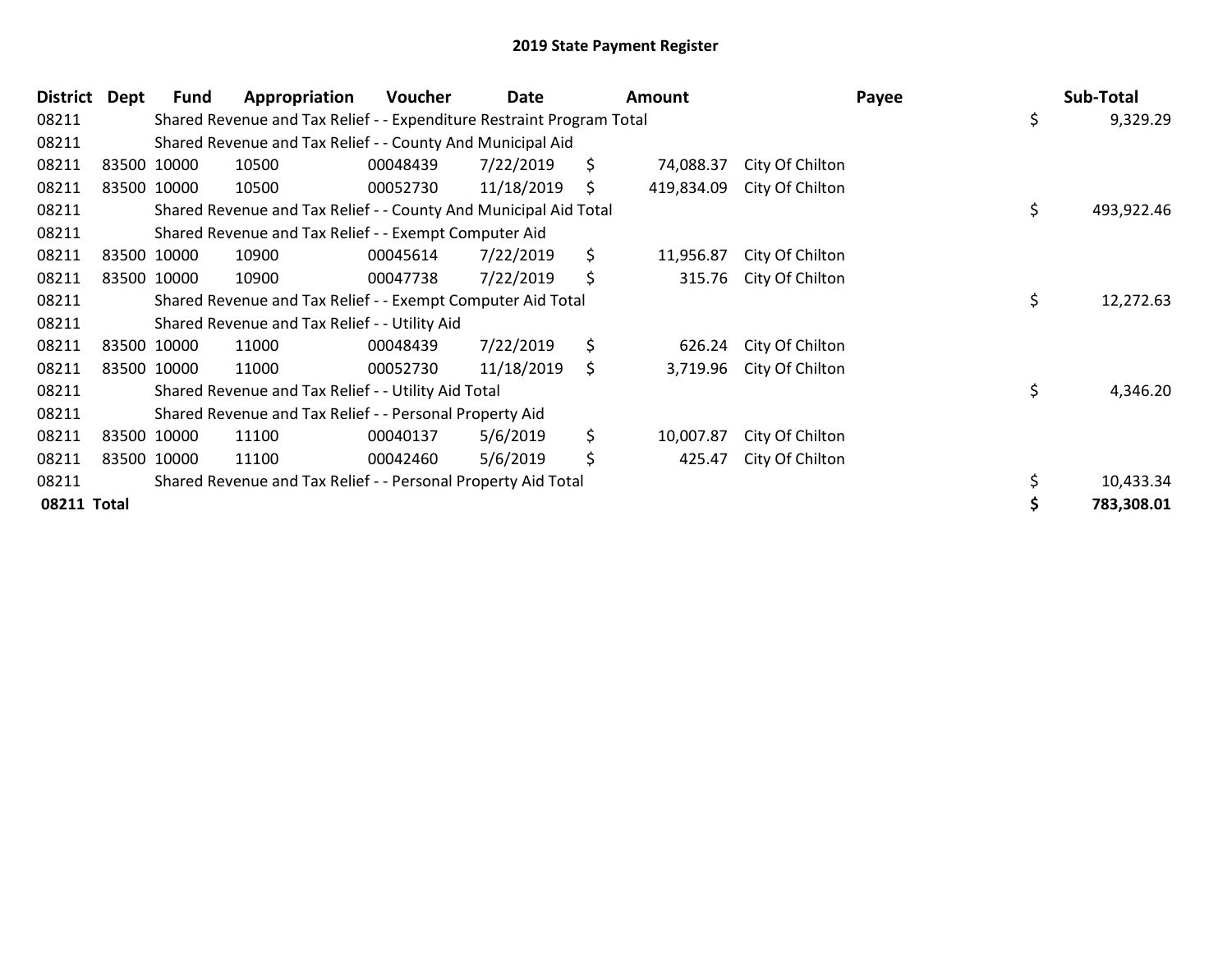| <b>District</b> | Dept | <b>Fund</b> | Appropriation                                                          | <b>Voucher</b> | Date       | <b>Amount</b> |          | Payee            | Sub-Total      |
|-----------------|------|-------------|------------------------------------------------------------------------|----------------|------------|---------------|----------|------------------|----------------|
| 08231           |      |             | Department of Health Services - - Emergency Medical Services, Ai       |                |            |               |          |                  |                |
| 08231           |      | 43500 10000 | 11900                                                                  | 00307925       | 11/12/2019 | -\$           | 4,289.79 | City of Kaukauna |                |
| 08231           |      |             | Department of Health Services - - Emergency Medical Services, Ai Total |                |            |               |          |                  | \$<br>4,289.79 |
| 08231           |      |             | Department of Justice - - Law Enforcement Train, Local                 |                |            |               |          |                  |                |
| 08231           |      | 45500 10000 | 23100                                                                  | 00073244       | 10/18/2019 | -\$           | 4,160.00 | City of Kaukauna |                |
| 08231           |      |             | Department of Justice - - Law Enforcement Train, Local Total           |                |            |               |          |                  | \$<br>4,160.00 |
| 08231           |      |             | Department of Justice - - Federal Aid, State Operations                |                |            |               |          |                  |                |
| 08231           |      | 45500 10000 | 24100                                                                  | 00061002       | 3/11/2019  | \$            | 4,315.00 | City of Kaukauna |                |
| 08231           |      |             | Department of Justice - - Federal Aid, State Operations Total          |                |            |               |          |                  | \$<br>4,315.00 |
| 08231           |      |             | Department of Justice - - Internet Crimes Against Childr               |                |            |               |          |                  |                |
| 08231           |      | 45500 10000 | 28400                                                                  | 00077242       | 12/20/2019 | S.            | 121.00   | City of Kaukauna |                |
| 08231           |      |             | Department of Justice - - Internet Crimes Against Childr Total         |                |            |               |          |                  | \$<br>121.00   |
| 08231           |      |             | Department of Justice - - Federal Aid; Victim Comp                     |                |            |               |          |                  |                |
| 08231           |      | 45500 10000 | 54100                                                                  | 00069618       | 8/6/2019   | \$            | 204.00   | City of Kaukauna |                |
| 08231           |      |             | Department of Justice - - Federal Aid; Victim Comp Total               |                |            |               |          |                  | 204.00         |
| 08231 Total     |      |             |                                                                        |                |            |               |          |                  | 13,089.79      |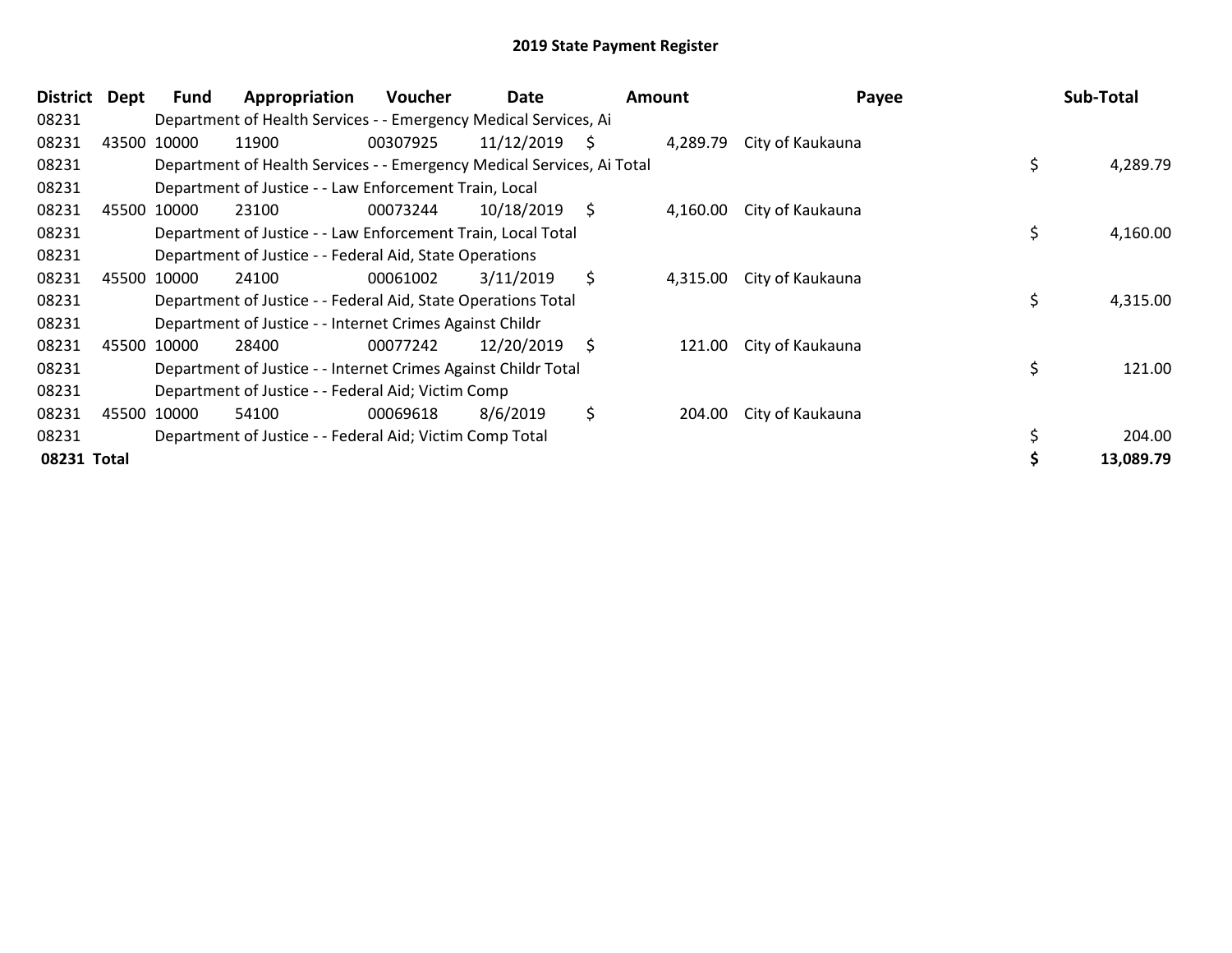| District Dept |             | <b>Fund</b>                                        | Appropriation                                                          | Voucher  | <b>Date</b> | Amount      |          |                       | Payee |    | Sub-Total |
|---------------|-------------|----------------------------------------------------|------------------------------------------------------------------------|----------|-------------|-------------|----------|-----------------------|-------|----|-----------|
| 08241         |             | WI Dept of Transportation - - Hwy Sfty Loc Aid Ffd |                                                                        |          |             |             |          |                       |       |    |           |
| 08241         | 39500 21100 |                                                    | 18500                                                                  | 00429234 | 9/3/2019    | \$          |          | 3,951.90 City of Kiel |       |    |           |
| 08241         | 39500 21100 |                                                    | 18500                                                                  | 00429235 | 9/3/2019    | \$          | 3,938.60 | City of Kiel          |       |    |           |
| 08241         |             |                                                    | WI Dept of Transportation - - Hwy Sfty Loc Aid Ffd Total               |          |             |             |          |                       |       | \$ | 7,890.50  |
| 08241         |             |                                                    | WI Dept of Transportation - - Hwy Mgmt & Opers Sf                      |          |             |             |          |                       |       |    |           |
| 08241         |             | 39500 21100                                        | 36500                                                                  | 00339104 | 1/4/2019    | \$          | 179.02   | City of Kiel          |       |    |           |
| 08241         | 39500 21100 |                                                    | 36500                                                                  | 00349823 | 2/6/2019    | \$          | 126.96   | City of Kiel          |       |    |           |
| 08241         | 39500 21100 |                                                    | 36500                                                                  | 00361387 | 3/18/2019   | \$          | 122.23   | City of Kiel          |       |    |           |
| 08241         | 39500 21100 |                                                    | 36500                                                                  | 00369499 | 4/8/2019    | \$          | 97.62    | City of Kiel          |       |    |           |
| 08241         |             | 39500 21100                                        | 36500                                                                  | 00379616 | 5/6/2019    | \$          | 96.97    | City of Kiel          |       |    |           |
| 08241         | 39500 21100 |                                                    | 36500                                                                  | 00390713 | 6/6/2019    | \$          | 99.99    | City of Kiel          |       |    |           |
| 08241         | 39500 21100 |                                                    | 36500                                                                  | 00411186 | 7/12/2019   | \$          | 94.92    | City of Kiel          |       |    |           |
| 08241         | 39500 21100 |                                                    | 36500                                                                  | 00420801 | 8/7/2019    | \$          | 89.68    | City of Kiel          |       |    |           |
| 08241         | 39500 21100 |                                                    | 36500                                                                  | 00431769 | 9/6/2019    | \$          | 90.32    | City of Kiel          |       |    |           |
| 08241         | 39500 21100 |                                                    | 36500                                                                  | 00446532 | 10/8/2019   | \$          | 98.89    | City of Kiel          |       |    |           |
| 08241         | 39500 21100 |                                                    | 36500                                                                  | 00459465 | 11/8/2019   | \$          | 104.89   | City of Kiel          |       |    |           |
| 08241         | 39500 21100 |                                                    | 36500                                                                  | 00467612 | 12/4/2019   | \$          | 150.02   | City of Kiel          |       |    |           |
| 08241         |             |                                                    | WI Dept of Transportation - - Hwy Mgmt & Opers Sf Total                |          |             |             |          |                       |       | \$ | 1,351.51  |
| 08241         |             |                                                    | Department of Health Services - - Emergency Medical Services, Ai       |          |             |             |          |                       |       |    |           |
| 08241         | 43500 10000 |                                                    | 11900                                                                  | 00307928 | 9/4/2019    | Ş           | 5,598.20 | City of Kiel          |       |    |           |
| 08241         |             |                                                    | Department of Health Services - - Emergency Medical Services, Ai Total |          |             |             |          |                       |       | \$ | 5,598.20  |
| 08241         |             |                                                    | Department of Justice - - Law Enforcement Train, Local                 |          |             |             |          |                       |       |    |           |
| 08241         | 45500 10000 |                                                    | 23100                                                                  | 00073251 | 10/18/2019  | $\varsigma$ |          | 1,280.00 City of Kiel |       |    |           |
| 08241         |             |                                                    | Department of Justice - - Law Enforcement Train, Local Total           |          |             |             |          |                       |       | \$ | 1,280.00  |
| 08241         |             |                                                    | Public Defender Board - - Transcript, Discovery And Int                |          |             |             |          |                       |       |    |           |
| 08241         | 55000 10000 |                                                    | 10600                                                                  | 00191527 | 4/18/2019   | \$          | 5.00     | City of Kiel          |       |    |           |
| 08241         | 55000 10000 |                                                    | 10600                                                                  | 00219321 | 10/28/2019  | \$          | 10.00    | City of Kiel          |       |    |           |
| 08241         |             |                                                    | Public Defender Board - - Transcript, Discovery And Int Total          |          |             |             |          |                       |       | \$ | 15.00     |
| 08241         |             |                                                    | Shared Revenue and Tax Relief - - Exempt Computer Aid                  |          |             |             |          |                       |       |    |           |
| 08241         | 83500 10000 |                                                    | 10900                                                                  | 00047739 | 7/22/2019   | \$          |          | 2,855.30 City of Kiel |       |    |           |
| 08241         |             |                                                    | Shared Revenue and Tax Relief - - Exempt Computer Aid Total            |          |             |             |          |                       |       | \$ | 2,855.30  |
| 08241         |             |                                                    | Shared Revenue and Tax Relief - - Personal Property Aid                |          |             |             |          |                       |       |    |           |
| 08241         | 83500 10000 |                                                    | 11100                                                                  | 00040138 | 5/6/2019    | \$          |          | 2,110.10 City of Kiel |       |    |           |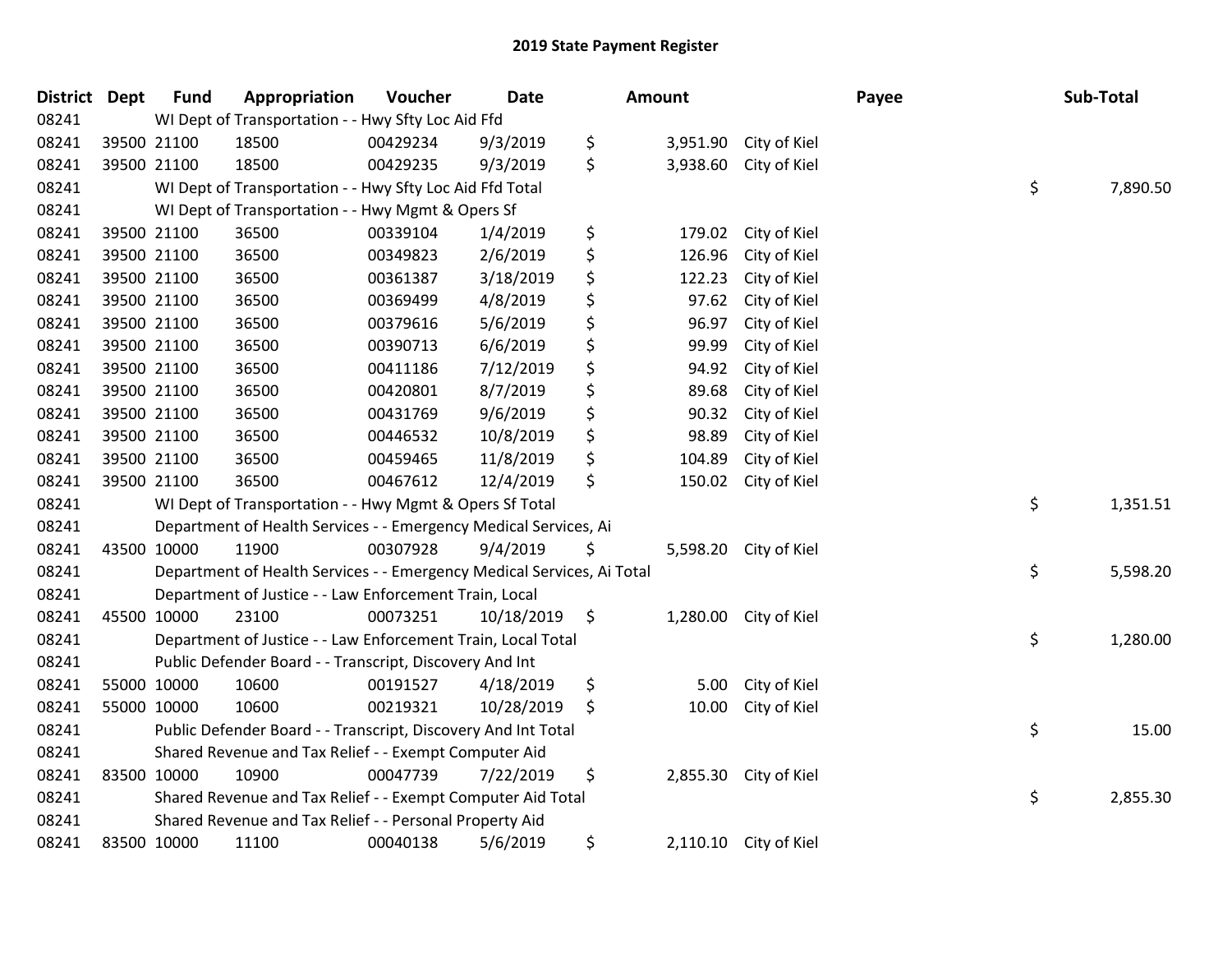| District Dept | <b>Fund</b>                                                     | Appropriation                                             | <b>Voucher</b> | Date      | Amount |  |                       | Payee | Sub-Total |           |
|---------------|-----------------------------------------------------------------|-----------------------------------------------------------|----------------|-----------|--------|--|-----------------------|-------|-----------|-----------|
| 08241         | 83500 10000                                                     | 11100                                                     | 00042461       | 5/6/2019  |        |  | 5,141.35 City of Kiel |       |           |           |
| 08241         | Shared Revenue and Tax Relief - - Personal Property Aid Total   |                                                           | 7,251.45       |           |        |  |                       |       |           |           |
| 08241         |                                                                 | Shared Revenue and Tax Relief - - Lottery & Gaming Credit |                |           |        |  |                       |       |           |           |
| 08241         | 83500 52100                                                     | 36300                                                     | 00039327       | 4/10/2019 |        |  | 7,091.04 City of Kiel |       |           |           |
| 08241         | Shared Revenue and Tax Relief - - Lottery & Gaming Credit Total |                                                           | 7,091.04       |           |        |  |                       |       |           |           |
| 08241 Total   |                                                                 |                                                           |                |           |        |  |                       |       |           | 33,333.00 |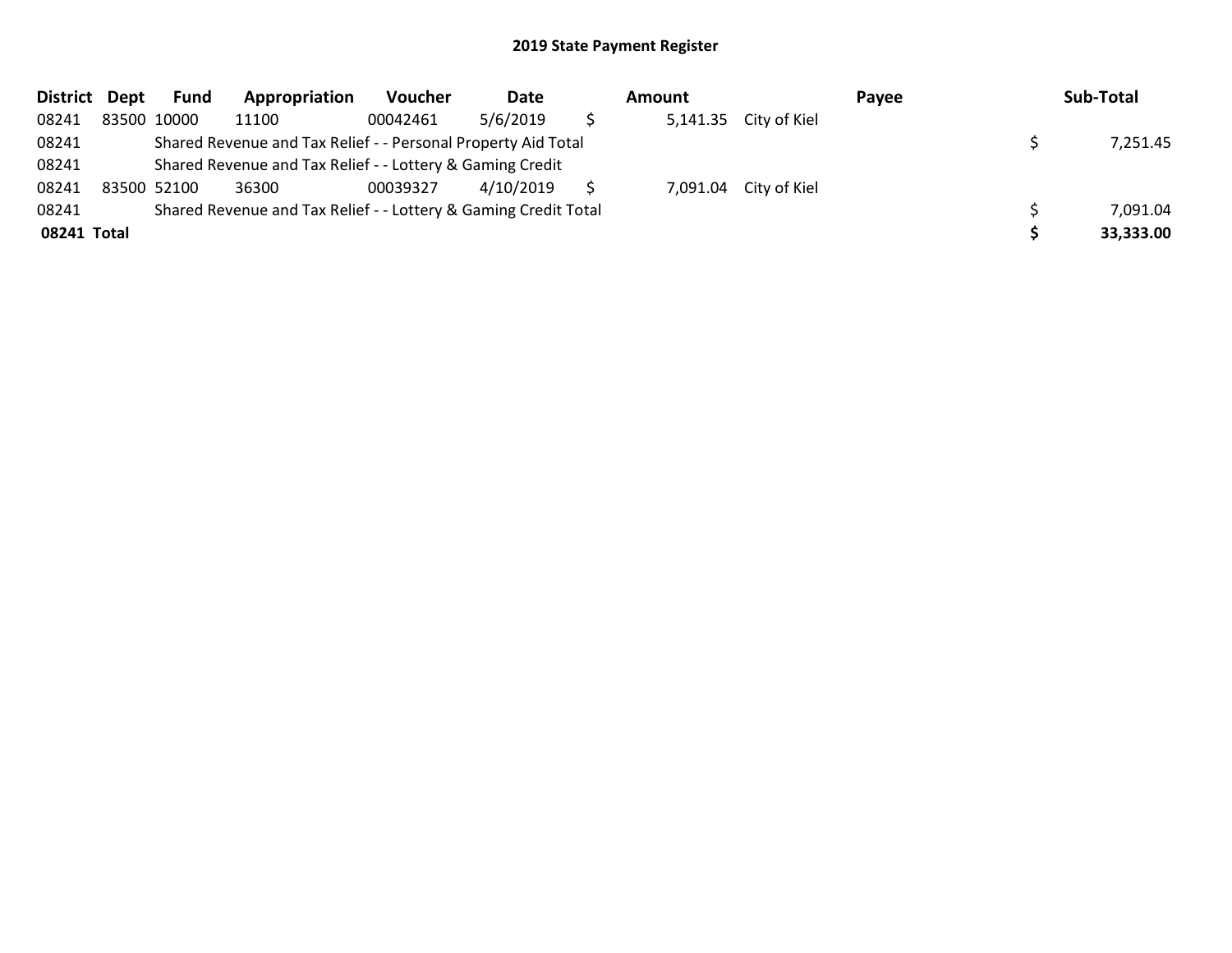| <b>District Dept</b> | <b>Fund</b>                                            | Appropriation                                                          | Voucher  | <b>Date</b> |    | Amount     |                         | Payee |    | Sub-Total  |
|----------------------|--------------------------------------------------------|------------------------------------------------------------------------|----------|-------------|----|------------|-------------------------|-------|----|------------|
| 08251                |                                                        | Dept of Natural Resources - - Air Management -- Stationary S           |          |             |    |            |                         |       |    |            |
| 08251                | 37000 10000                                            | 43700                                                                  | 00334852 | 7/11/2019   | \$ |            | 7,500.00 City Menasha   |       |    |            |
| 08251                |                                                        | Dept of Natural Resources - - Air Management -- Stationary S Total     |          |             |    |            |                         |       | \$ | 7,500.00   |
| 08251                |                                                        | Dept of Natural Resources - - Land Acquisition                         |          |             |    |            |                         |       |    |            |
| 08251                | 37000 36300                                            | <b>TA100</b>                                                           | 00318110 | 5/7/2019    | \$ | 384,000.00 | City Menasha            |       |    |            |
| 08251                |                                                        | Dept of Natural Resources - - Land Acquisition Total                   |          |             |    |            |                         |       | \$ | 384,000.00 |
| 08251                |                                                        | Dept of Natural Resources - - Reobligated Stewardship                  |          |             |    |            |                         |       |    |            |
| 08251                | 37000 36300                                            | TA990                                                                  | 00318111 | 5/3/2019    | \$ |            | 215,671.31 City Menasha |       |    |            |
| 08251                |                                                        | Dept of Natural Resources - - Reobligated Stewardship Total            |          |             |    |            |                         |       | \$ | 215,671.31 |
| 08251                |                                                        | WI Dept of Transportation - - Hwy Sfty Loc Aid Ffd                     |          |             |    |            |                         |       |    |            |
| 08251                | 39500 21100                                            | 18500                                                                  | 00352097 | 2/14/2019   | \$ | 3,979.00   | City Menasha            |       |    |            |
| 08251                | 39500 21100                                            | 18500                                                                  | 00435596 | 9/19/2019   | \$ | 4,000.00   | City Menasha            |       |    |            |
| 08251                | 39500 21100                                            | 18500                                                                  | 00474812 | 12/27/2019  | \$ | 4,000.00   | City Menasha            |       |    |            |
| 08251                |                                                        | WI Dept of Transportation - - Hwy Sfty Loc Aid Ffd Total               |          |             |    |            |                         |       | \$ | 11,979.00  |
| 08251                |                                                        | WI Dept of Transportation - - Wi Lift Brdg Op/M Sf                     |          |             |    |            |                         |       |    |            |
| 08251                | 39500 21100                                            | 36600                                                                  | 00348101 | 2/4/2019    | \$ | 1,301.80   | City Menasha            |       |    |            |
| 08251                | 39500 21100                                            | 36600                                                                  | 00349736 | 2/6/2019    | \$ | 4,504.57   | City Menasha            |       |    |            |
| 08251                | 39500 21100                                            | 36600                                                                  | 00356972 | 3/4/2019    | \$ | 700.09     | City Menasha            |       |    |            |
| 08251                | 39500 21100                                            | 36600                                                                  | 00362387 | 3/20/2019   | \$ | 2,881.35   | City Menasha            |       |    |            |
| 08251                | 39500 21100                                            | 36600                                                                  | 00372041 | 4/17/2019   | \$ | 2,580.78   | City Menasha            |       |    |            |
| 08251                | 39500 21100                                            | 36600                                                                  | 00382486 | 5/16/2019   | \$ | 3,830.03   | City Menasha            |       |    |            |
| 08251                | 39500 21100                                            | 36600                                                                  | 00400336 | 6/26/2019   | \$ | 12,868.93  | City Menasha            |       |    |            |
| 08251                | 39500 21100                                            | 36600                                                                  | 00418901 | 8/2/2019    | \$ | 10,363.57  | City Menasha            |       |    |            |
| 08251                | 39500 21100                                            | 36600                                                                  | 00427421 | 8/26/2019   | \$ | 10,455.57  | City Menasha            |       |    |            |
| 08251                | 39500 21100                                            | 36600                                                                  | 00439181 | 9/27/2019   | \$ | 15,239.89  | City Menasha            |       |    |            |
| 08251                | 39500 21100                                            | 36600                                                                  | 00451282 | 10/22/2019  | \$ | 10,107.91  | City Menasha            |       |    |            |
| 08251                | 39500 21100                                            | 36600                                                                  | 00463435 | 11/19/2019  | \$ | 8,435.66   | City Menasha            |       |    |            |
| 08251                | 39500 21100                                            | 36600                                                                  | 00473689 | 12/20/2019  | \$ | 1,130.86   | City Menasha            |       |    |            |
| 08251                |                                                        | WI Dept of Transportation - - Wi Lift Brdg Op/M Sf Total               |          |             |    |            |                         |       | \$ | 84,401.01  |
| 08251                |                                                        | Department of Health Services - - Federal Block Grant Aids -- Pr       |          |             |    |            |                         |       |    |            |
| 08251                | 43500 10000                                            | 19200                                                                  | 00319372 | 11/14/2019  | \$ | 4,996.30   | City Menasha            |       |    |            |
| 08251                |                                                        | Department of Health Services - - Federal Block Grant Aids -- Pr Total |          |             |    |            |                         |       | \$ | 4,996.30   |
| 08251                | Department of Justice - - Law Enforcement Train, Local |                                                                        |          |             |    |            |                         |       |    |            |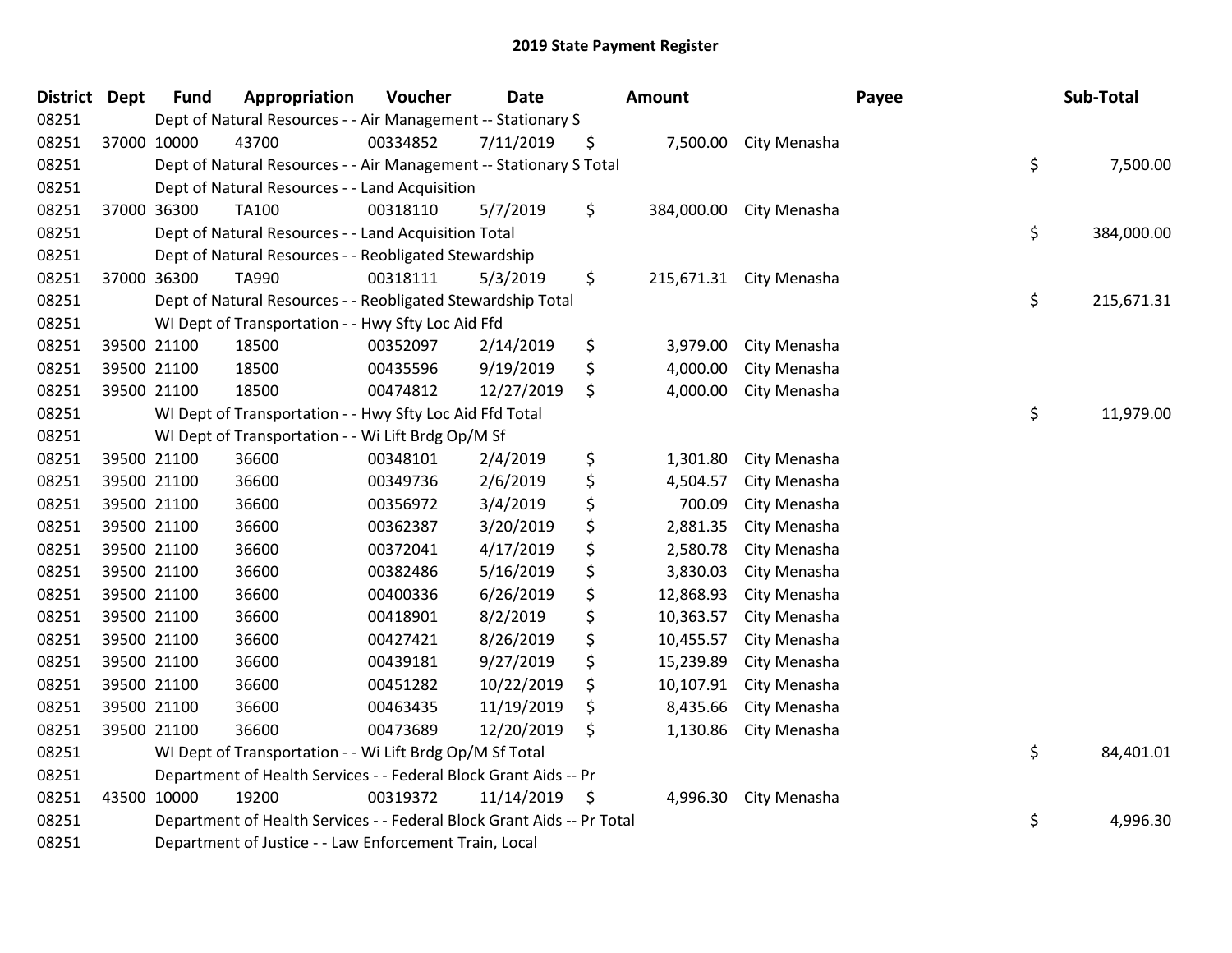| <b>District</b> | Dept | Fund        | Appropriation                                                         | <b>Voucher</b> | Date       | <b>Amount</b>    |              | Payee |    | Sub-Total    |
|-----------------|------|-------------|-----------------------------------------------------------------------|----------------|------------|------------------|--------------|-------|----|--------------|
| 08251           |      | 45500 10000 | 23100                                                                 | 00073650       | 10/28/2019 | \$<br>4,160.00   | City Menasha |       |    |              |
| 08251           |      |             | Department of Justice - - Law Enforcement Train, Local Total          |                |            |                  |              |       | \$ | 4,160.00     |
| 08251           |      |             | Shared Revenue and Tax Relief - - Exempt Computer Aid                 |                |            |                  |              |       |    |              |
| 08251           |      | 83500 10000 | 10900                                                                 | 00045615       | 7/22/2019  | \$<br>504.04     | City Menasha |       |    |              |
| 08251           |      | 83500 10000 | 10900                                                                 | 00047740       | 7/22/2019  | \$<br>1,498.47   | City Menasha |       |    |              |
| 08251           |      |             | Shared Revenue and Tax Relief - - Exempt Computer Aid Total           |                |            |                  |              |       | \$ | 2,002.51     |
| 08251           |      |             | Shared Revenue and Tax Relief - - Personal Property Aid               |                |            |                  |              |       |    |              |
| 08251           |      | 83500 10000 | 11100                                                                 | 00040139       | 5/6/2019   | \$<br>1,503.68   | City Menasha |       |    |              |
| 08251           |      | 83500 10000 | 11100                                                                 | 00042462       | 5/6/2019   | \$<br>1,089.38   | City Menasha |       |    |              |
| 08251           |      |             | Shared Revenue and Tax Relief - - Personal Property Aid Total         |                |            |                  |              |       | \$ | 2,593.06     |
| 08251           |      |             | Shared Revenue and Tax Relief - - School Lvy Tx/First Dollar Cr       |                |            |                  |              |       |    |              |
| 08251           |      | 83500 10000 | 30200                                                                 | 00045227       | 7/22/2019  | \$<br>354,610.54 | City Menasha |       |    |              |
| 08251           |      | 83500 10000 | 30200                                                                 | 00048111       | 7/22/2019  | \$<br>69,554.70  | City Menasha |       |    |              |
| 08251           |      |             | Shared Revenue and Tax Relief - - School Lvy Tx/First Dollar Cr Total |                |            |                  |              |       | \$ | 424,165.24   |
| 08251           |      |             | Shared Revenue and Tax Relief - - Lottery & Gaming Credit             |                |            |                  |              |       |    |              |
| 08251           |      | 83500 52100 | 36300                                                                 | 00038597       | 3/25/2019  | \$<br>122,071.00 | City Menasha |       |    |              |
| 08251           |      |             | Shared Revenue and Tax Relief - - Lottery & Gaming Credit Total       |                |            |                  |              |       | \$ | 122,071.00   |
| 08251 Total     |      |             |                                                                       |                |            |                  |              |       | S  | 1,263,539.43 |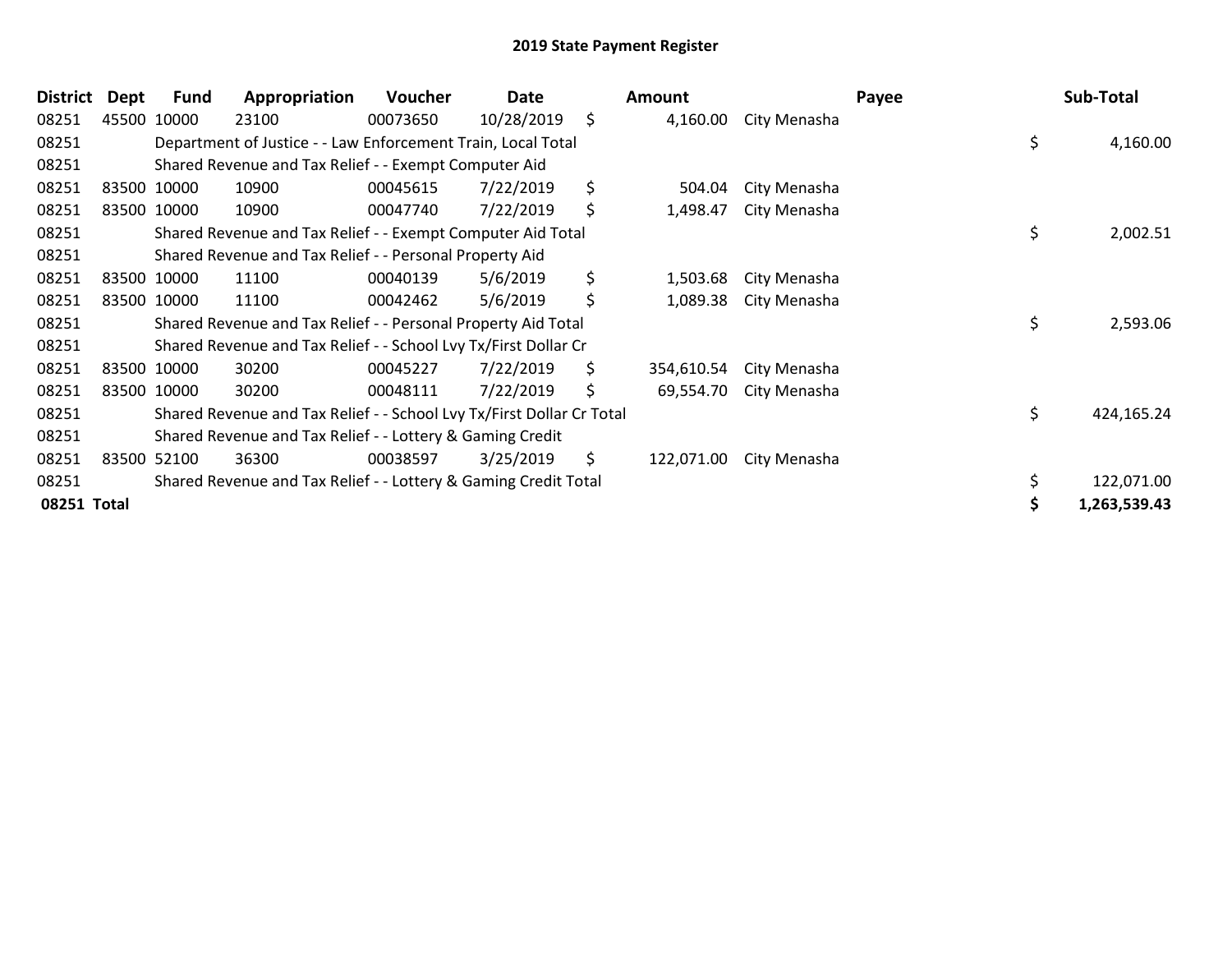| District Dept | <b>Fund</b> | Appropriation                                                       | Voucher  | <b>Date</b> | Amount          | Payee                       | Sub-Total        |
|---------------|-------------|---------------------------------------------------------------------|----------|-------------|-----------------|-----------------------------|------------------|
| 08261         |             | Dept of Safety & Prof Services - - Fire Dues Distribution           |          |             |                 |                             |                  |
| 08261         | 16500 10000 | 22500                                                               | 00030248 | 7/16/2019   | \$<br>8,635.17  | City Of New Holstein        |                  |
| 08261         |             | Dept of Safety & Prof Services - - Fire Dues Distribution Total     |          |             |                 |                             | \$<br>8,635.17   |
| 08261         |             | Dept of Natural Resources - - Fin Asst For Responsible Units        |          |             |                 |                             |                  |
| 08261         | 37000 27400 | 67000                                                               | 00323224 | 5/22/2019   | \$<br>22,197.53 | City Of New Holstein        |                  |
| 08261         |             | Dept of Natural Resources - - Fin Asst For Responsible Units Total  |          |             |                 |                             | \$<br>22,197.53  |
| 08261         |             | Dept of Natural Resources - - Recycling Consolidation Grants        |          |             |                 |                             |                  |
| 08261         | 37000 27400 | 67300                                                               | 00323224 | 5/22/2019   | \$<br>801.94    | City Of New Holstein        |                  |
| 08261         |             | Dept of Natural Resources - - Recycling Consolidation Grants Total  |          |             |                 |                             | \$<br>801.94     |
| 08261         |             | WI Dept of Transportation - - Conn Hwy Aids St Fds                  |          |             |                 |                             |                  |
| 08261         | 39500 21100 | 16200                                                               | 00337704 | 1/7/2019    | \$<br>5,726.74  | City Of New Holstein        |                  |
| 08261         | 39500 21100 | 16200                                                               | 00365018 | 4/1/2019    | \$<br>5,726.74  | City Of New Holstein        |                  |
| 08261         | 39500 21100 | 16200                                                               | 00403027 | 7/1/2019    | \$<br>5,726.74  | City Of New Holstein        |                  |
| 08261         | 39500 21100 | 16200                                                               | 00445845 | 10/7/2019   | \$<br>5,726.74  | City Of New Holstein        |                  |
| 08261         |             | WI Dept of Transportation - - Conn Hwy Aids St Fds Total            |          |             |                 |                             | \$<br>22,906.96  |
| 08261         |             | WI Dept of Transportation - - Hwy Sfty Loc Aid Ffd                  |          |             |                 |                             |                  |
| 08261         | 39500 21100 | 18500                                                               | 00421167 | 8/12/2019   | \$<br>3,835.00  | City Of New Holstein        |                  |
| 08261         |             | WI Dept of Transportation - - Hwy Sfty Loc Aid Ffd Total            |          |             |                 |                             | \$<br>3,835.00   |
| 08261         |             | WI Dept of Transportation - - Trns Aids To Mnc.-Sf                  |          |             |                 |                             |                  |
| 08261         | 39500 21100 | 19100                                                               | 00336030 | 1/7/2019    | \$<br>44,039.14 | City Of New Holstein        |                  |
| 08261         | 39500 21100 | 19100                                                               | 00363346 | 4/1/2019    | \$<br>44,039.14 | City Of New Holstein        |                  |
| 08261         | 39500 21100 | 19100                                                               | 00401355 | 7/1/2019    | \$<br>44,039.14 | City Of New Holstein        |                  |
| 08261         | 39500 21100 | 19100                                                               | 00444173 | 10/7/2019   | \$<br>44,039.17 | City Of New Holstein        |                  |
| 08261         |             | WI Dept of Transportation - - Trns Aids To Mnc.-Sf Total            |          |             |                 |                             | \$<br>176,156.59 |
| 08261         |             | Department of Justice - - Law Enforcement Train, Local              |          |             |                 |                             |                  |
| 08261         | 45500 10000 | 23100                                                               | 00073929 | 10/31/2019  | \$<br>1,440.00  | City Of New Holstein        |                  |
| 08261         |             | Department of Justice - - Law Enforcement Train, Local Total        |          |             |                 |                             | \$<br>1,440.00   |
| 08261         |             | Department of Justice - - Federal Aid, State Operations             |          |             |                 |                             |                  |
| 08261         | 45500 10000 | 24100                                                               | 00068785 | 7/23/2019   | \$              | 201.01 City Of New Holstein |                  |
| 08261         |             | Department of Justice - - Federal Aid, State Operations Total       |          |             |                 |                             | \$<br>201.01     |
| 08261         |             | Department of Military Affairs - - Major Disaster Assist; Pif       |          |             |                 |                             |                  |
| 08261         | 46500 27200 | 36500                                                               | 00058301 | 3/26/2019   | \$<br>34,570.21 | City Of New Holstein        |                  |
| 08261         |             | Department of Military Affairs - - Major Disaster Assist; Pif Total |          |             |                 |                             | \$<br>34,570.21  |